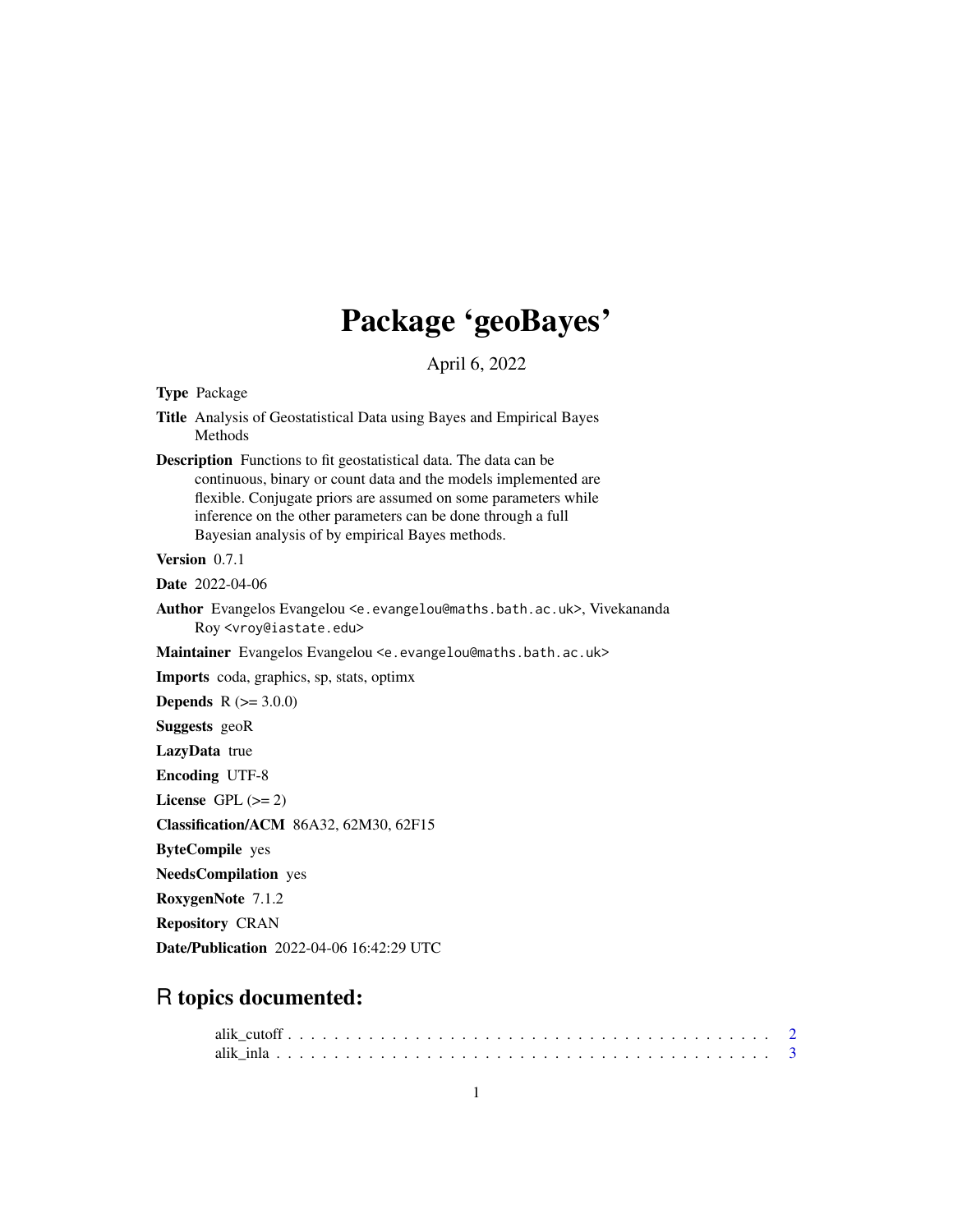<span id="page-1-0"></span>

|       | $\overline{7}$ |
|-------|----------------|
|       |                |
|       |                |
|       |                |
|       |                |
|       |                |
|       |                |
|       |                |
|       |                |
|       |                |
|       |                |
|       |                |
|       |                |
|       |                |
|       |                |
|       |                |
|       | 37             |
|       | 38             |
|       | 39             |
|       | 42             |
|       | 47             |
|       | 49             |
|       | 49             |
|       | -50            |
|       | -51            |
| Index | 52             |

<span id="page-1-1"></span>alik\_cutoff *Approximate log-likelihood calculation*

### Description

Calculate the likelihood approximation at different parameter values. This function is useful for choosing the skeleton set.

Plot likelihood approximation.

### Usage

alik\_cutoff(likopt, par\_vals, likthreshold)

alik\_plot(alikobj)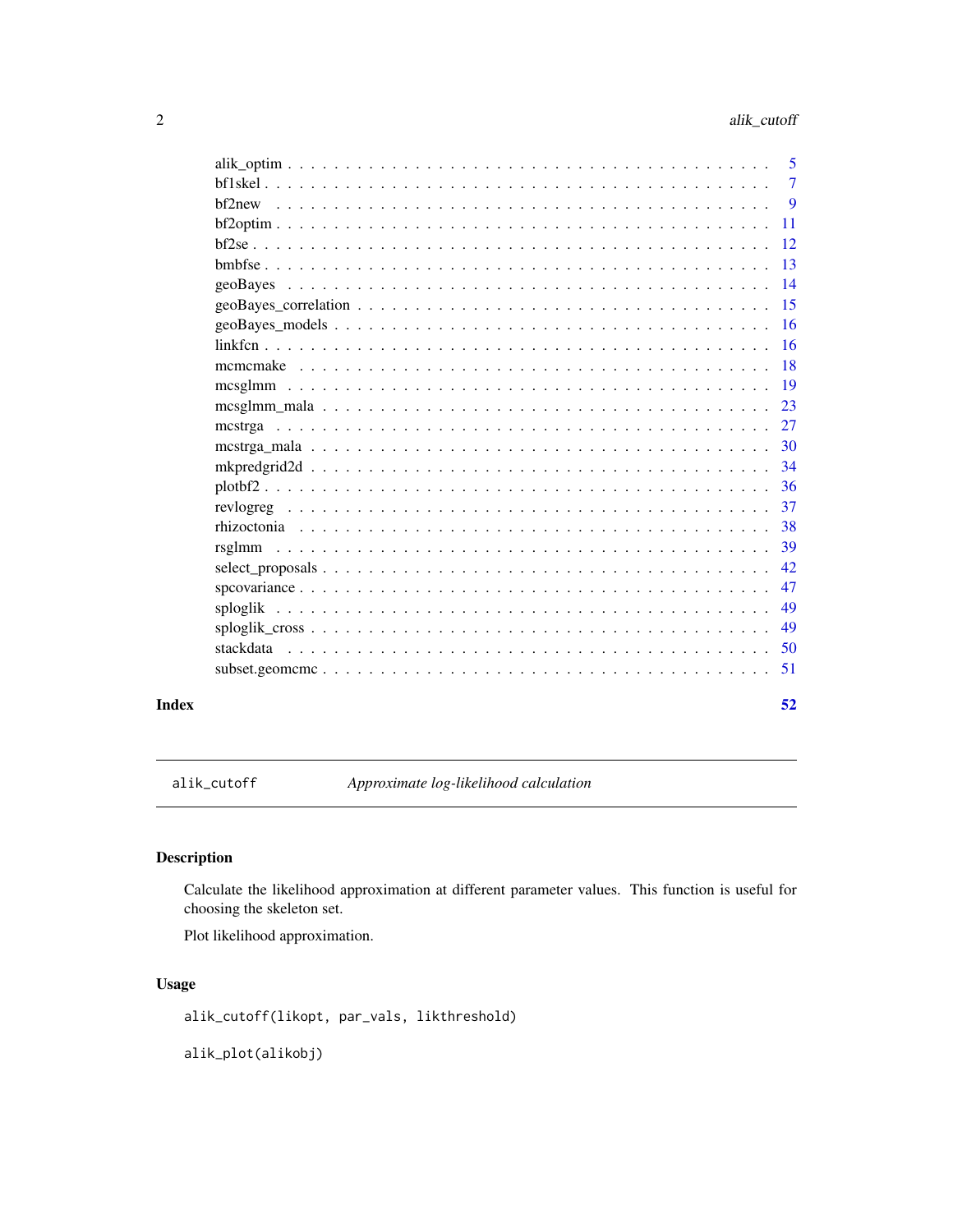### <span id="page-2-0"></span>alik\_inla 3

### Arguments

| likopt       | Output from the function alik_optim.                                                                                                                             |
|--------------|------------------------------------------------------------------------------------------------------------------------------------------------------------------|
| par_vals     | A named list with some of the components "linkp", "phi", "omg", "kappa".                                                                                         |
| likthreshold | A threshold value proportion to calculate the cutoff. The cutoff will be calcu-<br>lated as that proportion relative to the maximum value of the log-likelihood. |
| alikobi      | Output from alik_cutoff.                                                                                                                                         |

### Details

The input par\_vals is meant to contain vector of parameter values for each parameter. For each element in par\_vals, the other parameters are set equal to the maximisers given in likopt and the approximate likelihood is computed. The cuttoff is calculated using linear interpolation provided by [approx](#page-0-0).

The plot can be used to visualise the Laplace approximation to the likelihood provided by the function [alik\\_cutoff](#page-1-1).

### Value

A list with the log-likelihood approximation and cutoff values.

Draws a plot.

### References

Evangelou, E., & Roy, V. (2019). Estimation and prediction for spatial generalized linear mixed models with parametric links via reparameterized importance sampling. Spatial Statistics, 29, 289- 315.

alik\_inla *Log-likelihood approximation*

### Description

Log-likelihood approximation.

### Usage

```
alik_inla(
 par_vals,
  formula,
  family = "gaussian".data,
  weights,
  subset,
  offset,
  atsample,
```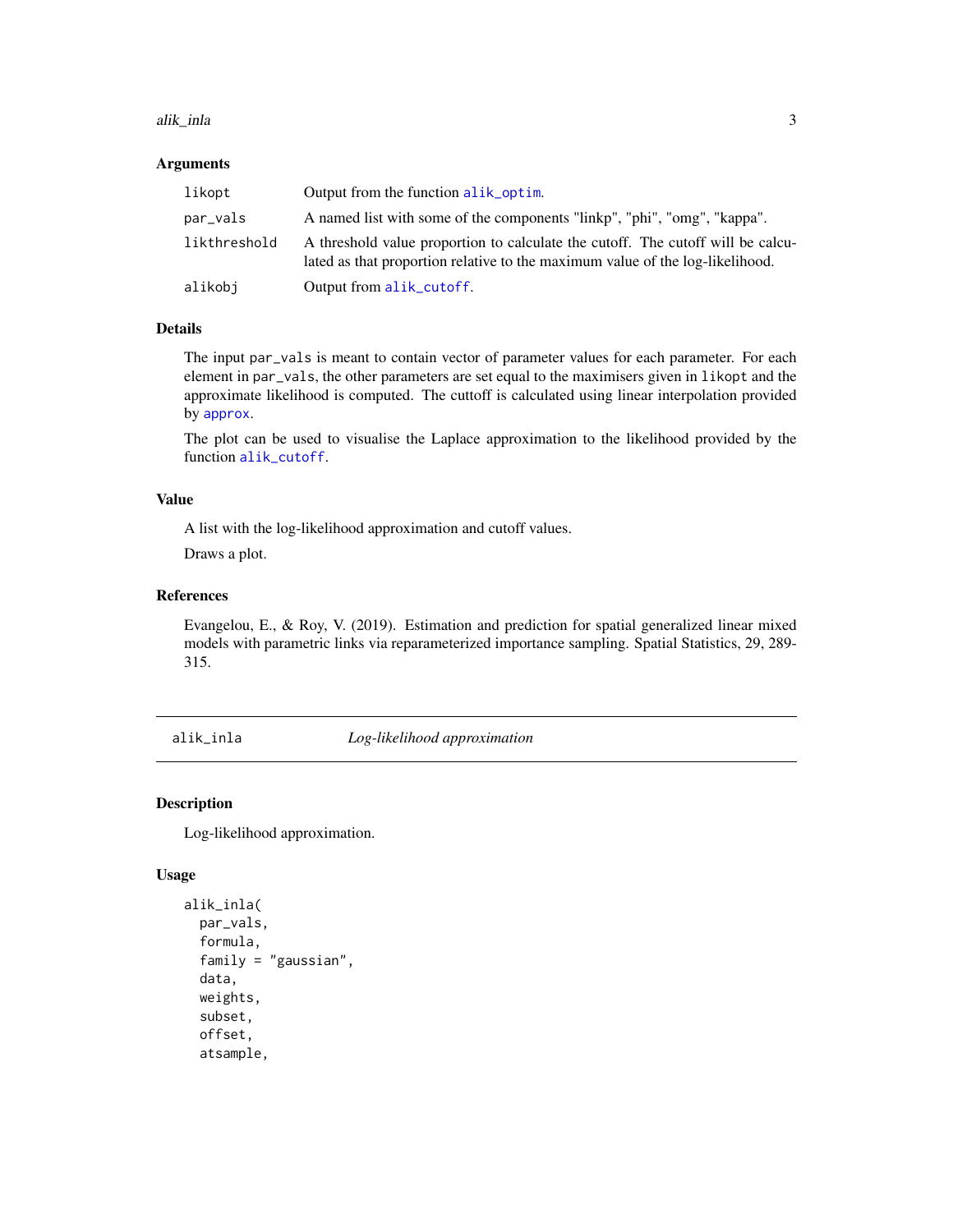```
corrfcn = "matern",
 np,
 betm0,
 betQ0,
 ssqdf,
 ssqsc,
 tsqdf,
 tsqsc,
 dispersion = 1,
 longlat = FALSE
\mathcal{L}
```
## Arguments

| par_vals   | A data frame with the components "linkp", "phi", "omg", "kappa". The approx-<br>imation will be computed at each row of the data frame.                                                               |
|------------|-------------------------------------------------------------------------------------------------------------------------------------------------------------------------------------------------------|
| formula    | A representation of the model in the form response $\sim$ terms.                                                                                                                                      |
| family     | The distribution of the response. Can be one of the options in .geoBayes_models<br>or "transformed.gaussian".                                                                                         |
| data       | An optional data frame containing the variables in the model.                                                                                                                                         |
| weights    | An optional vector of weights. Number of replicated samples for Gaussian and<br>gamma, number of trials for binomial, time length for Poisson.                                                        |
| subset     | An optional vector specifying a subset of observations to be used in the fitting<br>process.                                                                                                          |
| offset     | See 1m.                                                                                                                                                                                               |
| atsample   | A formula in the form $\sim x1 + x2 +  + xd$ with the coordinates of the sampled<br>locations.                                                                                                        |
| corrfcn    | Spatial correlation function. Can be one of the choices in .geoBayes_corrfcn.                                                                                                                         |
| np         | The number of integration points for the spatial variance parameter sigma <sup>12</sup> .<br>The total number of points will be $2 \star np + 1$ .                                                    |
| betm0      | Prior mean for beta (a vector or scalar).                                                                                                                                                             |
| betQ0      | Prior standardised precision (inverse variance) matrix. Can be a scalar, vector<br>or matrix. The first two imply a diagonal with those elements. Set this to 0 to<br>indicate a flat improper prior. |
| ssqdf      | Degrees of freedom for the scaled inverse chi-square prior for the partial sill<br>parameter.                                                                                                         |
| ssqsc      | Scale for the scaled inverse chi-square prior for the partial sill parameter.                                                                                                                         |
| tsqdf      | Degrees of freedom for the scaled inverse chi-square prior for the measurement<br>error parameter.                                                                                                    |
| tsgsc      | Scale for the scaled inverse chi-square prior for the measurement error parame-<br>ter.                                                                                                               |
| dispersion | The fixed dispersion parameter.                                                                                                                                                                       |
| longlat    | How to compute the distance between locations. If FALSE, Euclidean distance,<br>if TRUE Great Circle distance. See spDists.                                                                           |

<span id="page-3-0"></span>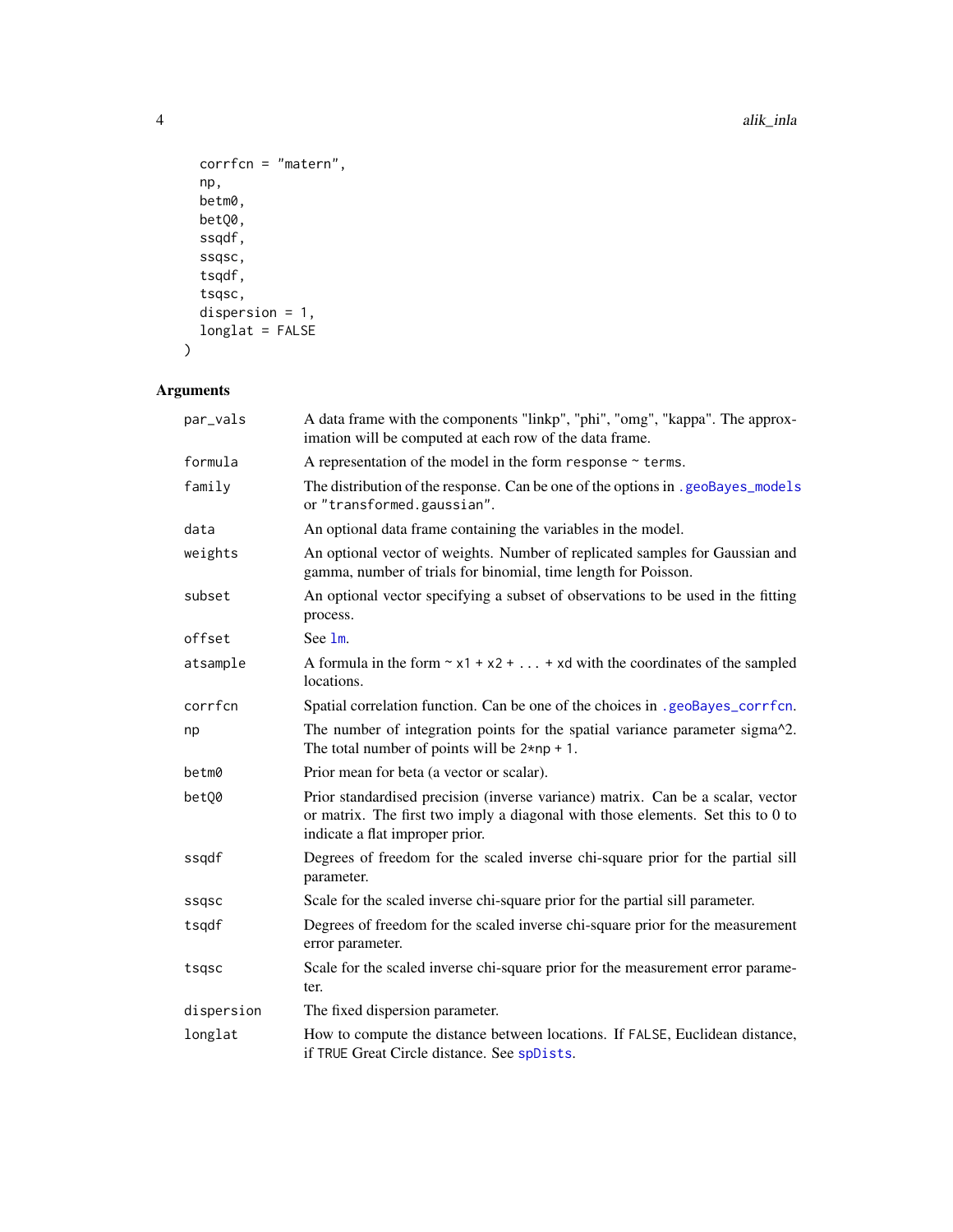### <span id="page-4-0"></span>alik\_optim 5

### Details

Computes and approximation to the log-likelihood for the given parameters using integrated nested Laplace approximations.

### Value

A list with components

- par\_vals A data frame of the parameter values.
- aloglik The approximate log-likelihood at thos parameter values.

### References

Evangelou, E., & Roy, V. (2019). Estimation and prediction for spatial generalized linear mixed models with parametric links via reparameterized importance sampling. Spatial Statistics, 29, 289- 315.

<span id="page-4-1"></span>alik\_optim *Log-likelihood maximisation*

### Description

Approximate log-likelihood maximisation

### Usage

```
alik_optim(
 paroptim,
  formula,
  family = "gaussian",
  data,
 weights,
  subset,
 offset,
  atsample,
  corrfcn = "matern",
  np,
 betm0,
 betQ0,
  ssqdf,
  ssqsc,
  dispersion = 1,
  longlat = FALSE,
  control = list())
```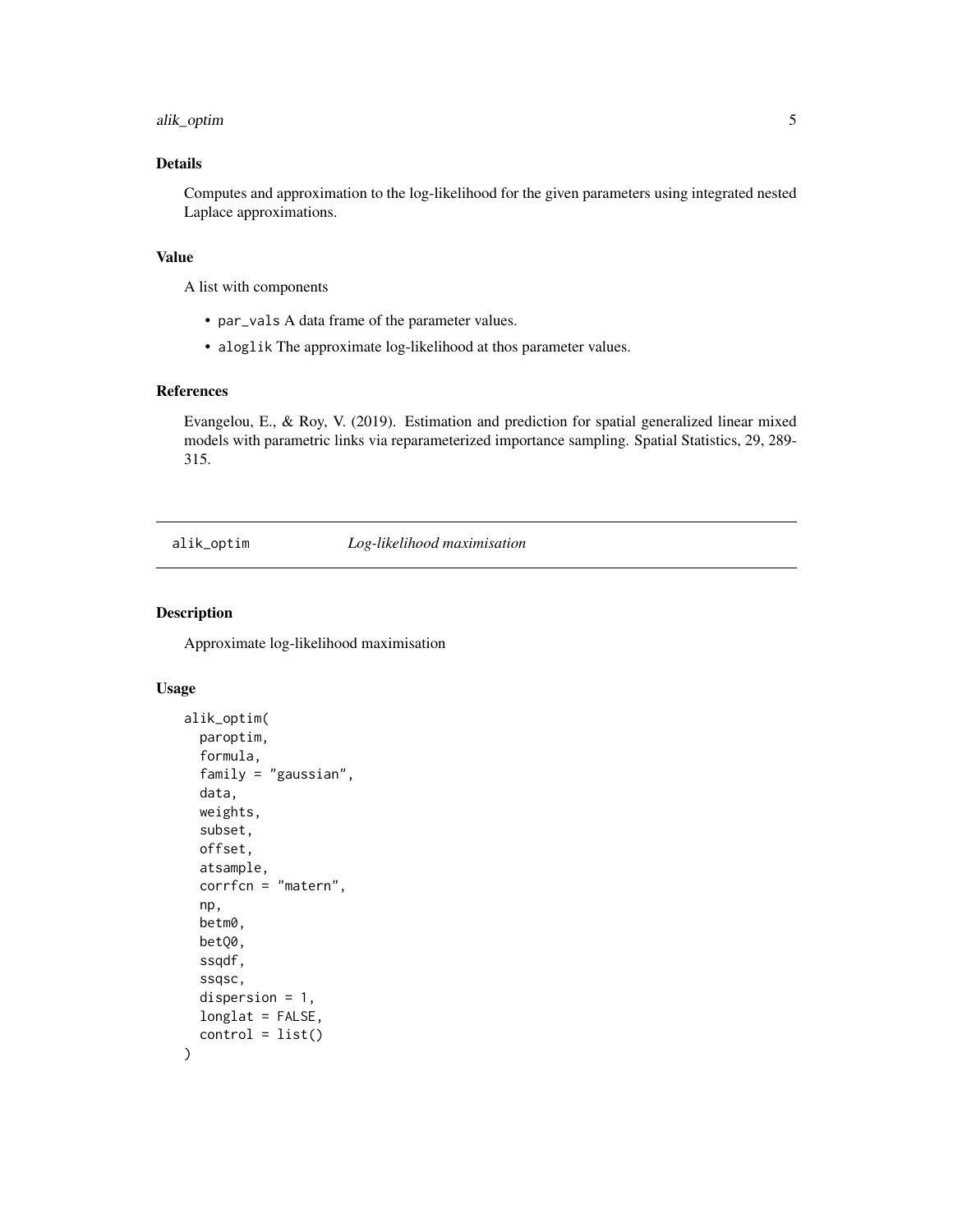### <span id="page-5-0"></span>Arguments

| paroptim   | A named list with the components "linkp", "phi", "omg", "kappa". Each com-<br>ponent must be numeric with length 1, 2, or 3 with elements in increasing order.<br>If the compontent's length is 1, then the corresponding parameter is considered<br>to be fixed at that value. If 2, then the two numbers denote the lower and upper<br>bounds for the optimisation of that parameter (infinities are allowed). If 3, these<br>correspond to lower bound, starting value, upper bound for the estimation of that<br>parameter. |
|------------|---------------------------------------------------------------------------------------------------------------------------------------------------------------------------------------------------------------------------------------------------------------------------------------------------------------------------------------------------------------------------------------------------------------------------------------------------------------------------------------------------------------------------------|
| formula    | A representation of the model in the form response $\sim$ terms.                                                                                                                                                                                                                                                                                                                                                                                                                                                                |
| family     | The distribution of the response.                                                                                                                                                                                                                                                                                                                                                                                                                                                                                               |
| data       | An optional data frame containing the variables in the model.                                                                                                                                                                                                                                                                                                                                                                                                                                                                   |
| weights    | An optional vector of weights. Number of replicated samples for Gaussian and<br>gamma, number of trials for binomial, time length for Poisson.                                                                                                                                                                                                                                                                                                                                                                                  |
| subset     | An optional vector specifying a subset of observations to be used in the fitting<br>process.                                                                                                                                                                                                                                                                                                                                                                                                                                    |
| offset     | See 1m.                                                                                                                                                                                                                                                                                                                                                                                                                                                                                                                         |
| atsample   | A formula in the form $\sim x1 + x2 +  + xd$ with the coordinates of the sampled<br>locations.                                                                                                                                                                                                                                                                                                                                                                                                                                  |
| corrfcn    | Spatial correlation function. See geoBayes_correlation for details.                                                                                                                                                                                                                                                                                                                                                                                                                                                             |
| np         | The number of integration points for the spatial variance parameter sigma <sup>12</sup> .<br>The total number of points will be $2 \star np + 1$ .                                                                                                                                                                                                                                                                                                                                                                              |
| betm0      | Prior mean for beta (a vector or scalar).                                                                                                                                                                                                                                                                                                                                                                                                                                                                                       |
| betQ0      | Prior standardised precision (inverse variance) matrix. Can be a scalar, vector<br>or matrix. The first two imply a diagonal with those elements. Set this to 0 to<br>indicate a flat improper prior.                                                                                                                                                                                                                                                                                                                           |
| ssqdf      | Degrees of freedom for the scaled inverse chi-square prior for the partial sill<br>parameter.                                                                                                                                                                                                                                                                                                                                                                                                                                   |
| ssqsc      | Scale for the scaled inverse chi-square prior for the partial sill parameter.                                                                                                                                                                                                                                                                                                                                                                                                                                                   |
| dispersion | The fixed dispersion parameter.                                                                                                                                                                                                                                                                                                                                                                                                                                                                                                 |
| longlat    | How to compute the distance between locations. If FALSE, Euclidean distance,<br>if TRUE Great Circle distance. See spDists.                                                                                                                                                                                                                                                                                                                                                                                                     |
| control    | A list of control parameters for the optimisation. See optim.                                                                                                                                                                                                                                                                                                                                                                                                                                                                   |
|            |                                                                                                                                                                                                                                                                                                                                                                                                                                                                                                                                 |

### Details

Uses the "L-BFGS-B" method of the function [optim](#page-0-0) to maximise the log-likelihood for the parameters linkp, phi, omg, kappa.

### Value

The output from the function [optim](#page-0-0). The "value" element is the log-likelihood, not the negative log-likelihood.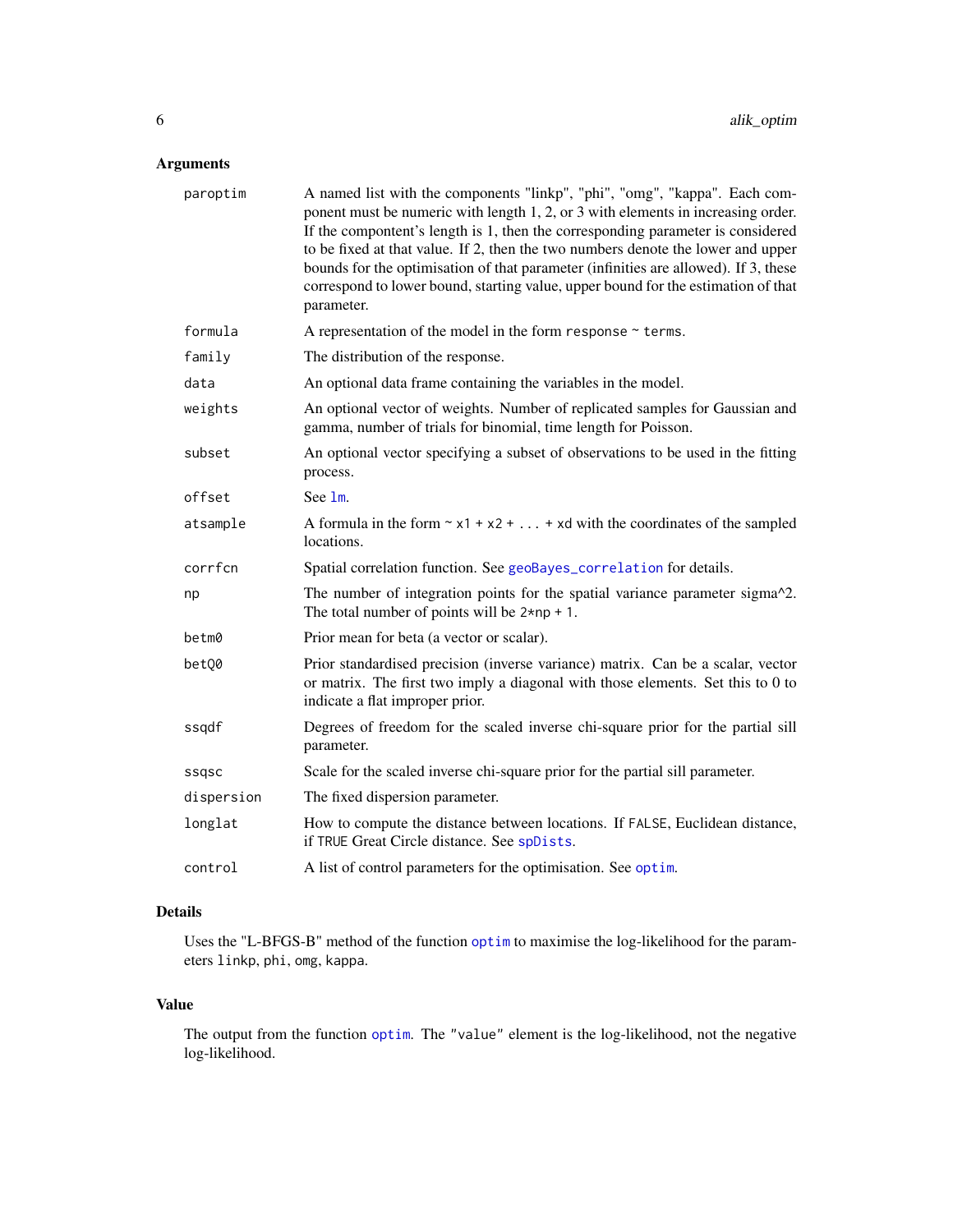### <span id="page-6-0"></span>bf1skel 7

### References

Evangelou, E., & Roy, V. (2019). Estimation and prediction for spatial generalized linear mixed models with parametric links via reparameterized importance sampling. Spatial Statistics, 29, 289- 315.

<span id="page-6-1"></span>bf1skel *Computation of Bayes factors at the skeleton points*

### Description

Function to compute the Bayes factors from MCMC samples.

### Usage

```
bf1skel(
  runs,
 bf size1 = 0.8,
 method = c("RL", "MW"),
 reference = 1,
  transf = c("no", "mu", "wo"))
```
### Arguments

| runs      | A list with outputs from the function mcsglmm or mcstrga.                                                                                                                                                                                                                                                                                                                |
|-----------|--------------------------------------------------------------------------------------------------------------------------------------------------------------------------------------------------------------------------------------------------------------------------------------------------------------------------------------------------------------------------|
| bfsize1   | A scalar or vector of the same length as runs with all integer values or all values<br>in $(0, 1]$ . How many samples (or what proportion of the sample) to use for<br>estimating the Bayes factors at the first stage. The remaining sample will be<br>used for estimating the Bayes factors in the second stage. Setting it to 1 will<br>perform only the first stage. |
| method    | Which method to use to calculate the Bayes factors: Reverse logistic or Meng-<br>Wong.                                                                                                                                                                                                                                                                                   |
| reference | Which model goes in the denominator.                                                                                                                                                                                                                                                                                                                                     |
| transf    | Whether to use a transformed sample for the computations. If "no" or FALSE,<br>it doesn't. If "mu" or TRUE, it uses the samples for the mean. If "wo" it uses an<br>alternative transformation. The latter can be used only for the families indicated<br>by .geoBayes_models\$haswo.                                                                                    |

### Details

Computes the Bayes factors using method with respect to reference.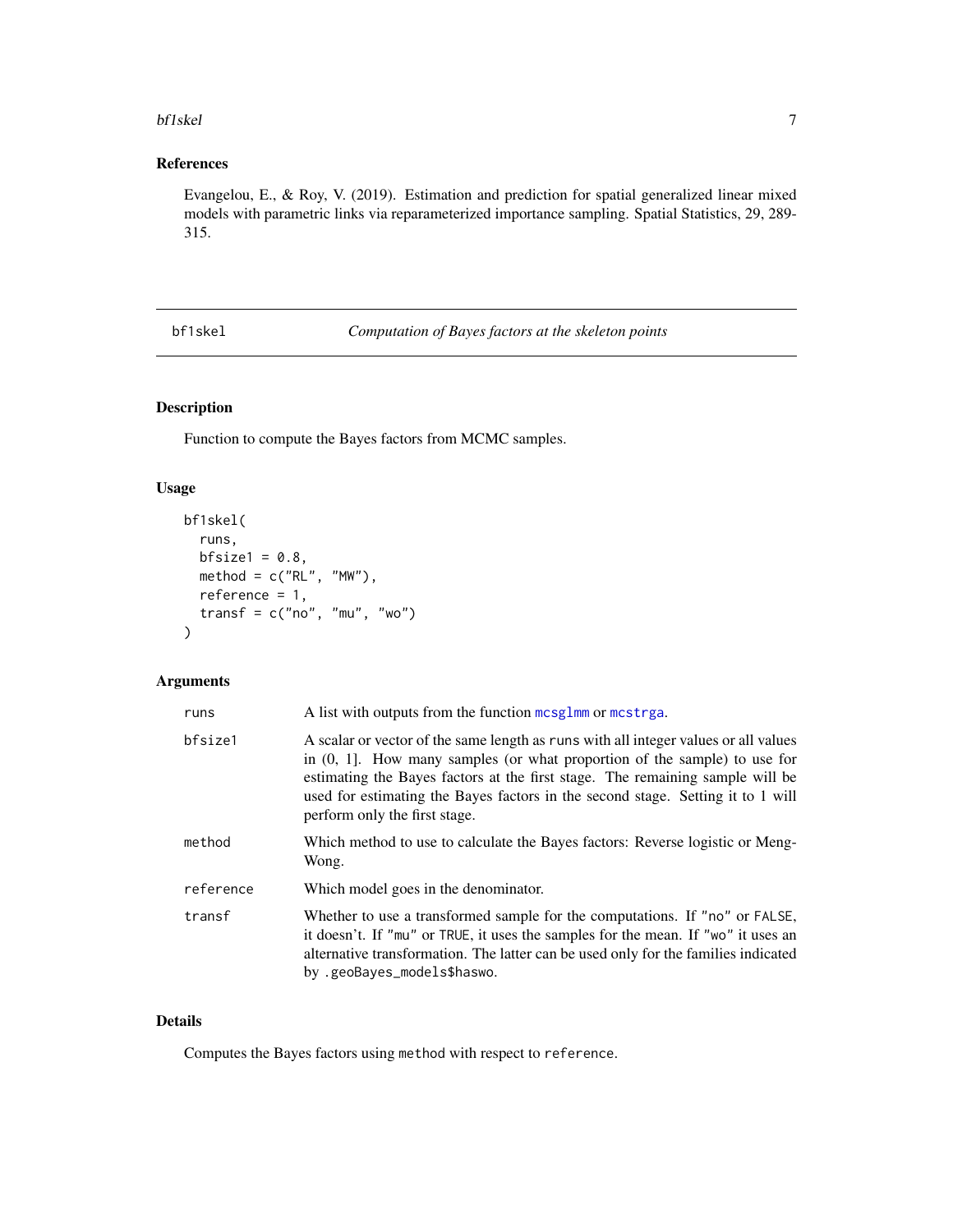#### <span id="page-7-0"></span>Value

A list with components

- logbf A vector containing logarithm of the Bayes factors.
- logLik1 logLik2 Matrices with the values of the log-likelihood computed from the samples for each model at the first and second stages.
- isweights A vector with the importance sampling weights for computing the Bayes factors at new points that will be used at the second stage. Used internally in [bf2new](#page-8-1) and [bf2optim](#page-10-1).
- controlvar A matrix with the control variates computed at the samples that will be used in the second stage.
- sample2 The MCMC sample for mu or z that will be used in the second stage. Used internally in [bf2new](#page-8-1) and [bf2optim](#page-10-1).
- N1, N2 Vectors containing the sample sizes used in the first and second stages.
- distmat Matrix of distances between locations.
- betm0, betQ0, ssqdf, ssqsc, tsqdf, tsqsc, dispersion, response, weights, modelmatrix, locations, family, corrfcn, transf Model parameters used internally in. [bf2new](#page-8-1) and [bf2optim](#page-10-1).
- pnts A list containing the skeleton points. Used internally in [bf2new](#page-8-1) and [bf2optim](#page-10-1).

### References

Geyer, C. J. (1994). Estimating normalizing constants and reweighting mixtures. Technical report, University of Minnesota.

Meng, X. L., & Wong, W. H. (1996). Simulating ratios of normalizing constants via a simple identity: A theoretical exploration. *Statistica Sinica*, 6, 831-860.

Roy, V., Evangelou, E., and Zhu, Z. (2015). Efficient estimation and prediction for the Bayesian spatial generalized linear mixed model with flexible link functions. *Biometrics*, 72(1), 289-298.

```
## Not run:
data(rhizoctonia)
### Define the model
corrf <- "spherical"
kappa <- 0
ssqdf \leftarrow 1ssqsc <-1betm0 < -0betQ0 <- .01
family <- "binomial.probit"
### Skeleton points
philist <- c(100, 140, 180)
omglist \leq c(.5, 1)
parlist <- expand.grid(linkp=0, phi=philist, omg=omglist, kappa = kappa)
### MCMC sizes
Nout <- 100
Nthin <-1
```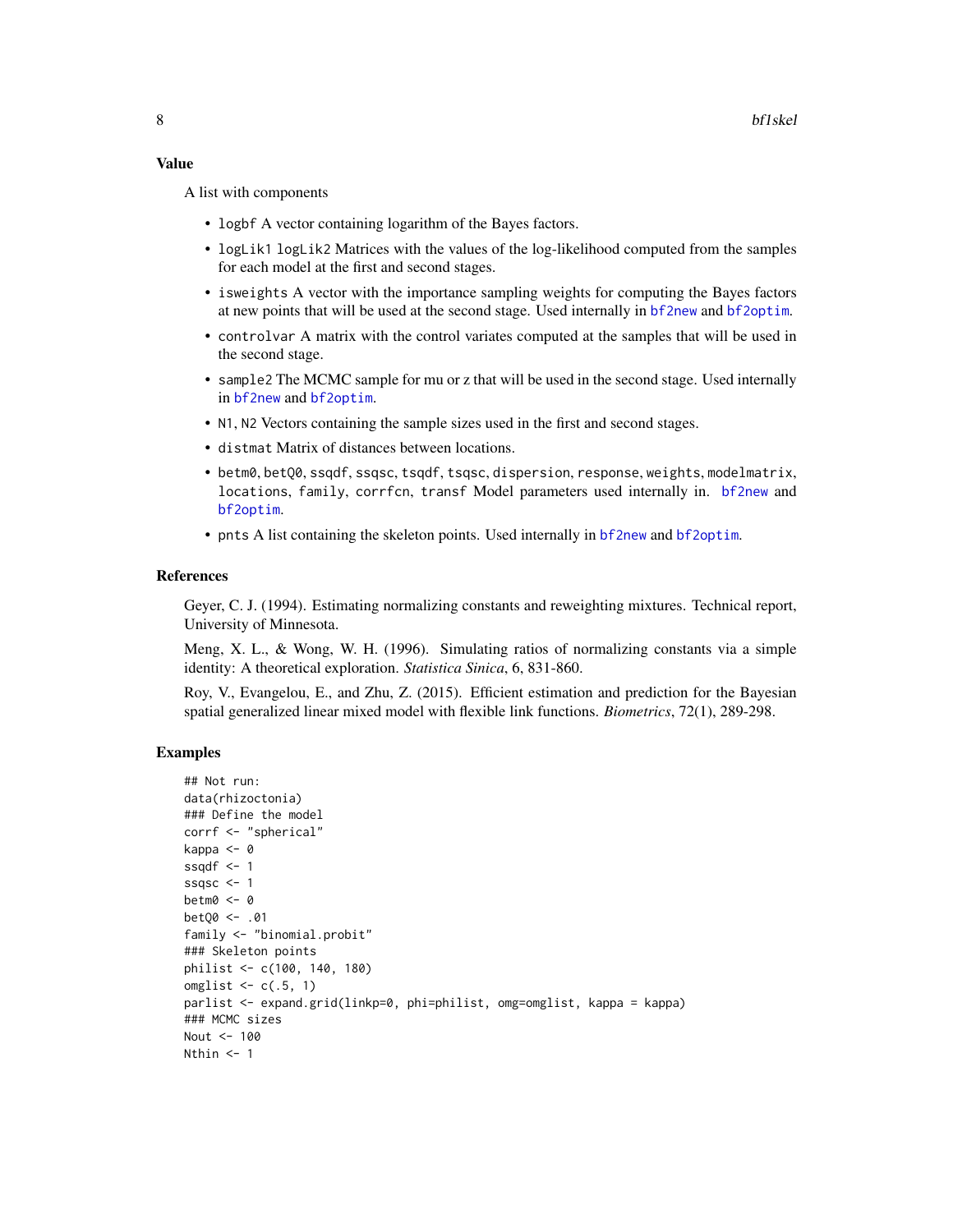<span id="page-8-0"></span>bf2new 9

```
Nbi \leq -\emptyset### Take MCMC samples
runs <- list()
for (i in 1:NROW(parlist)) {
  runs[[i]] <- mcsglmm(Infected ~ 1, family, rhizoctonia, weights = Total,
                       atsample = \sim Xcoord + Ycoord,
                       Nout = Nout, Nthin = Nthin, Nbi = Nbi,
                       betm0 = betm0, betQ0 = betQ0,
                       ssqdf = ssqdf, ssqsc = ssqsc,
                       phi = parlist$phi[i], omg = parlist$omg[i],
                       linkp = parlist$linkp[i], kappa = parlist$kappa[i],
                       corrfcn = corrf,
                        corrtuning=list(phi = 0, omg = 0, kappa = 0))
}
bf <- bf1skel(runs)
bf$logbf
## End(Not run)
```
<span id="page-8-1"></span>

bf2new *Compute the Bayes factors at new points*

### Description

Compute the Bayes factors.

### Usage

```
bf2new(bf1obj, linkp, phi, omg, kappa, useCV = TRUE)
```
### Arguments

| bf1obj                 | Output from the function bf1skel which contains the Bayes factors and impor-<br>tance sampling weights.                                                                                       |
|------------------------|-----------------------------------------------------------------------------------------------------------------------------------------------------------------------------------------------|
| linkp, phi, omg, kappa | Optional scalar or vector or NULL. If scalar or vector, the Bayes factors are cal-                                                                                                            |
|                        | culated at those values with respect to the reference model used in bf1skel.<br>If missing or NULL then the unique values from the MCMC chains that were<br>inputted in bf1skel will be used. |
| useCV                  | Whether to use control variates for finer corrections.                                                                                                                                        |

### Details

Computes the Bayes factors using the importance weights at the new points. The new points are taken from the grid derived by expanding the parameter values inputted. The arguments linkp phi omg kappa correspond to the link function, spatial range, relative nugget, and correlation function parameters respectively.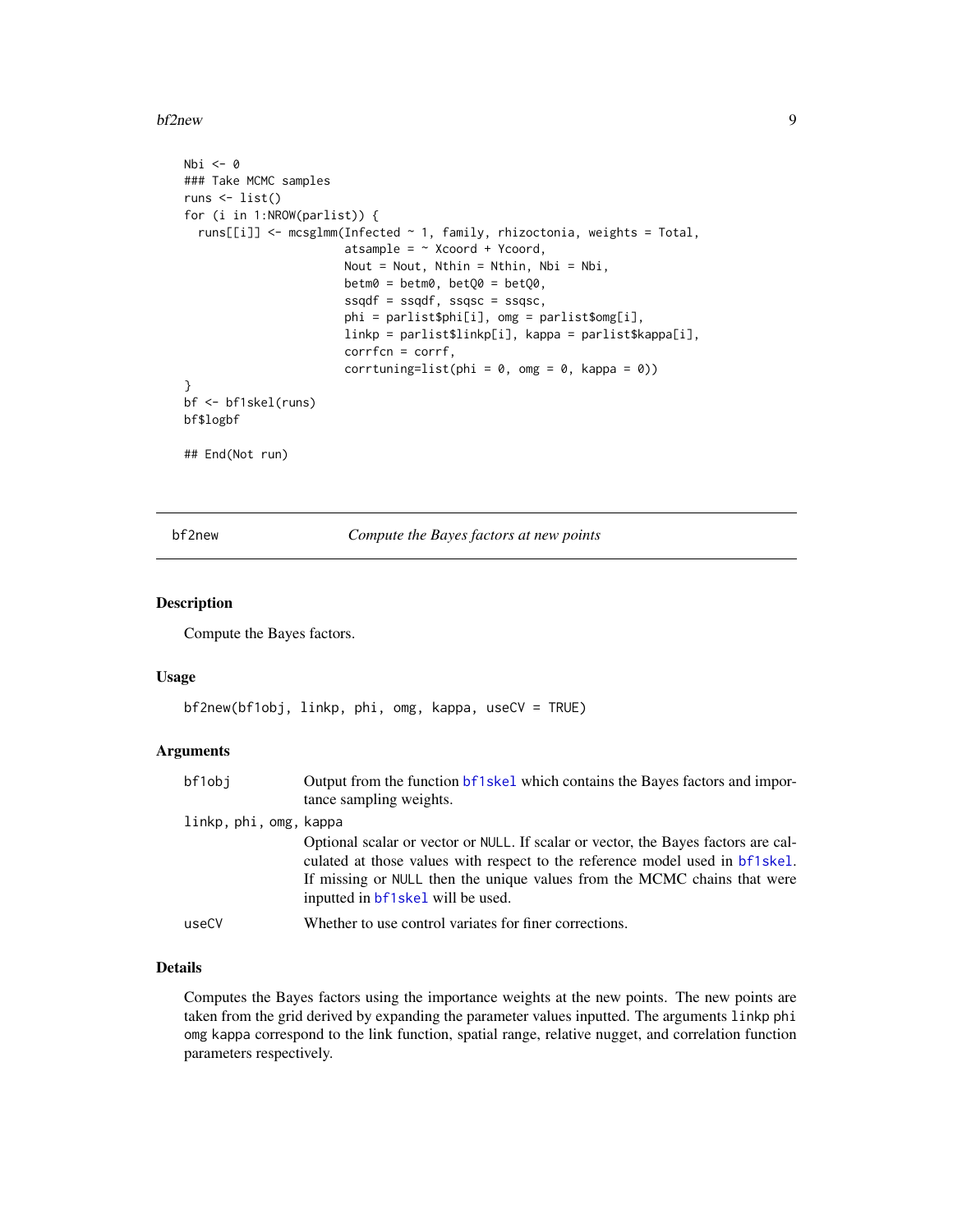#### Value

An array of size length(linkp)  $\star$  length(phi)  $\star$  length(omg)  $\star$  length(kappa) containing the Bayes factors for each combination of the parameters.

### References

Doss, H. (2010). Estimation of large families of Bayes factors from Markov chain output. *Statistica Sinica*, 20(2), 537.

Roy, V., Evangelou, E., and Zhu, Z. (2015). Efficient estimation and prediction for the Bayesian spatial generalized linear mixed model with flexible link functions. *Biometrics*, 72(1), 289-298.

```
## Not run:
data(rhizoctonia)
### Define the model
corrf <- "spherical"
kappa <- 0
ssqdf \leq -1ssqsc <-1betm0 <- 0
betQ0 <- .01
family <- "binomial.probit"
### Skeleton points
philist <- c(100, 140, 180)
omglist \leq c(.5, 1)
parlist <- expand.grid(linkp=0, phi=philist, omg=omglist, kappa = kappa)
### MCMC sizes
Nout <- 100
Nthin <- 1
Nbi \leq -\emptyset### Take MCMC samples
runs \leftarrow list()
for (i in 1:NROW(parlist)) {
  runs[[i]] <- mcsglmm(Infected ~ 1, family, rhizoctonia, weights = Total,
                        atsample = \sim Xcoord + Ycoord,
                        Nout = Nout, Nthin = Nthin, Nbi = Nbi,
                        betm0 = betm0, betQ0 = betQ0,
                        ssqdf = ssqdf, ssqsc = ssqsc,
                        phi = parlist$phi[i], omg = parlist$omg[i],
                        linkp = parlist$linkp[i], kappa = parlist$kappa[i],
                        corrfcn = corrf,
                        corrtuning=list(phi = 0, omg = 0, kappa = 0))
}
bf <- bf1skel(runs)
bfal1 <- bf2new(bf, phi = seq(100, 200, 10), omg = seq(0, 2, .2))plotbf2(bfall, c("phi", "omg"))
## End(Not run)
```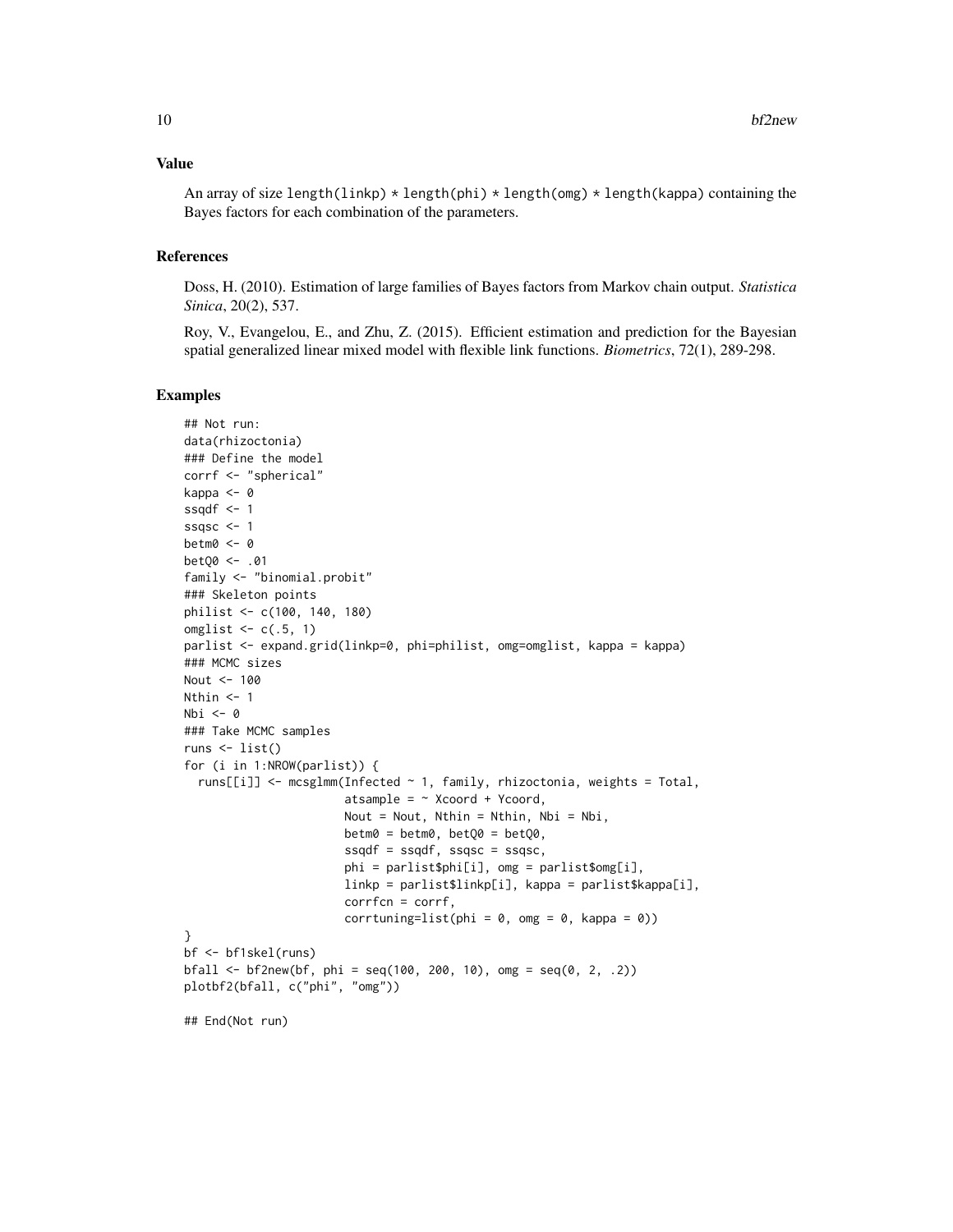<span id="page-10-1"></span><span id="page-10-0"></span>

### Description

Estimation by empirical Bayes.

### Usage

```
bf2optim(bf1obj, paroptim, useCV = TRUE, control = list())
```
### Arguments

| bf1obj   | Output from the function bf1skel which contains the Bayes factors and impor-<br>tance sampling weights.                                                                                                                                                                                                                                                                                                                                                                                                                                                                                                                         |
|----------|---------------------------------------------------------------------------------------------------------------------------------------------------------------------------------------------------------------------------------------------------------------------------------------------------------------------------------------------------------------------------------------------------------------------------------------------------------------------------------------------------------------------------------------------------------------------------------------------------------------------------------|
| paroptim | A named list with the components "linkp", "phi", "omg", "kappa". Each com-<br>ponent must be numeric with length 1, 2, or 3 with elements in increasing order<br>but for the binomial family linkp is also allowed to be the character "logit" and<br>"probit". If the compontent's length is 1, then the corresponding parameter is<br>considered to be fixed at that value. If 2, then the two numbers denote the lower<br>and upper bounds for the optimisation of that parameter (infinities are allowed).<br>If 3, these correspond to lower bound, starting value, upper bound for the esti-<br>mation of that parameter. |
| useCV    | Whether to use control variates for finer corrections.                                                                                                                                                                                                                                                                                                                                                                                                                                                                                                                                                                          |
| control  | A list of control parameters for the optimisation. See optim.                                                                                                                                                                                                                                                                                                                                                                                                                                                                                                                                                                   |

### Details

This function is a wrap around [bf2new](#page-8-1) using the "L-BFGS-B" method of the function [optim](#page-0-0) to estimate the parameters.

### Value

The output from the function [optim](#page-0-0). The "value" element is the log-Bayes factor, not the negative log-Bayes factor.

```
## Not run:
data(rhizoctonia)
### Define the model
corrf <- "spherical"
kappa <- 0
ssqdf \leftarrow 1ssqsc <-1betm0 <- 0
betQ0 <- .01
```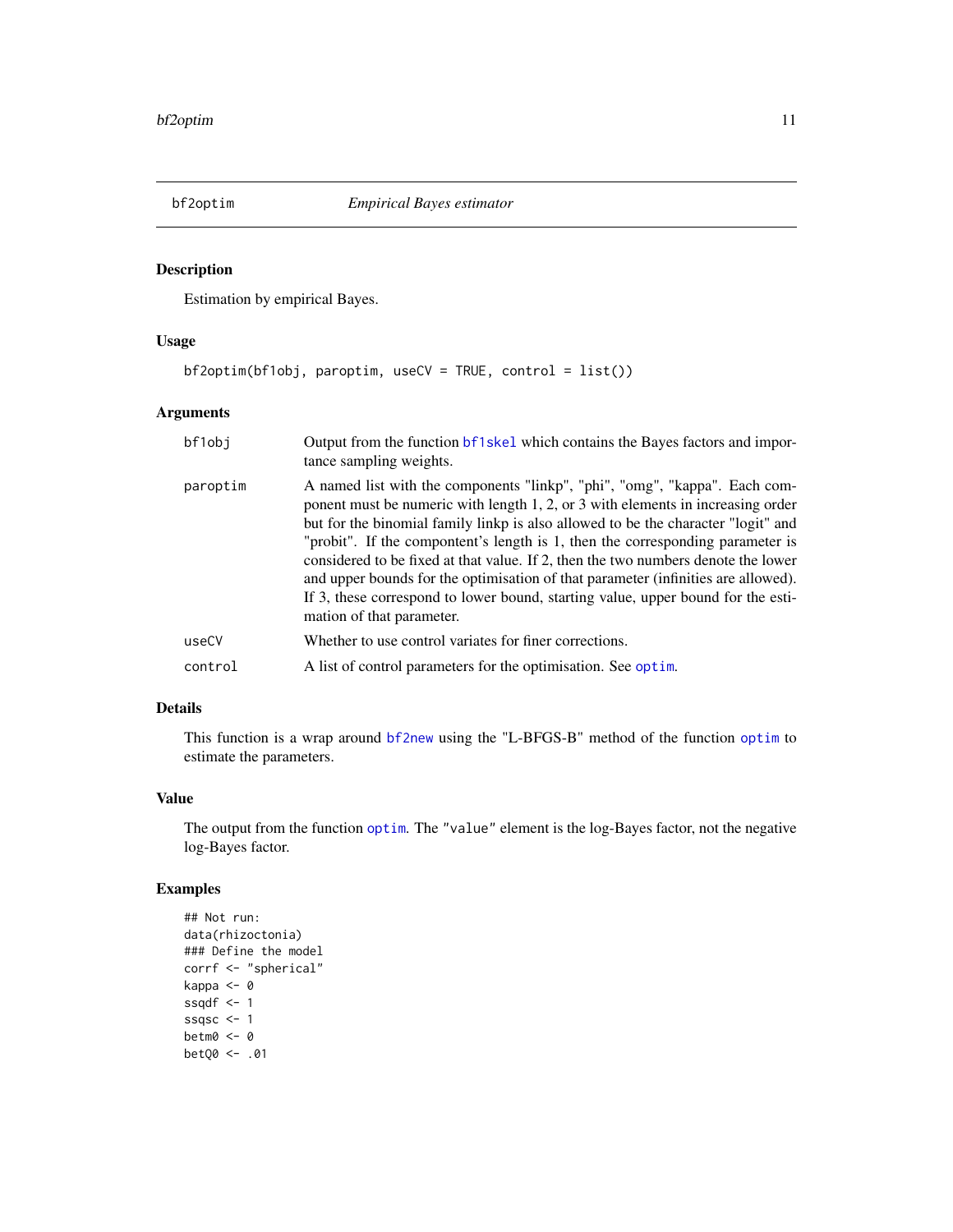```
family <- "binomial.probit"
### Skeleton points
philist <- c(100, 140, 180)
omglist \leq c(.5, 1)
parlist <- expand.grid(linkp=0, phi=philist, omg=omglist, kappa = kappa)
### MCMC sizes
Nout <- 100
Nthin <- 1
Nbi \leq -\emptyset### Take MCMC samples
runs <- list()
for (i in 1:NROW(parlist)) {
  runs[[i]] <- mcsglmm(Infected ~ 1, family, rhizoctonia, weights = Total,
                       atsample = \sim Xcoord + Ycoord,
                       Nout = Nout*c(.8,.2), Nthin = Nthin, Nbi = Nbi,
                       betm0 = betm0, betQ0 = betQ0,
                       ssqdf = ssqdf, ssqsc = ssqsc,
                       phi = parlist$phi[i], omg = parlist$omg[i],
                       linkp = parlist$linkp[i], kappa = parlist$kappa[i],
                       corrfcn = corrf,
                       corrtuning=list(phi = 0, omg = 0, kappa = 0))
}
bf <- bf1skel(runs)
est <- bf2optim(bf, list(phi = c(100, 200), omg = c(0, 2)))
est
## End(Not run)
```
bf2se *Empirical Bayes standard errors*

### Description

Standard errors for the empirical Bayes estimates of the parameters.

### Usage

```
bf2se(mcrun, transf = c("no", "mu", "wo"))
```
### Arguments

| mcrun  | The output from the function mcsg1mm where the parameters linkp, phi, omg, |
|--------|----------------------------------------------------------------------------|
|        | kappa are set at their empirical Bayes estimates (output of bf2optim).     |
| transf | The type of transformation to use.                                         |

### Value

The precision (inverse covariance) matrix.

<span id="page-11-0"></span>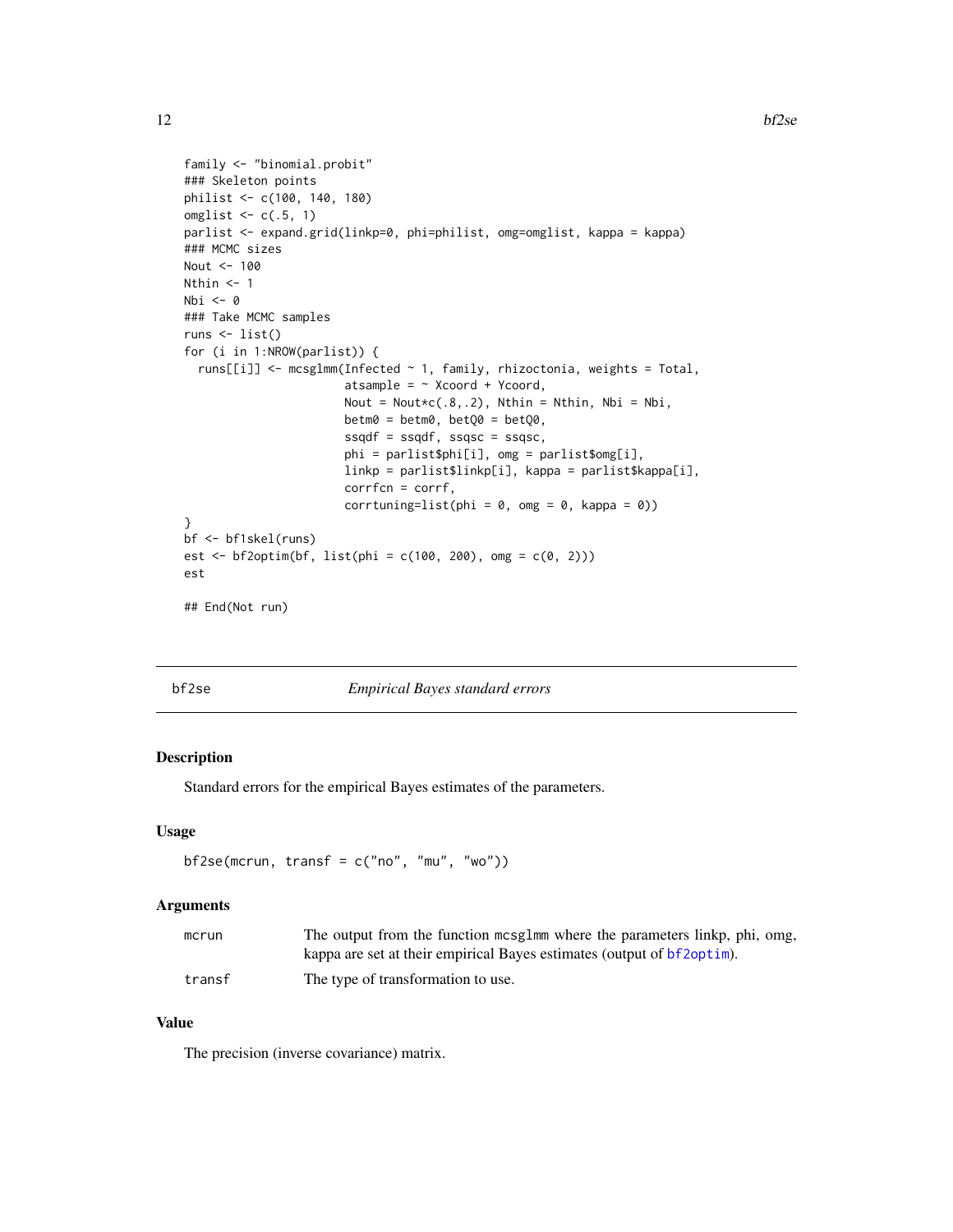### <span id="page-12-0"></span>bmbfse and the state of the state of the state of the state of the state of the state of the state of the state of the state of the state of the state of the state of the state of the state of the state of the state of the

### References

Casella, G. (2001). Empirical Bayes Gibbs sampling. Biostatistics, 2(4), 485-500.

Evangelou, E., & Roy, V. (2019). Estimation and prediction for spatial generalized linear mixed models with parametric links via reparameterized importance sampling. Spatial Statistics, 29, 289- 315.

bmbfse *Batch means, Bayes factors standard errors*

### Description

Compute the standard errors for the Bayes factors estimates.

### Usage

```
bmbfse(
 pargrid,
 runs,
 bfsize1 = 0.8,
 nbatch1 = 0.5,
 nbatch2 = 0.5,
  S1method = c("RL", "MW"),
 bvmethod = c("Standard", "TukeyHanning", "Bartlett"),
  reference = 1,
  transf = c("no", "mu", "wo")\mathcal{L}
```
### Arguments

| pargrid | A data frame with components "linkp", "phi", "omg", "kappa". Each row gives<br>a combination of the parameters to compute the new standard errors.                                                                                                                                                                                                                         |
|---------|----------------------------------------------------------------------------------------------------------------------------------------------------------------------------------------------------------------------------------------------------------------------------------------------------------------------------------------------------------------------------|
| runs    | A list with outputs from the function mcsglmm or mcstrga.                                                                                                                                                                                                                                                                                                                  |
| bfsize1 | A scalar or vector of the same length as runs with all integer values or all values<br>in $(0, 1]$ . How many samples (or what proportion of the sample) to use for<br>estimating the Bayes factors at the first stage. The remaining sample will be<br>used for estimating the standard errors in the second stage. Setting it to 1 will<br>perform only the first stage. |
| nbatch1 | A scalar or vector of the same length as runs. All values must be integers or<br>less than 1. This is used for calculating how many batches to split each of the<br>sample in runs for the calculation of the Bayes factors standard errors for the<br>parameters corresponding to runs.                                                                                   |
| nbatch2 | A scalar or vector of the same length as runs. All values must be integers or<br>less than 1. This is used for calculating how many batches to split each of the<br>sample in runs for the calculation of the Bayes factors standard errors for the<br>parameters corresponding to pargrid.                                                                                |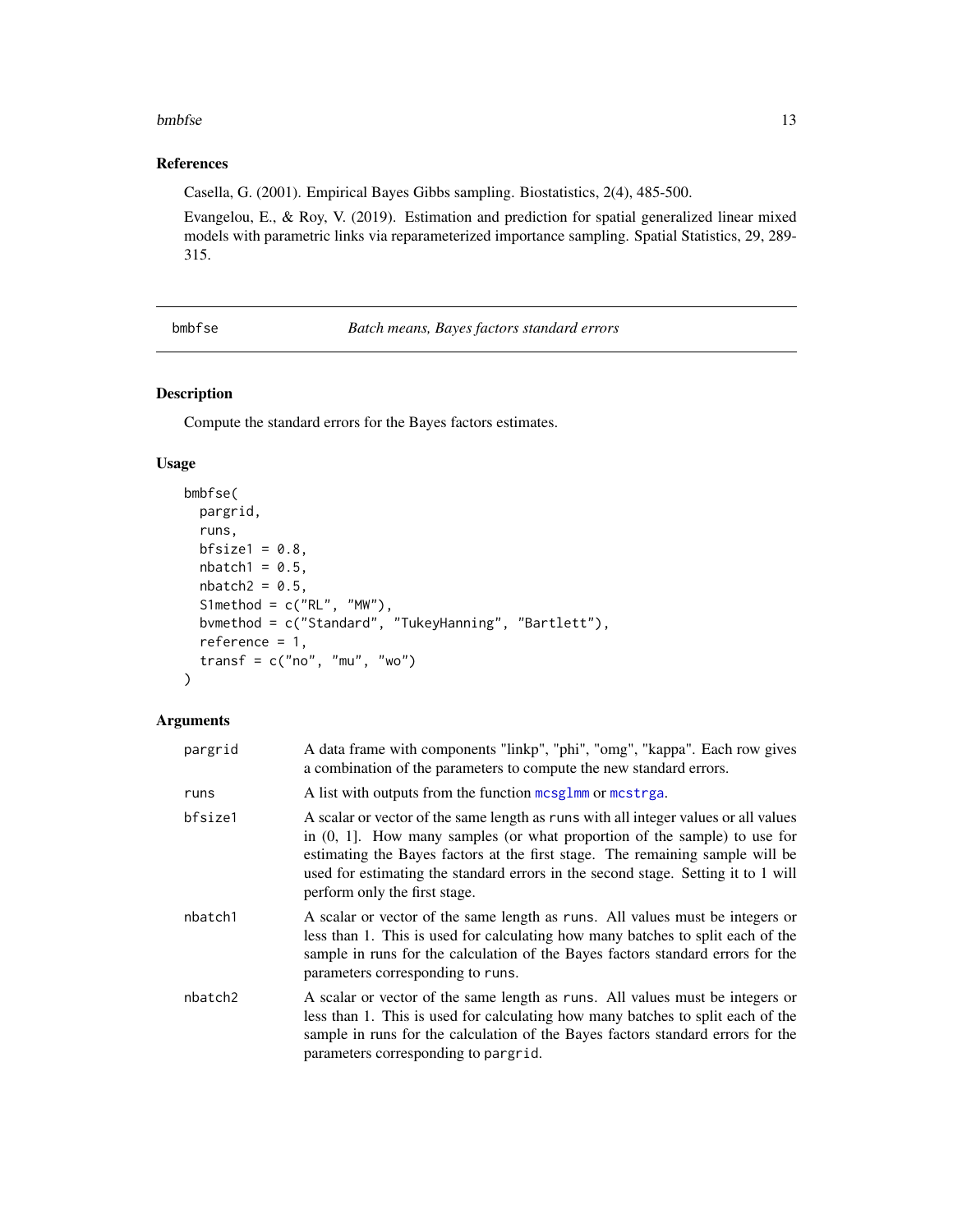<span id="page-13-0"></span>

| S1method  | Which method to use to calculate the Bayes factors in stage 1: Reverse logistic<br>or Meng-Wong.                                                                                                                                                                                      |
|-----------|---------------------------------------------------------------------------------------------------------------------------------------------------------------------------------------------------------------------------------------------------------------------------------------|
| bymethod  | Which method to use for the calculation of the batch variance. The standard<br>method splits to disjoint batches. The second and third method use the spectral<br>variance method with different lag windows.                                                                         |
| reference | Which model goes in the denominator.                                                                                                                                                                                                                                                  |
| transf    | Whether to use a transformed sample for the computations. If "no" or FALSE,<br>it doesn't. If "mu" or TRUE, it uses the samples for the mean. If "wo" it uses an<br>alternative transformation. The latter can be used only for the families indicated<br>by .geoBayes_models\$haswo. |

### Details

Uses the batch means method to compute the standard errors for Bayes factors.

#### Value

A list with components

- pargrid The inputted pargrid augmented with the computed log Bayes factors and standard errors.
- bfEstimate The estimates of the Bayes factors
- bfSigma The covariance matrix for the Bayes factors estimates.

#### References

Roy, V., Tan, A. and Flegal, J. (2018). Estimating standard errors for importance sampling estimators with multiple Markov chains, Statistica Sinica, 28 1079-1101.

Roy, V., & Evangelou, E. (2018). Selection of proposal distributions for generalized importance sampling estimators. arXiv preprint arXiv:1805.00829.

geoBayes *The* geoBayes *package*

### Description

Analysis of geostatistical data using Bayes and Empirical Bayes methods.

#### Details

This package provides functions to fit geostatistical data. The data can be continuous, binary or count data and the models implemented are flexible. Conjugate priors are assumed on some parameters while inference on the other parameters can be done through a full Bayesian analysis of by empirical Bayes methods.

Some demonstration examples are provided. Type demo(package = "geoBayes") to examine them.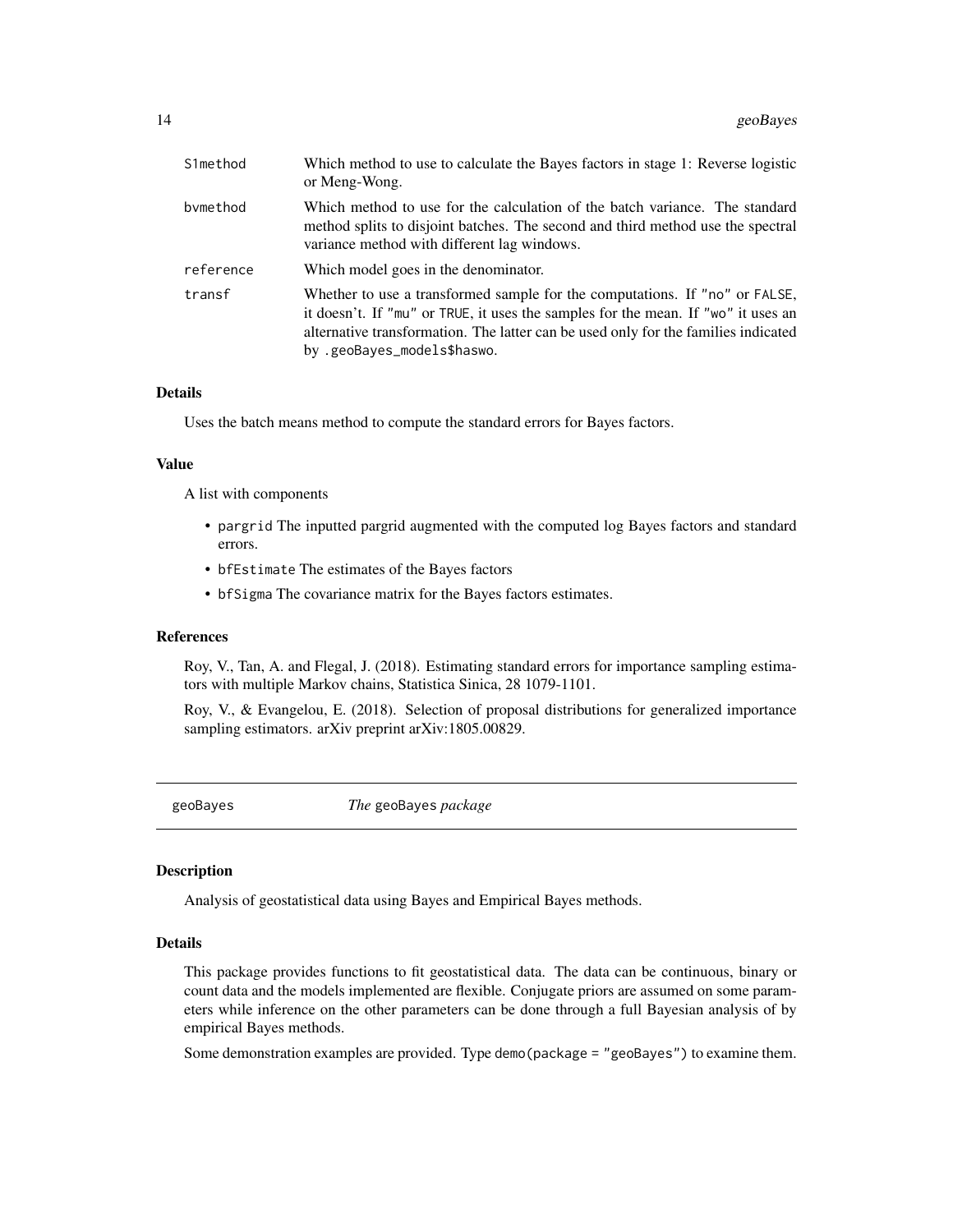### <span id="page-14-0"></span>Author(s)

Evangelos Evangelou <e.evangelou@maths.bath.ac.uk> and Vivekananda Roy <vroy@iastate.edu>

### References

Roy, V., Evangelou, E. and Zhu, Z. (2014). Empirical Bayes methods for the transformed Gaussian random fields model with additive measurement errors. In Upadhyay, S. K., Singh, U., Dey, D. K., and Loganathan, A., editors, *Current Trends in Bayesian Methodology with Applications*, Boca Raton, FL, USA, CRC Press.

Roy, V., Evangelou, E., and Zhu, Z. (2015). Efficient estimation and prediction for the Bayesian spatial generalized linear mixed model with flexible link functions. *Biometrics*, 72(1), 289-298.

Evangelou, E., & Roy, V. (2019). Estimation and prediction for spatial generalized linear mixed models with parametric links via reparameterized importance sampling. Spatial Statistics, 29, 289- 315.

Roy, V., & Evangelou, E. (2018). Selection of proposal distributions for generalized importance sampling estimators. arXiv preprint arXiv:1805.00829.

### See Also

geoR, geoRglm

### Examples

```
## Not run:
demo(package = "geoBayes")
demo(rhizoctonia3, package = "geoBayes")
```

```
## End(Not run)
```
<span id="page-14-2"></span>geoBayes\_correlation *Spatial correlation used in the geoBayes package*

### <span id="page-14-1"></span>**Description**

This hidden variable contains a choice of correlation functions that can be fit with this package. The function can be chosen in the corrfcn input of the relevant function. This variable cannot be overwritten.

### Usage

```
.geoBayes_corrfcn
```
#### Format

An object of class data. frame with 5 rows and 4 columns.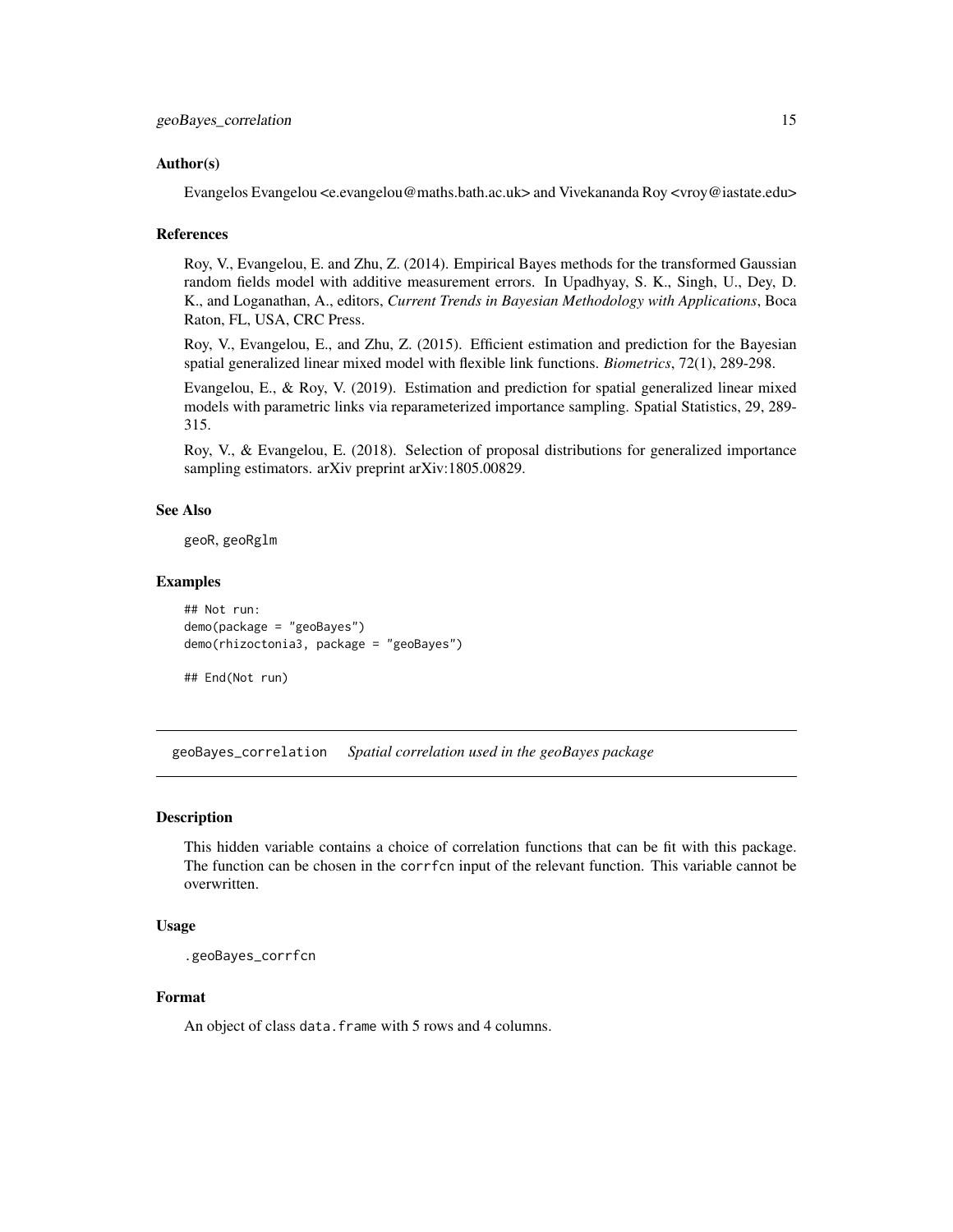<span id="page-15-0"></span>

### <span id="page-15-1"></span>Description

This hidden variable contains a choice of models that can be fit with this package. The model can be chosen in the family input of the relevant function. This variable cannot be overwritten.

### Usage

.geoBayes\_models

### Format

An object of class data. frame with 12 rows and 7 columns.

| Calculate the link function for exponential families | linkfcn |  |  |  |  |
|------------------------------------------------------|---------|--|--|--|--|
|------------------------------------------------------|---------|--|--|--|--|

### Description

Link function for the exponential family.

### Usage

linkfcn(mu, linkp, family = "gaussian")

linkinv(z, linkp, family = "gaussian")

### Arguments

| mu     | Numeric. The mean of the response variable.                                                               |
|--------|-----------------------------------------------------------------------------------------------------------|
| linkp  | The link function parameter. A scalar.                                                                    |
| family | The distribution of the response variable from .geoBayes_models. Either an<br>integer or the family name. |
|        | Numeric. The linear predictor.                                                                            |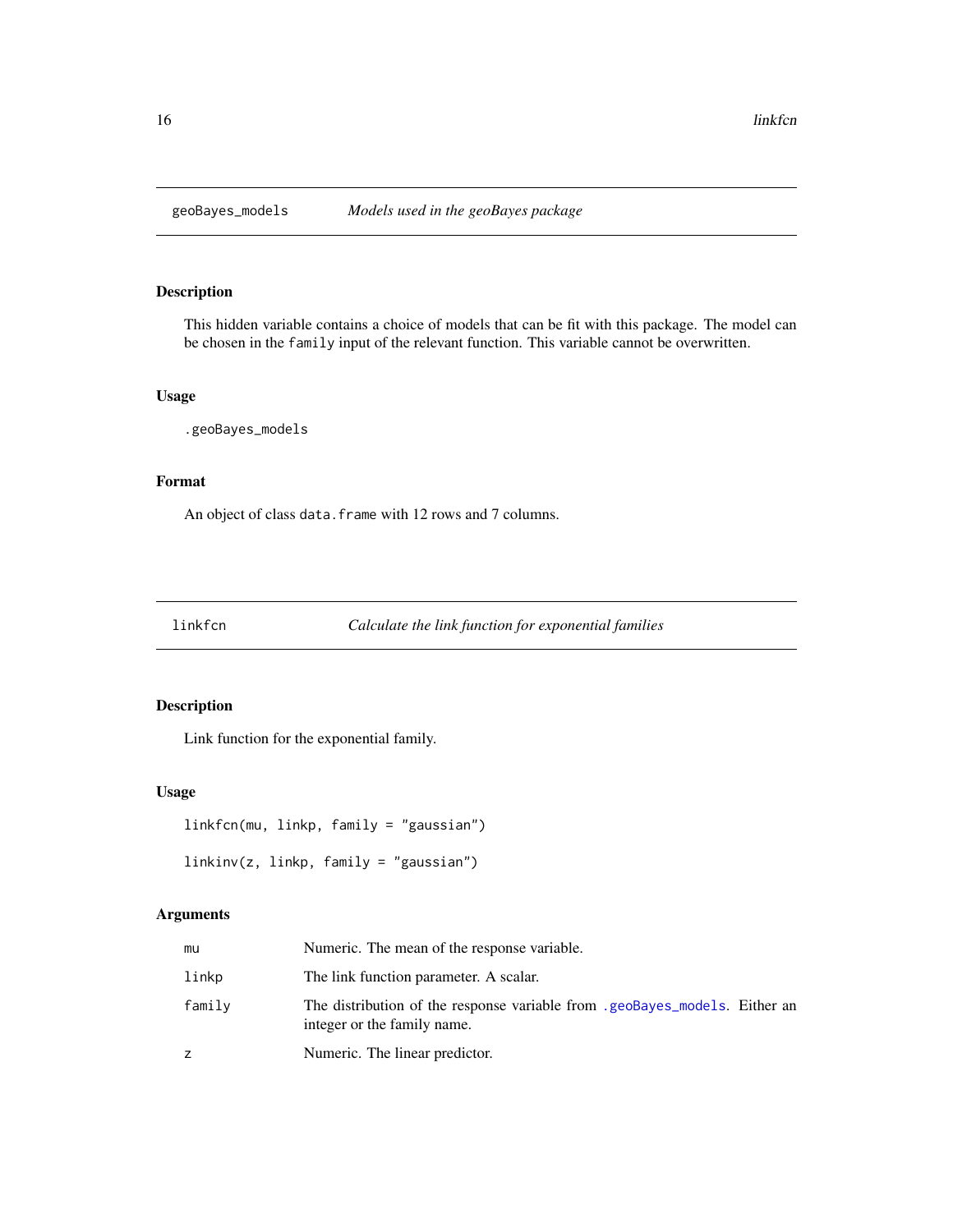### Details

linkfcn maps the mean of the response variable mu to the linear predictor z. linkinv is its inverse. For the Gaussian family, if the link parameter is positive, then the extended link is used, defined by

$$
z = \frac{sign(\mu)|\mu|^{\nu} - 1}{\nu}
$$

In the other case, the usual Box-Cox link is used.

For the Poisson and gamma families, if the link parameter is positive, then the link is defined by

$$
z = \frac{sign(w)(e^{\nu|w|} - 1)}{\nu}
$$

where  $w = \log(\mu)$ . In the other case, the usual Box-Cox link is used.

For the GEV binomial family, the link function is defined by

$$
\mu = 1 - \exp\{-\max(0, 1 + \nu z)^{\frac{1}{\nu}}\}
$$

for any real  $\nu$ . At  $\nu = 0$  it reduces to the complementary log-log link.

The Wallace binomial family is a fast approximation to the robit family. It is defined as

$$
\mu = \Phi(\text{sign}(z)c(\nu)\sqrt{\nu\log(1+z^2/\nu)})
$$

where  $c(\nu) = (8\nu + 1)/(8\nu + 3)$ 

### Value

A numeric array of the same dimension as the function's first argument.

#### References

Evangelou, E., & Roy, V. (2019). Estimation and prediction for spatial generalized linear mixed models with parametric links via reparameterized importance sampling. Spatial Statistics, 29, 289- 315.

```
## Not run:
mu <- seq(0.1, 0.9, 0.1)
linkfcn(mu, 7, "binomial") # robit(7) link function
linkfcn(mu, , "binomial.logit") # logit link function
mu \le - seq(-3, 3, 1)
linkfcn(mu, 0.5, "gaussian") # sqrt transformation
linkinv(linkfcn(mu, 0.5, "gaussian"), 0.5, "gaussian")
curve(linkfcn(x, 0.5, "gaussian"), -3, 3)
```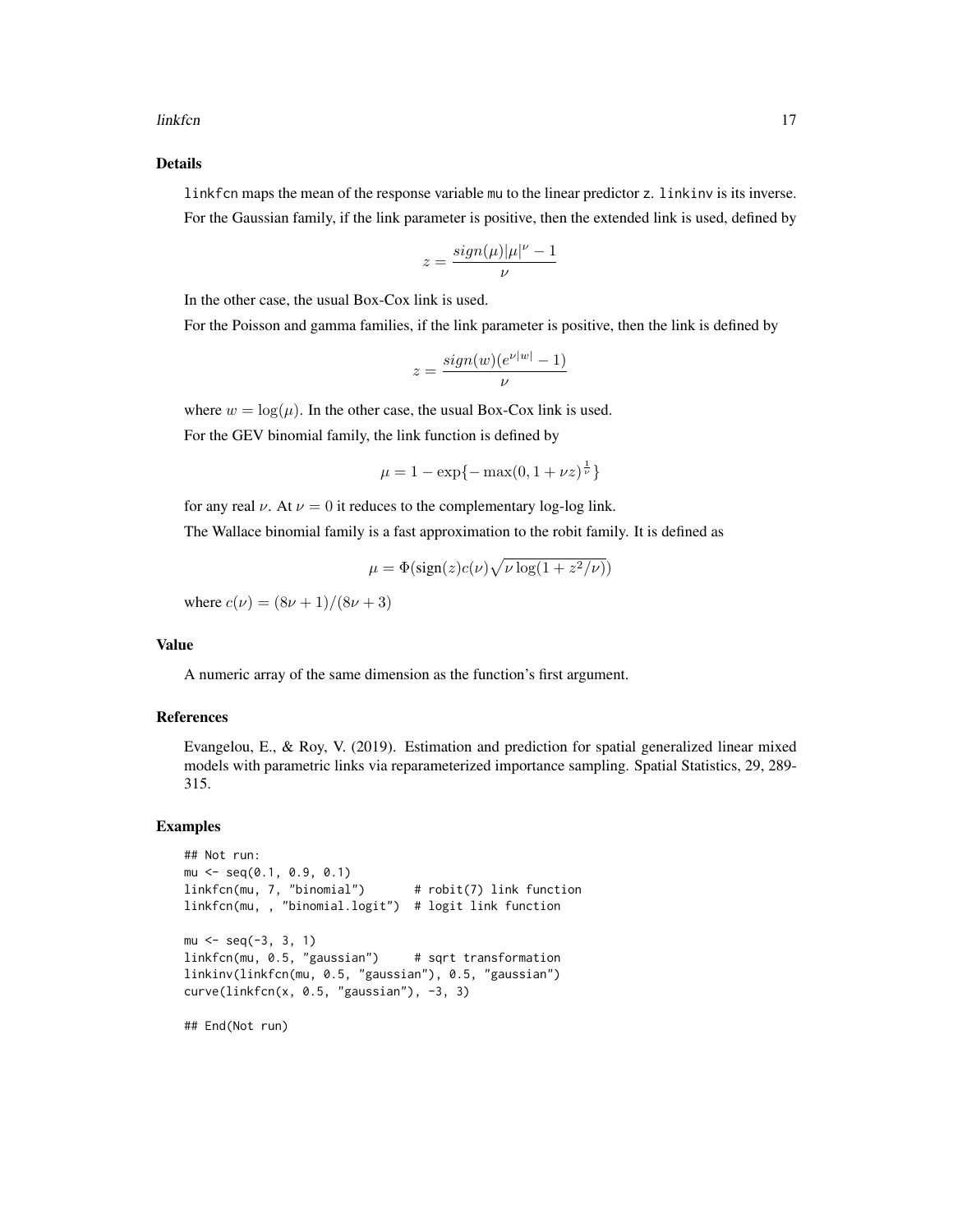<span id="page-17-0"></span>

### Description

Convert to an mome object.

### Usage

mcmcmake(...)

#### Arguments

... Output(s) from the functions mentioned in the Details.

### Details

This function takes as input the one or more output(s) from function [mcsglmm](#page-18-1) or [mcstrga](#page-26-1) and returns an [mcmc](#page-0-0) object or an [mcmc.list](#page-0-0) object for coda. The function requires the coda package to be installed.

The spatial random field components are assigned the names  $z_{\text{-}}\star$  where  $\star$  is a number beginning at 1. Similarly, the regressor coefficients are assigned the names beta\_\* if not unique, or simply beta if there is only one regressor. The names ssq, tsq, phi, omg correspond to the partial sill, measurement error variance, spatial range, and relative nugget parameters respectively.

### Value

An mcmc object.

### See Also

Functions such as [plot.mcmc](#page-0-0) and [summary.mcmc](#page-0-0) in the coda package. The function [do.call](#page-0-0) can be used to pass arguments stored in a list.

```
## Not run:
### Load the data
data(rhizoctonia)
rhiz <- na.omit(rhizoctonia)
rhiz$IR <- rhiz$Infected/rhiz$Total # Incidence rate of the
                               # rhizoctonia disease
### Define the model
corrf <- "spherical"
ssqdf \leq -1ssqsc <-1tsqdf \leftarrow 1tsqsc <-1
```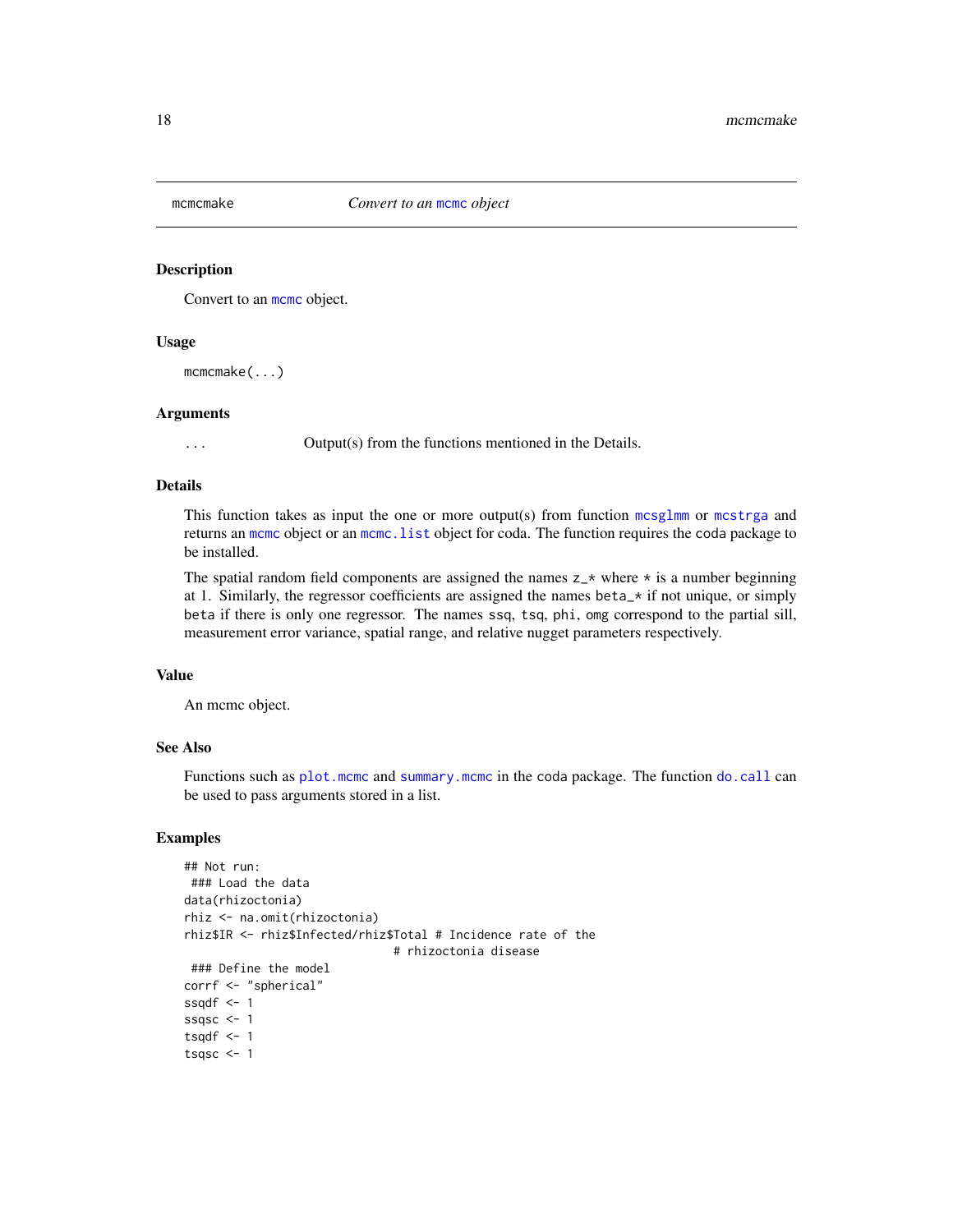### <span id="page-18-0"></span>mcsglmm and the control of the control of the control of the control of the control of the control of the control of the control of the control of the control of the control of the control of the control of the control of

```
betm0 < -0betQ0 <- diag(.01, 2, 2)
phiprior <- c(200, 1, 1000, 100) # U(100, 300)
phisc <-1omgprior <- c(3, 1, 1000, 0) # U(0, 3)
omgsc <-1.3linkp < -1## MCMC parameters
Nout <- 100
Nbi \leq -\emptysetNthin <- 1
### Run MCMC
sample \leq mcstrga(Yield \sim IR, data = rhiz,
                   atsample = \sim Xcoord + Ycoord, corrf = corrf,
                  Nout = Nout, Nthin = Nthin,
                  Nbi = Nbi, betm0 = betm0, betQ0 = betQ0,
                   ssqdf = ssqdf, ssqsc = ssqsc,
                  tsqdf = tsqdf, tsqsc = tsqsc,
                  linkp = linkp,
                   corrprior = list(\phi h i = phi \phi r, \omega g = o m g \phi r),corrtuning = list(phi = phisc, omg = omgsc, kappa = 0),
                  test = FALSE)mcsample <- mcmcmake(sample)
plot(mcsample[, c("phi", "omg", "beta_1", "beta_2", "ssq", "tsq")],
     density = FALSE)
summary(mcsample[, c("phi", "omg", "beta_1", "beta_2", "ssq", "tsq")])
## End(Not run)
```
<span id="page-18-1"></span>mcsglmm *MCMC samples from the Spatial GLMM*

### Description

Draw MCMC samples from the Spatial GLMM with known link function

### Usage

```
mcsglmm(
  formula,
  family = "gaussian",
  data,
  weights,
  subset,
  offset,
  atsample,
  corrfcn = "matern",
  linkp,
  phi,
```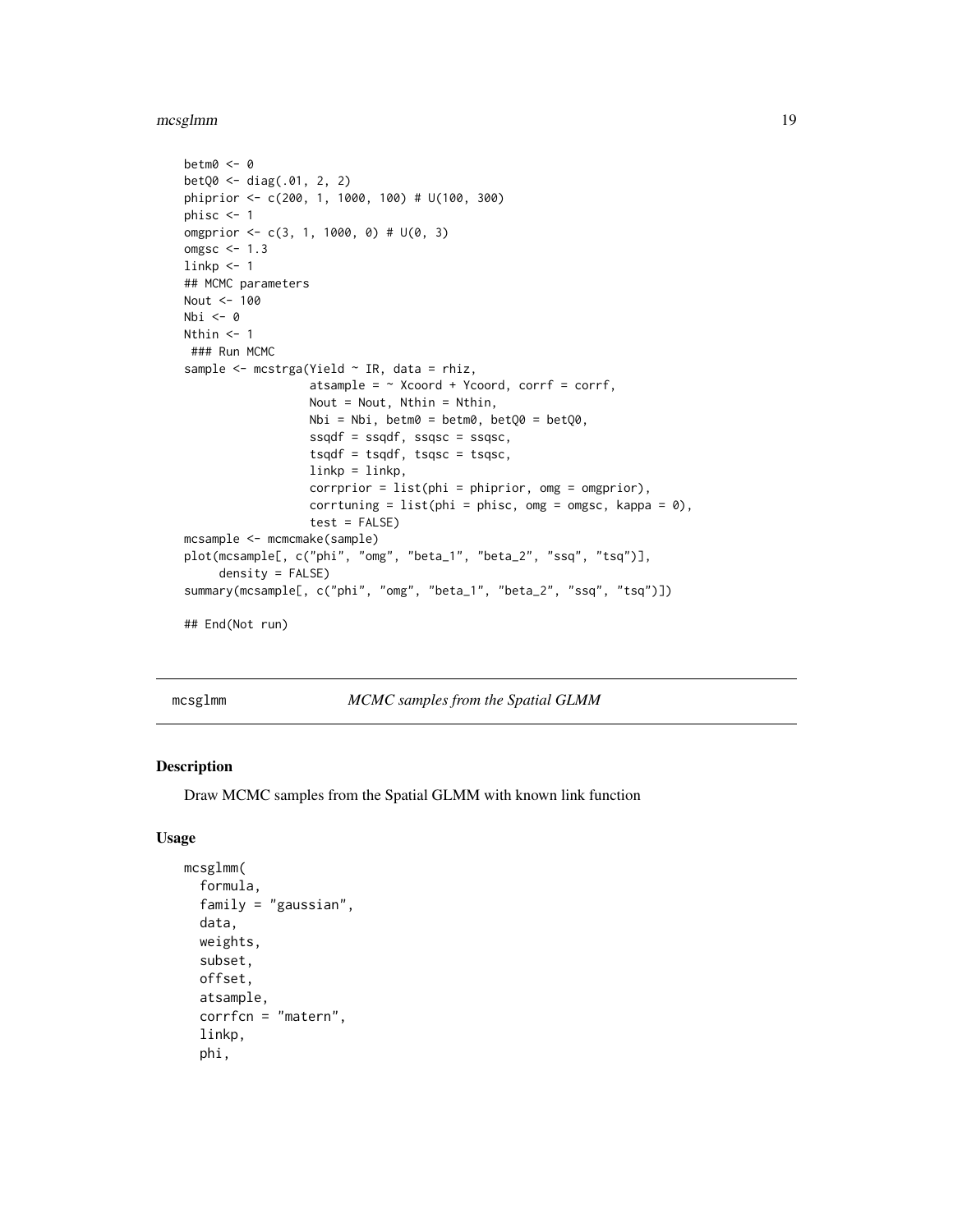20 mcsglmm and the contract of the contract of the contract of the contract of the contract of the contract of the contract of the contract of the contract of the contract of the contract of the contract of the contract of

```
omg,
kappa,
Nout,
Nthin = 1,Nbi = \emptyset,
betm0,
betQ0,
ssqdf,
ssqsc,
corrpriors,
corrtuning,
dispersion = 1,
longlat = FALSE,
test = FALSE
```
### Arguments

 $\mathcal{L}$ 

| formula  | A representation of the model in the form response $\sim$ terms. The response<br>must be set to NA's at the prediction locations (see the examples on how to do<br>this using the function stackdata). At the observed locations the response is<br>assumed to be a total of replicated measurements. The number of replications is<br>inputted using the argument weights. |
|----------|-----------------------------------------------------------------------------------------------------------------------------------------------------------------------------------------------------------------------------------------------------------------------------------------------------------------------------------------------------------------------------|
| family   | The distribution of the data. The "GEVbinomial" family is the binomial family<br>with link the GEV link (see Details).                                                                                                                                                                                                                                                      |
| data     | An optional data frame containing the variables in the model.                                                                                                                                                                                                                                                                                                               |
| weights  | An optional vector of weights. Number of replicated samples for Gaussian and<br>gamma, number of trials for binomial, time length for Poisson.                                                                                                                                                                                                                              |
| subset   | An optional vector specifying a subset of observations to be used in the fitting<br>process.                                                                                                                                                                                                                                                                                |
| offset   | See 1m.                                                                                                                                                                                                                                                                                                                                                                     |
| atsample | A formula in the form $\sim x1 + x2 +  + xd$ with the coordinates of the sampled<br>locations.                                                                                                                                                                                                                                                                              |
| corrfcn  | Spatial correlation function. See geoBayes_correlation for details.                                                                                                                                                                                                                                                                                                         |
| linkp    | Parameter of the link function. A scalar value.                                                                                                                                                                                                                                                                                                                             |
| phi      | Optional starting value for the MCMC for the spatial range parameter phi. De-<br>faults to the mean of its prior. If corritaing $[[$ "phi"]] is 0, then this argument<br>is required and it corresponds to the fixed value of phi. This can be a vector of<br>the same length as Nout.                                                                                      |
| omg      | Optional starting value for the MCMC for the relative nugget parameter omg.<br>Defaults to the mean of its prior. If corrtuning[["omg"]] is 0, then this ar-<br>gument is required and it corresponds to the fixed value of omg. This can be a<br>vector of the same length as Nout.                                                                                        |
| kappa    | Optional starting value for the MCMC for the spatial correlation parameter<br>kappa (Matern smoothness or exponential power). Defaults to the mean of its                                                                                                                                                                                                                   |

<span id="page-19-0"></span>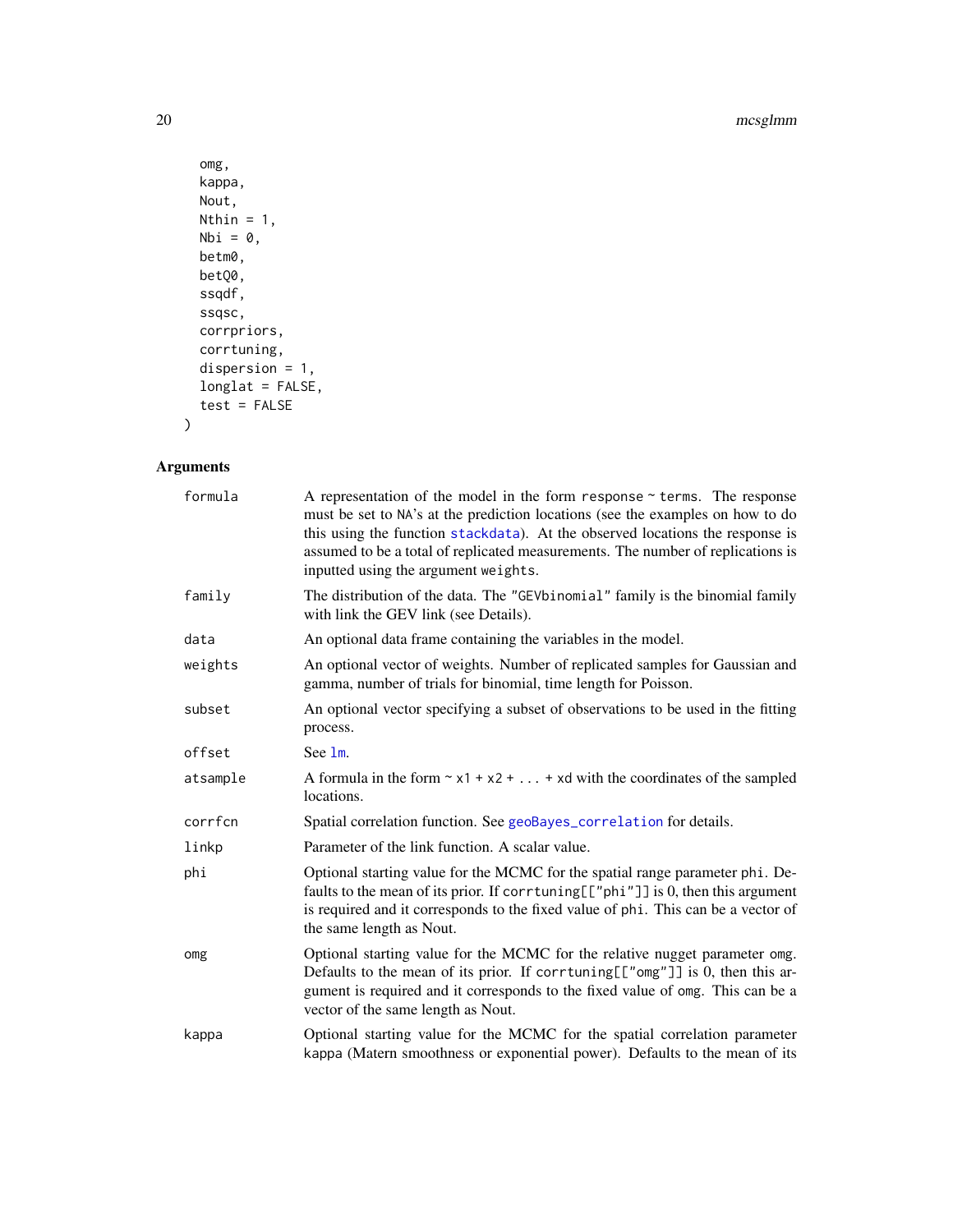<span id="page-20-0"></span>

|            | prior. If corrtuning[["kappa"]] is 0 and it is needed for the chosen correla-<br>tion function, then this argument is required and it corresponds to the fixed value<br>of kappa. This can be a vector of the same length as Nout.                                                                                                                                                                                                                                                    |
|------------|---------------------------------------------------------------------------------------------------------------------------------------------------------------------------------------------------------------------------------------------------------------------------------------------------------------------------------------------------------------------------------------------------------------------------------------------------------------------------------------|
| Nout       | Number of MCMC samples to return. This can be a vector for running indepen-<br>dent chains. 0 elements are dropped.                                                                                                                                                                                                                                                                                                                                                                   |
| Nthin      | The thinning of the MCMC algorithm.                                                                                                                                                                                                                                                                                                                                                                                                                                                   |
| Nbi        | The burn-in of the MCMC algorithm.                                                                                                                                                                                                                                                                                                                                                                                                                                                    |
| betm0      | Prior mean for beta (a vector or scalar).                                                                                                                                                                                                                                                                                                                                                                                                                                             |
| betQ0      | Prior standardised precision (inverse variance) matrix. Can be a scalar, vector<br>or matrix. The first two imply a diagonal with those elements. Set this to 0 to<br>indicate a flat improper prior.                                                                                                                                                                                                                                                                                 |
| ssqdf      | Degrees of freedom for the scaled inverse chi-square prior for the partial sill<br>parameter.                                                                                                                                                                                                                                                                                                                                                                                         |
| ssgsc      | Scale for the scaled inverse chi-square prior for the partial sill parameter.                                                                                                                                                                                                                                                                                                                                                                                                         |
| corrpriors | A list with the components phi, omg and kappa as needed. These correspond to<br>the prior distribution parameters. For phi and omg it must be a vector of length<br>4. The generalized inverse gamma prior is assumed and the input corresponds to<br>the parameters scale, shape, exponent, location in that order (see Details). For<br>kappa it must be a vector of length 2. A uniform prior is assumed and the input<br>corresponds to the lower and upper bounds in that order. |
| corrtuning | A vector or list with the components phi, omg and kappa as needed. These cor-<br>respond to the random walk parameter for the Metropolis-Hastings step. Smaller<br>values increase the acceptance ratio. Set this to 0 for fixed parameter value.                                                                                                                                                                                                                                     |
| dispersion | The fixed dispersion parameter.                                                                                                                                                                                                                                                                                                                                                                                                                                                       |
| longlat    | How to compute the distance between locations. If FALSE, Euclidean distance,<br>if TRUE Great Circle distance. See spDists.                                                                                                                                                                                                                                                                                                                                                           |
| test       | Whether this is a trial run to monitor the acceptance ratio of the random walk for<br>phi and omg. If set to TRUE, the acceptance ratio will be printed on the screen<br>every 100 iterations of the MCMC. Tune the phisc and omgsc parameters in<br>order to achive 20 to 30% acceptance. Set this to a positive number to change<br>the default 100. No thinning or burn-in are done when testing.                                                                                  |

### Details

The four-parameter prior for phi is defined by

$$
\propto (\phi - \theta_4)^{\theta_2 - 1} \exp\{-(\frac{\phi - \theta_4}{\theta_1})^{\theta_3}\}
$$

for  $\phi > \theta_4$ . The prior for omg is similar. The prior parameters correspond to scale, shape, exponent, and location. See arXiv:1005.3274 for details of this distribution.

The GEV (Generalised Extreme Value) link is defined by

$$
\mu=1-\exp\{-\max(0,1+\nu x)^{\frac{1}{\nu}}\}
$$

for any real  $\nu$ . At  $\nu = 0$  it reduces to the complementary log-log link.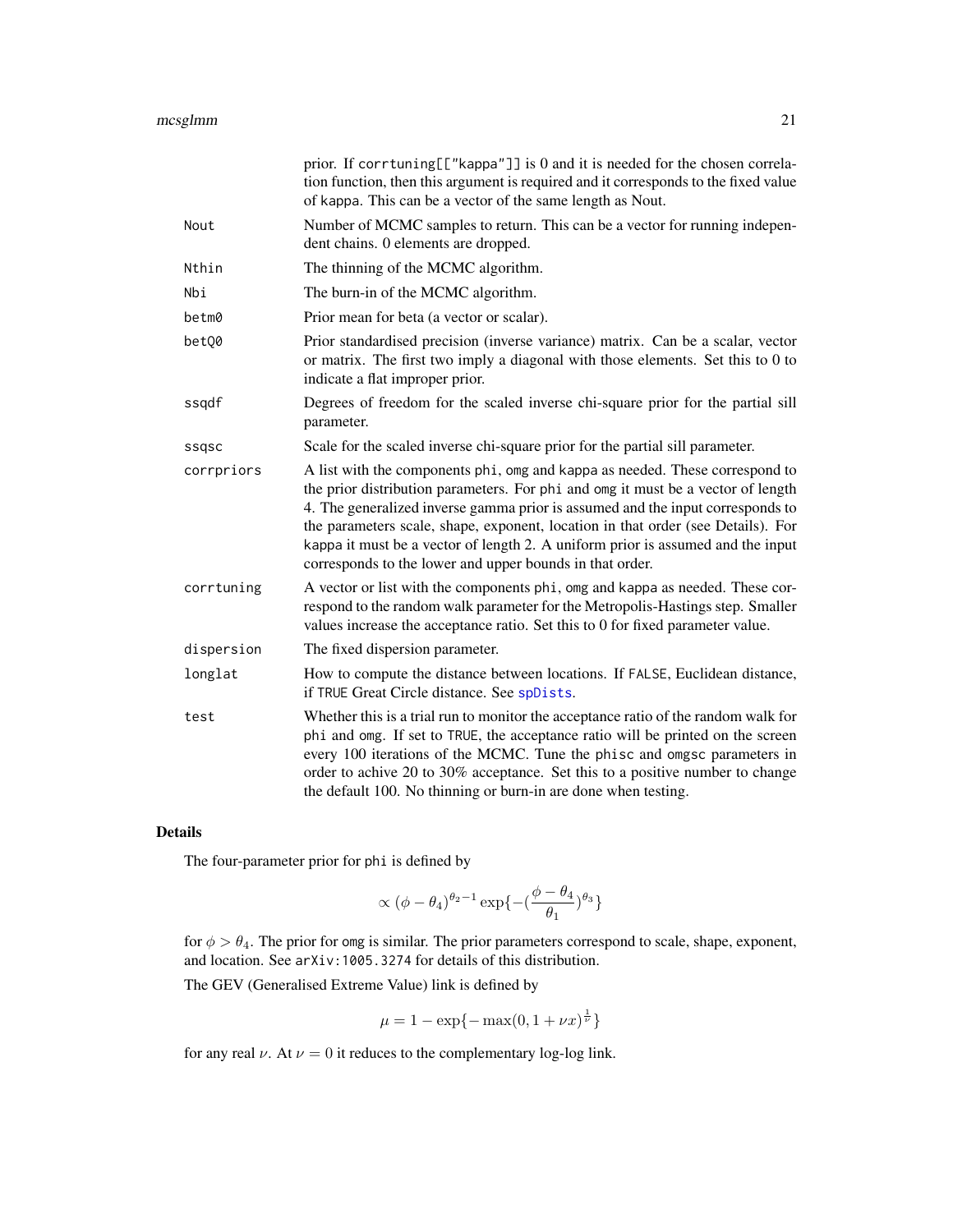### Value

A list containing the objects MODEL, DATA, FIXED, MCMC and call. The MCMC samples are stored in the object MCMC as follows:

- z A matrix containing the MCMC samples for the spatial random field. Each column is one sample.
- mu A matrix containing the MCMC samples for the mean response (a transformation of z). Each column is one sample.
- beta A matrix containing the MCMC samples for the regressor coefficients. Each column is one sample.
- ssq A vector with the MCMC samples for the partial
- phi A vector with the MCMC samples for the spatial range parameter, if sampled.
- omg A vector with the MCMC samples for the relative nugget parameter, if sampled.
- logLik A vector containing the value of the log-likelihood evaluated at each sample.
- acc\_ratio The acceptance ratio for the joint update of the parameters phi and omg, if sampled.
- sys\_time The total computing time for the MCMC sampling.
- Nout, Nbi, Nthin As in input. Used internally in other functions.

The other objects contain input variables. The object call contains the function call.

```
## Not run:
data(rhizoctonia)
### Create prediction grid
predgrid <- mkpredgrid2d(rhizoctonia[c("Xcoord", "Ycoord")],
                         par.x = 100, chull = TRUE, exf = 1.2)
### Combine observed and prediction locations
rhizdata <- stackdata(rhizoctonia, predgrid$grid)
##'
### Define the model
corrf <- "spherical"
family <- "binomial.probit"
kappa <- 0
ssqdf \leq -1ssqsc <-1betm0 <- 0
betQ0 <- .01
phiprior <- c(100, 1, 1000, 100) # U(100, 200)
phisc <-3omgprior \leq -c(2, 1, 1, 0) # Exp(mean = 2)
omgsc \leq -1##'
### MCMC sizes
Nout <- 100
```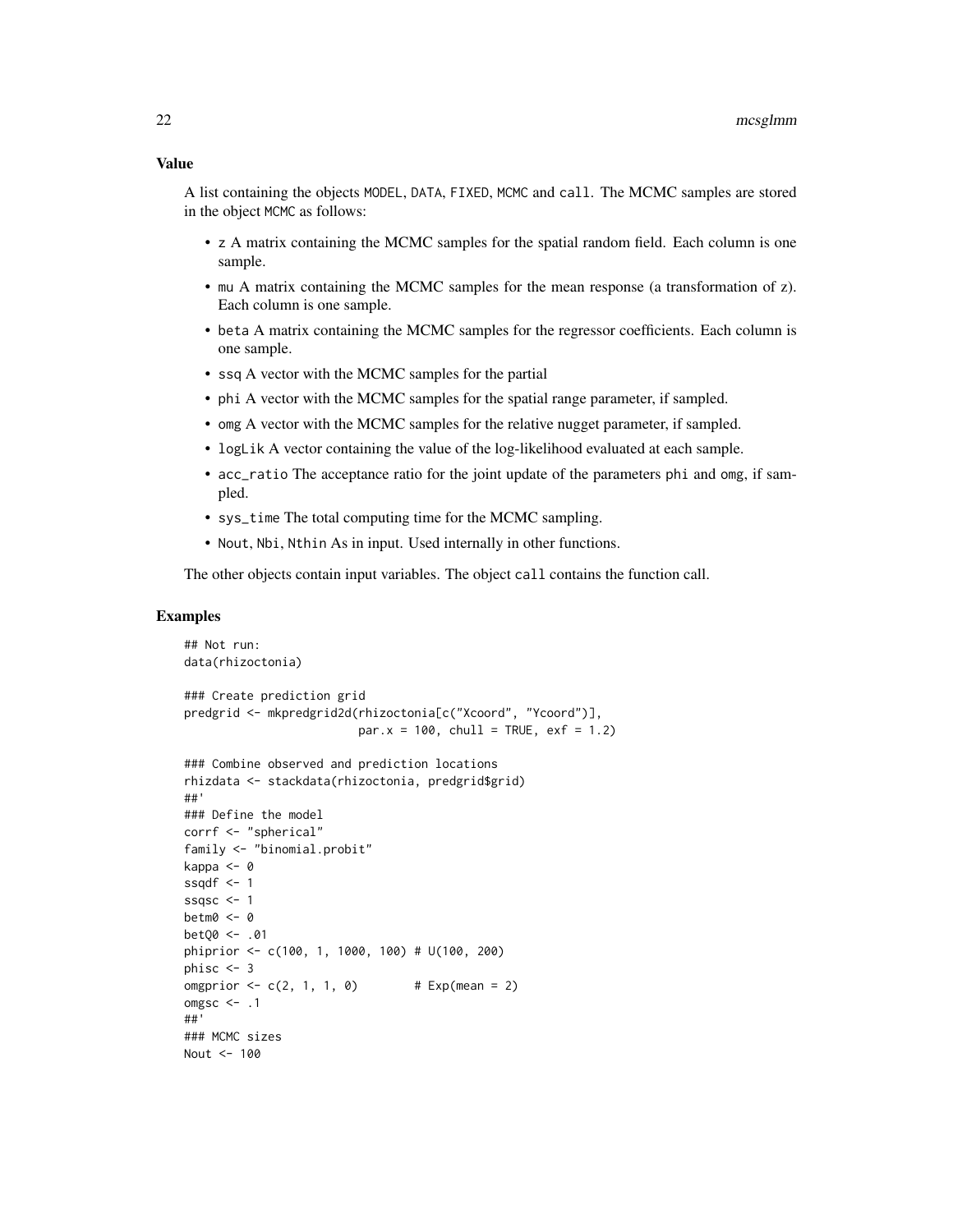```
Nthin <-1Nbi \leftarrow 0### Trial run
emt \leq mcsglmm(Infected \sim 1, family, rhizdata, weights = Total,
               atsample = \sim Xcoord + Ycoord,
               Nout = Nout, Nthin = Nthin, Nbi = Nbi,
               betm0 = betm0, betQ0 = betQ0, ssqdf = ssqdf, ssqsc = ssqsc,
               corrpriors = list(phi = phiprior, omg = omgprior),
               corrfcn = corrf, kappa = kappa,
                corrtuning = list(\phi h i = \phi hisc, \phi g = \phi gsc, \phi hapba = 0),dispersion = 1, test = 10)
### Full run
emc <- update(emt, test = FALSE)
emcmc <- mcmcmake(emc)
summary(emcmc[, c("phi", "omg", "beta", "ssq")])
plot(emcmc[, c("phi", "omg", "beta", "ssq")])
## End(Not run)
```
mcsglmm\_mala *MCMC samples from the Spatial GLMM*

### Description

Draw MCMC samples from the Spatial GLMM with known link function

### Usage

```
mcsglmm_mala(
  formula,
  family = "gaussian",
  data,
 weights,
  subset,
 offset,
  atsample,
  corrfcn = "matern",
  linkp,
 phi,
  omg,
 kappa,
 Nout,
 Nthin = 1,
 Nbi = 0,betm0,
 betQ0,
```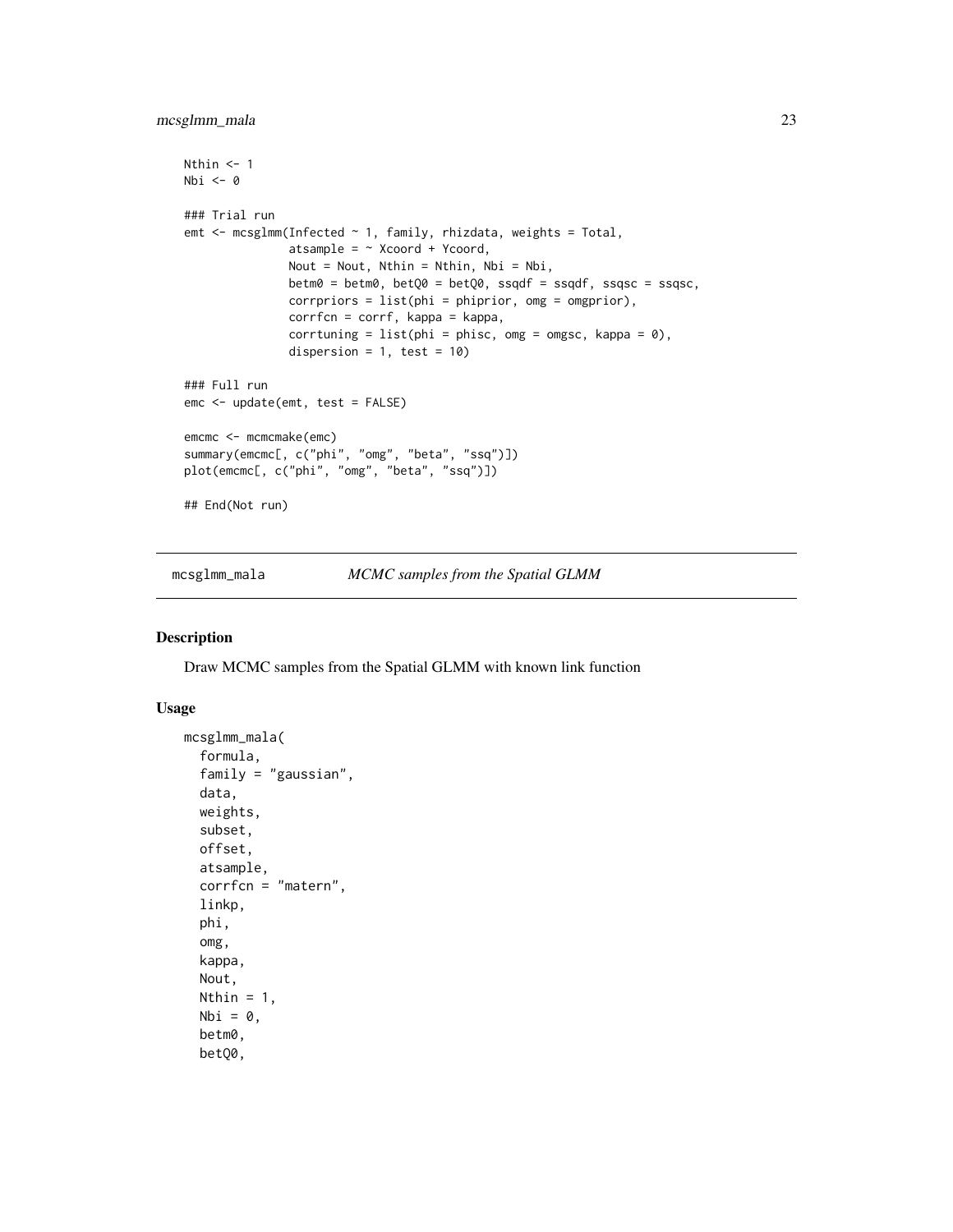```
ssqdf,
 ssqsc,
 corrpriors,
 corrtuning,
 malatuning,
 dispersion = 1,
 longlat = FALSE,
 test = FALSE\mathcal{L}
```
## Arguments

| formula  | A representation of the model in the form response $\sim$ terms. The response<br>must be set to NA's at the prediction locations (see the examples on how to do<br>this using the function stackdata). At the observed locations the response is<br>assumed to be a total of replicated measurements. The number of replications is<br>inputted using the argument weights.                     |
|----------|-------------------------------------------------------------------------------------------------------------------------------------------------------------------------------------------------------------------------------------------------------------------------------------------------------------------------------------------------------------------------------------------------|
| family   | The distribution of the data. The "GEVbinomial" family is the binomial family<br>with link the GEV link (see Details).                                                                                                                                                                                                                                                                          |
| data     | An optional data frame containing the variables in the model.                                                                                                                                                                                                                                                                                                                                   |
| weights  | An optional vector of weights. Number of replicated samples for Gaussian and<br>gamma, number of trials for binomial, time length for Poisson.                                                                                                                                                                                                                                                  |
| subset   | An optional vector specifying a subset of observations to be used in the fitting<br>process.                                                                                                                                                                                                                                                                                                    |
| offset   | See 1m.                                                                                                                                                                                                                                                                                                                                                                                         |
| atsample | A formula in the form $\sim x1 + x2 +  + xd$ with the coordinates of the sampled<br>locations.                                                                                                                                                                                                                                                                                                  |
| corrfcn  | Spatial correlation function. See geoBayes_correlation for details.                                                                                                                                                                                                                                                                                                                             |
| linkp    | Parameter of the link function. A scalar value.                                                                                                                                                                                                                                                                                                                                                 |
| phi      | Optional starting value for the MCMC for the spatial range parameter phi. De-<br>faults to the mean of its prior. If corrtuning [["phi"]] is 0, then this argument<br>is required and it corresponds to the fixed value of phi. This can be a vector of<br>the same length as Nout.                                                                                                             |
| omg      | Optional starting value for the MCMC for the relative nugget parameter omg.<br>Defaults to the mean of its prior. If corrtuning[["omg"]] is 0, then this ar-<br>gument is required and it corresponds to the fixed value of omg. This can be a<br>vector of the same length as Nout.                                                                                                            |
| kappa    | Optional starting value for the MCMC for the spatial correlation parameter<br>kappa (Matern smoothness or exponential power). Defaults to the mean of its<br>prior. If corrtuning[["kappa"]] is 0 and it is needed for the chosen correla-<br>tion function, then this argument is required and it corresponds to the fixed value<br>of kappa. This can be a vector of the same length as Nout. |
| Nout     | Number of MCMC samples to return. This can be a vector for running indepen-<br>dent chains.                                                                                                                                                                                                                                                                                                     |
| Nthin    | The thinning of the MCMC algorithm.                                                                                                                                                                                                                                                                                                                                                             |

<span id="page-23-0"></span>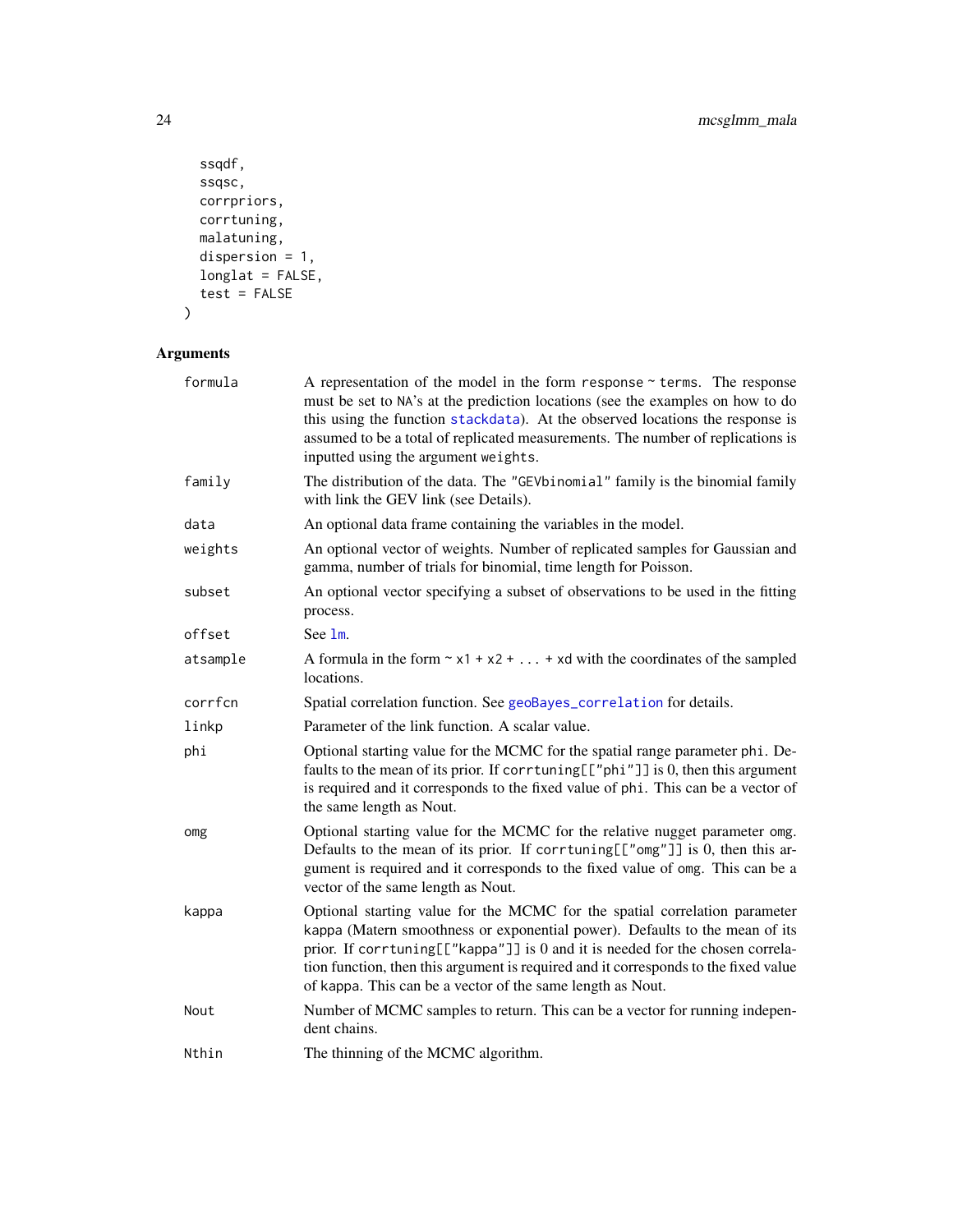<span id="page-24-0"></span>

| Nbi        | The burn-in of the MCMC algorithm.                                                                                                                                                                                                                                                                                                                                                                                                                                                    |
|------------|---------------------------------------------------------------------------------------------------------------------------------------------------------------------------------------------------------------------------------------------------------------------------------------------------------------------------------------------------------------------------------------------------------------------------------------------------------------------------------------|
| betm0      | Prior mean for beta (a vector or scalar).                                                                                                                                                                                                                                                                                                                                                                                                                                             |
| bet00      | Prior standardised precision (inverse variance) matrix. Can be a scalar, vector<br>or matrix. The first two imply a diagonal with those elements. Set this to 0 to<br>indicate a flat improper prior.                                                                                                                                                                                                                                                                                 |
| ssqdf      | Degrees of freedom for the scaled inverse chi-square prior for the partial sill<br>parameter.                                                                                                                                                                                                                                                                                                                                                                                         |
| ssgsc      | Scale for the scaled inverse chi-square prior for the partial sill parameter.                                                                                                                                                                                                                                                                                                                                                                                                         |
| corrpriors | A list with the components phi, omg and kappa as needed. These correspond to<br>the prior distribution parameters. For phi and omg it must be a vector of length<br>4. The generalized inverse gamma prior is assumed and the input corresponds to<br>the parameters scale, shape, exponent, location in that order (see Details). For<br>kappa it must be a vector of length 2. A uniform prior is assumed and the input<br>corresponds to the lower and upper bounds in that order. |
| corrtuning | A vector or list with the components phi, omg and kappa as needed. These cor-<br>respond to the random walk parameter for the Metropolis-Hastings step. Smaller<br>values increase the acceptance ratio. Set this to 0 for fixed parameter value.                                                                                                                                                                                                                                     |
| malatuning | Tuning parameter for the MALA updates.                                                                                                                                                                                                                                                                                                                                                                                                                                                |
| dispersion | The fixed dispersion parameter.                                                                                                                                                                                                                                                                                                                                                                                                                                                       |
| longlat    | How to compute the distance between locations. If FALSE, Euclidean distance,<br>if TRUE Great Circle distance. See spDists.                                                                                                                                                                                                                                                                                                                                                           |
| test       | Whether this is a trial run to monitor the acceptance ratio of the random walk for<br>phi and omg. If set to TRUE, the acceptance ratio will be printed on the screen<br>every 100 iterations of the MCMC. Tune the phisc and omgsc parameters in<br>order to achive 20 to 30% acceptance. Set this to a positive number to change<br>the default 100. No thinning or burn-in are done when testing.                                                                                  |

### Details

The four-parameter prior for phi is defined by

$$
\propto (\phi-\theta_4)^{\theta_2-1}\exp\{-(\frac{\phi-\theta_4}{\theta_1})^{\theta_3}\}
$$

for  $\phi > \theta_4$ . The prior for omg is similar. The prior parameters correspond to scale, shape, exponent, and location. See arXiv:1005.3274 for details of this distribution.

The GEV (Generalised Extreme Value) link is defined by

$$
\mu = 1 - \exp\{-\max(0, 1 + \nu x)^{\frac{1}{\nu}}\}
$$

for any real  $\nu$ . At  $\nu = 0$  it reduces to the complementary log-log link.

### Value

A list containing the objects MODEL, DATA, FIXED, MCMC and call. The MCMC samples are stored in the object MCMC as follows: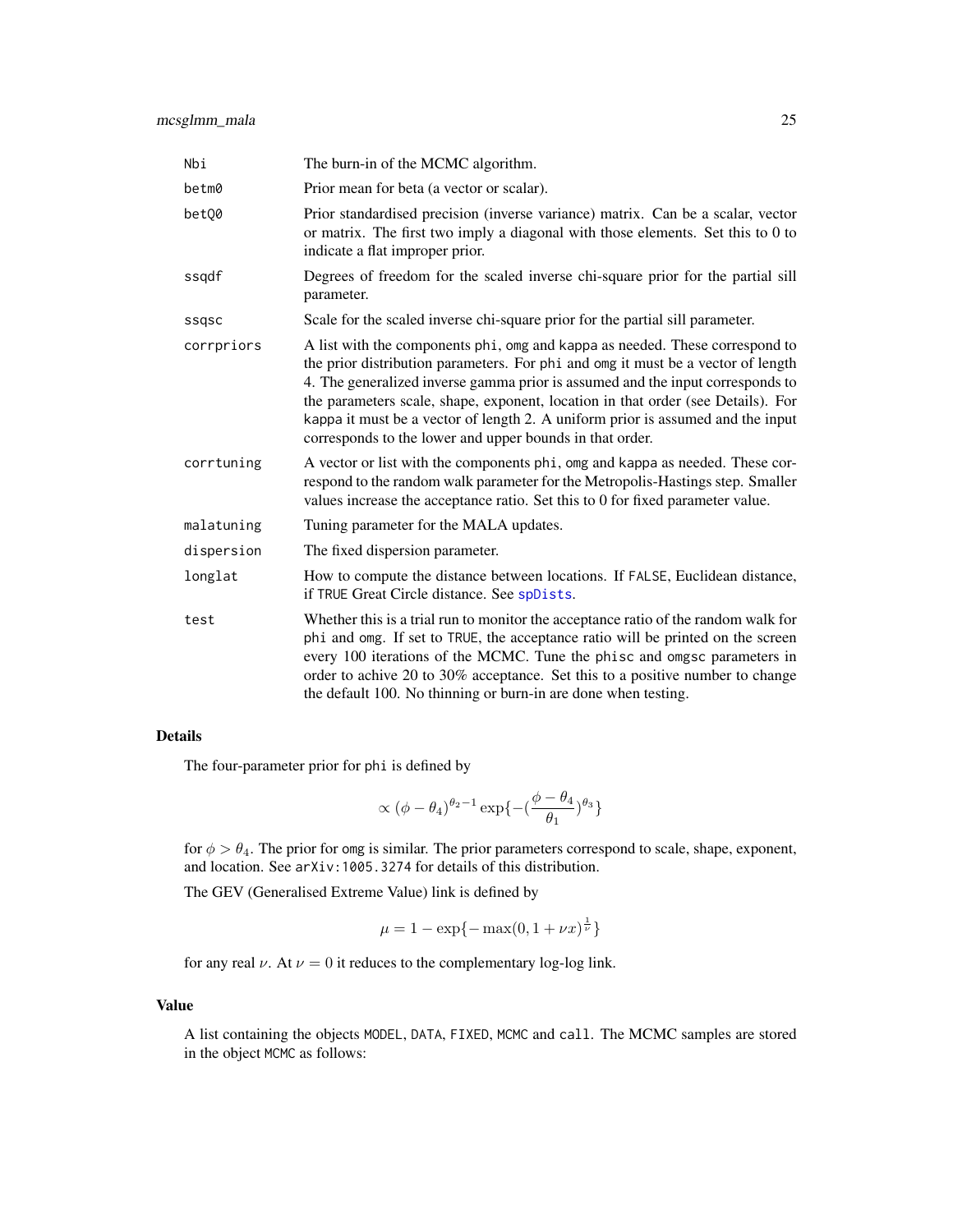- z A matrix containing the MCMC samples for the spatial random field. Each column is one sample.
- mu A matrix containing the MCMC samples for the mean response (a transformation of z). Each column is one sample.
- beta A matrix containing the MCMC samples for the regressor coefficients. Each column is one sample.
- ssq A vector with the MCMC samples for the partial
- phi A vector with the MCMC samples for the spatial range parameter, if sampled.
- omg A vector with the MCMC samples for the relative nugget parameter, if sampled.
- logLik A vector containing the value of the log-likelihood evaluated at each sample.
- acc\_ratio The acceptance ratio for the joint update of the parameters phi and omg, if sampled.
- sys\_time The total computing time for the MCMC sampling.
- Nout, Nbi, Nthin As in input. Used internally in other functions.

The other objects contain input variables. The object call contains the function call.

```
## Not run:
data(rhizoctonia)
### Create prediction grid
predgrid <- mkpredgrid2d(rhizoctonia[c("Xcoord", "Ycoord")],
                         par.x = 100, chull = TRUE, exf = 1.2)
### Combine observed and prediction locations
rhizdata <- stackdata(rhizoctonia, predgrid$grid)
##'
### Define the model
corrf <- "spherical"
family <- "binomial.probit"
kappa <- 0
ssqdf \leq -1ssqsc <-1betm0 < -0betQ0 <- .01
phiprior <- c(100, 1, 1000, 100) # U(100, 200)
phisc <-3omgprior <-c(2, 1, 1, 0) # Exp(mean = 2)
omgsc \leq -1##'
### MCMC sizes
Nout <- 100
Nthin <-1Nbi \leq -\emptyset### Trial run
emt \leq mcsglmm_mala(Infected \sim 1, family, rhizdata, weights = Total,
```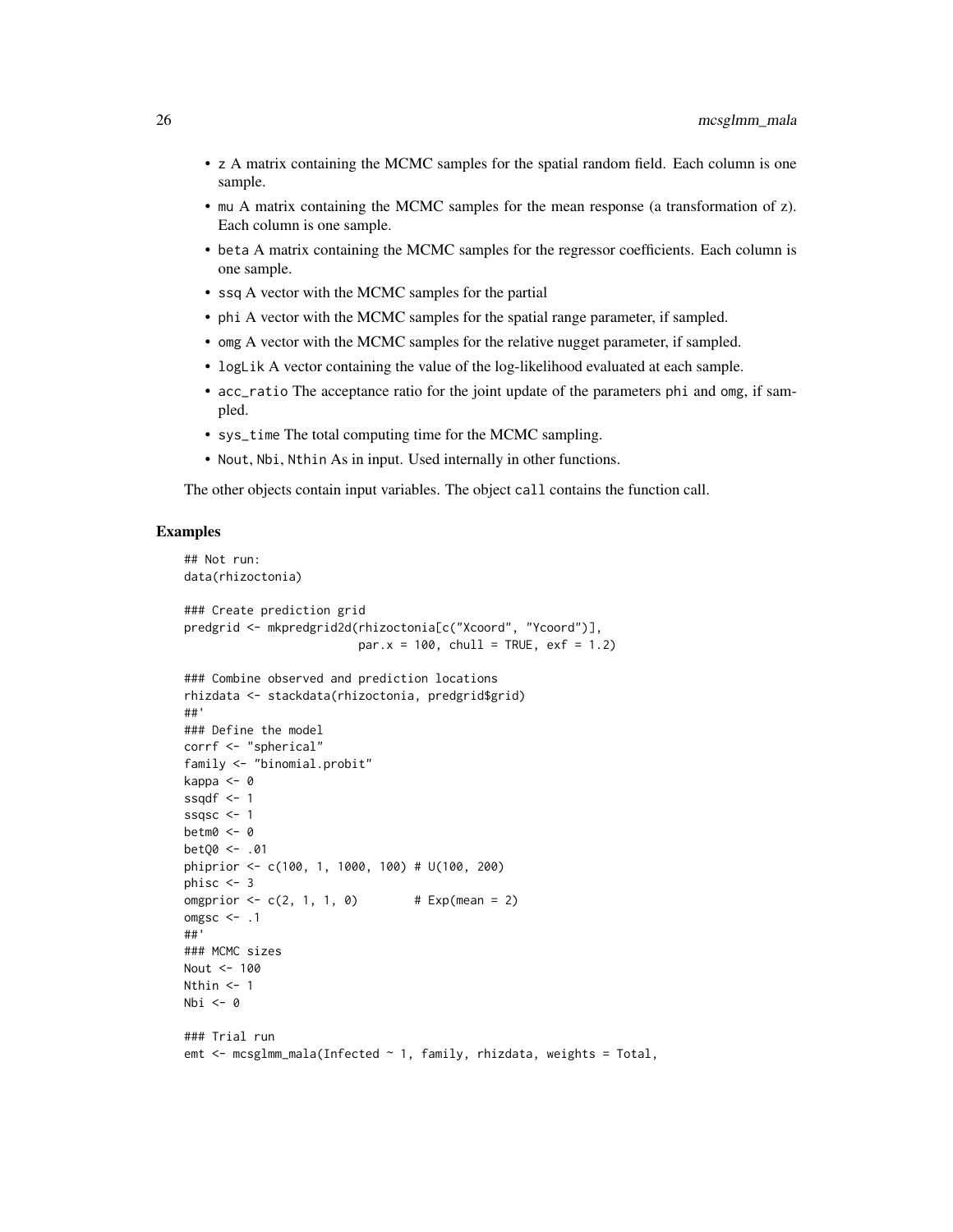```
atsample = \sim Xcoord + Ycoord,
               Nout = Nout, Nthin = Nthin, Nbi = Nbi,
               betm0 = betm0, betQ0 = betQ0, ssqdf = ssqdf, ssqsc = ssqsc,
               corrpriors = list(\phi h i = phiprior, \phi g = omgprior),
               corrfcn = corrf, kappa = kappa,
               corrtuning = list(phi = phisc, omg = omgsc, kappa = 0),
               malatuning = .003, dispersion = 1, test = 10)
### Full run
emc <- update(emt, test = FALSE)
emcmc <- mcmcmake(emc)
summary(emcmc[, c("phi", "omg", "beta", "ssq")])
plot(emcmc[, c("phi", "omg", "beta", "ssq")])
## End(Not run)
```
<span id="page-26-1"></span>mcstrga *MCMC samples from the transformed Gaussian model*

### Description

Draw MCMC samples from the transformed Gaussian model with known link function

### Usage

```
mcstrga(
  formula,
  data,
  weights,
  subset,
  offset,
  atsample,
  corrfcn = "matern",
  linkp,
  phi,
  omg,
  kappa,
  Nout,
  Nthin = 1,
  Nbi = \theta,
  betm0,
  betQ0,
  ssqdf,
  ssqsc,
  tsqdf,
  tsqsc,
  corrpriors,
```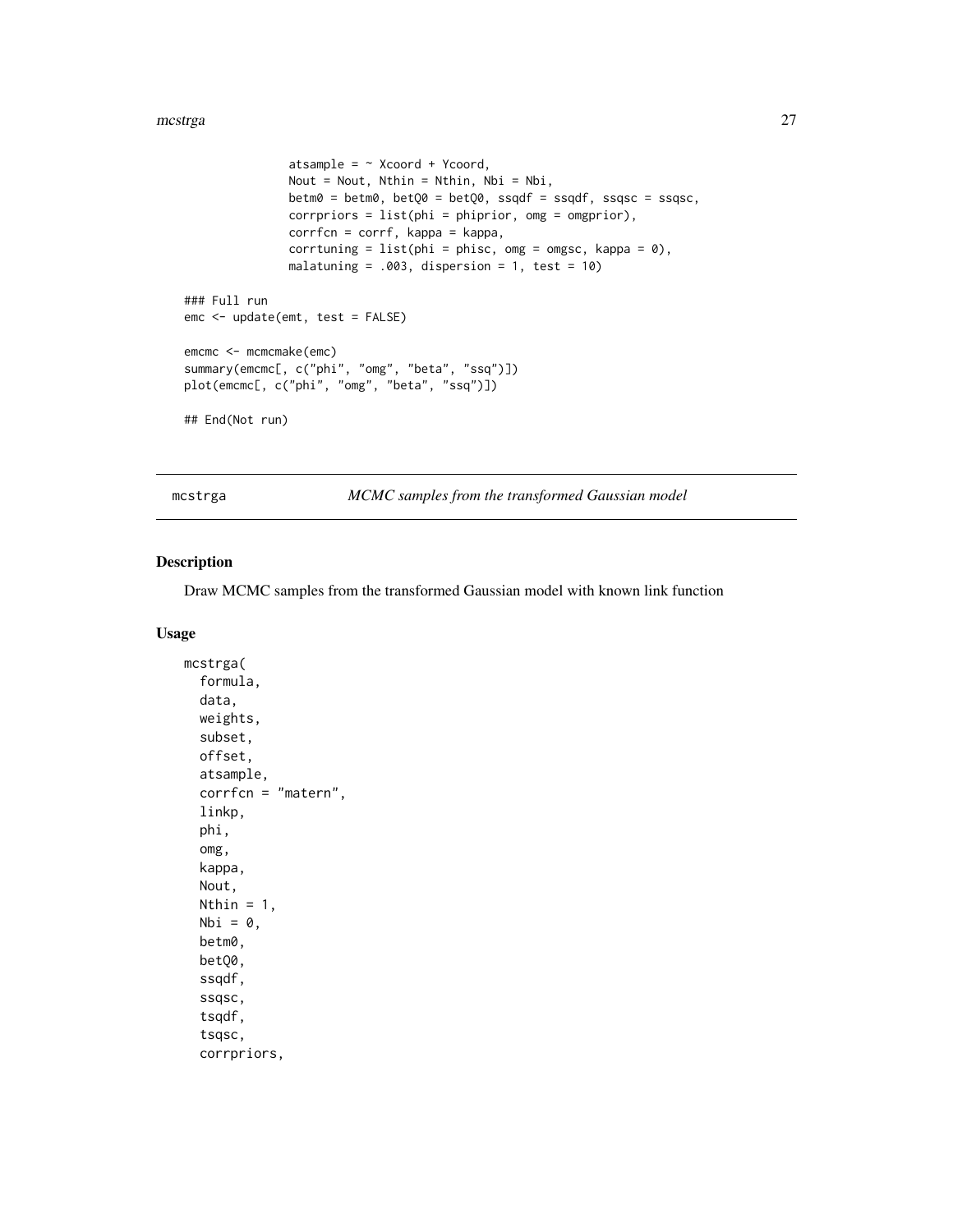```
corrtuning,
  longlat = FALSE,test = FALSE)
```
### Arguments

| formula  | A representation of the model in the form response $\sim$ terms. The response<br>must be set to NA's at the prediction locations (see the example in mcsglmm for<br>how to do this using stackdata). At the observed locations the response is<br>assumed to be a total of replicated measurements. The number of replications is<br>inputted using the argument weights.                       |
|----------|-------------------------------------------------------------------------------------------------------------------------------------------------------------------------------------------------------------------------------------------------------------------------------------------------------------------------------------------------------------------------------------------------|
| data     | An optional data frame containing the variables in the model.                                                                                                                                                                                                                                                                                                                                   |
| weights  | An optional vector of weights. Number of replicated samples.                                                                                                                                                                                                                                                                                                                                    |
| subset   | An optional vector specifying a subset of observations to be used in the fitting<br>process.                                                                                                                                                                                                                                                                                                    |
| offset   | See 1m.                                                                                                                                                                                                                                                                                                                                                                                         |
| atsample | A formula in the form $\sim x1 + x2 +  + xd$ with the coordinates of the sampled<br>locations.                                                                                                                                                                                                                                                                                                  |
| corrfcn  | Spatial correlation function. See geoBayes_correlation for details.                                                                                                                                                                                                                                                                                                                             |
| linkp    | Parameter of the link function. A scalar value.                                                                                                                                                                                                                                                                                                                                                 |
| phi      | Optional starting value for the MCMC for the spatial range parameter phi. De-<br>faults to the mean of its prior. If corrtuning[["phi"]] is 0, then this argument<br>is required and it corresponds to the fixed value of phi. This can be a vector of<br>the same length as Nout.                                                                                                              |
| omg      | Optional starting value for the MCMC for the relative nugget parameter omg.<br>Defaults to the mean of its prior. If corrtuning[["omg"]] is 0, then this ar-<br>gument is required and it corresponds to the fixed value of omg. This can be a<br>vector of the same length as Nout.                                                                                                            |
| kappa    | Optional starting value for the MCMC for the spatial correlation parameter<br>kappa (Matern smoothness or exponential power). Defaults to the mean of its<br>prior. If corrtuning[["kappa"]] is 0 and it is needed for the chosen correla-<br>tion function, then this argument is required and it corresponds to the fixed value<br>of kappa. This can be a vector of the same length as Nout. |
| Nout     | Number of MCMC samples to return. This can be a vector for running indepen-<br>dent chains.                                                                                                                                                                                                                                                                                                     |
| Nthin    | The thinning of the MCMC algorithm.                                                                                                                                                                                                                                                                                                                                                             |
| Nbi      | The burn-in of the MCMC algorithm.                                                                                                                                                                                                                                                                                                                                                              |
| betm0    | Prior mean for beta (a vector or scalar).                                                                                                                                                                                                                                                                                                                                                       |
| betQ0    | Prior standardised precision (inverse variance) matrix. Can be a scalar, vector<br>or matrix. The first two imply a diagonal with those elements. Set this to 0 to<br>indicate a flat improper prior.                                                                                                                                                                                           |
| ssqdf    | Degrees of freedom for the scaled inverse chi-square prior for the partial sill<br>parameter.                                                                                                                                                                                                                                                                                                   |

<span id="page-27-0"></span>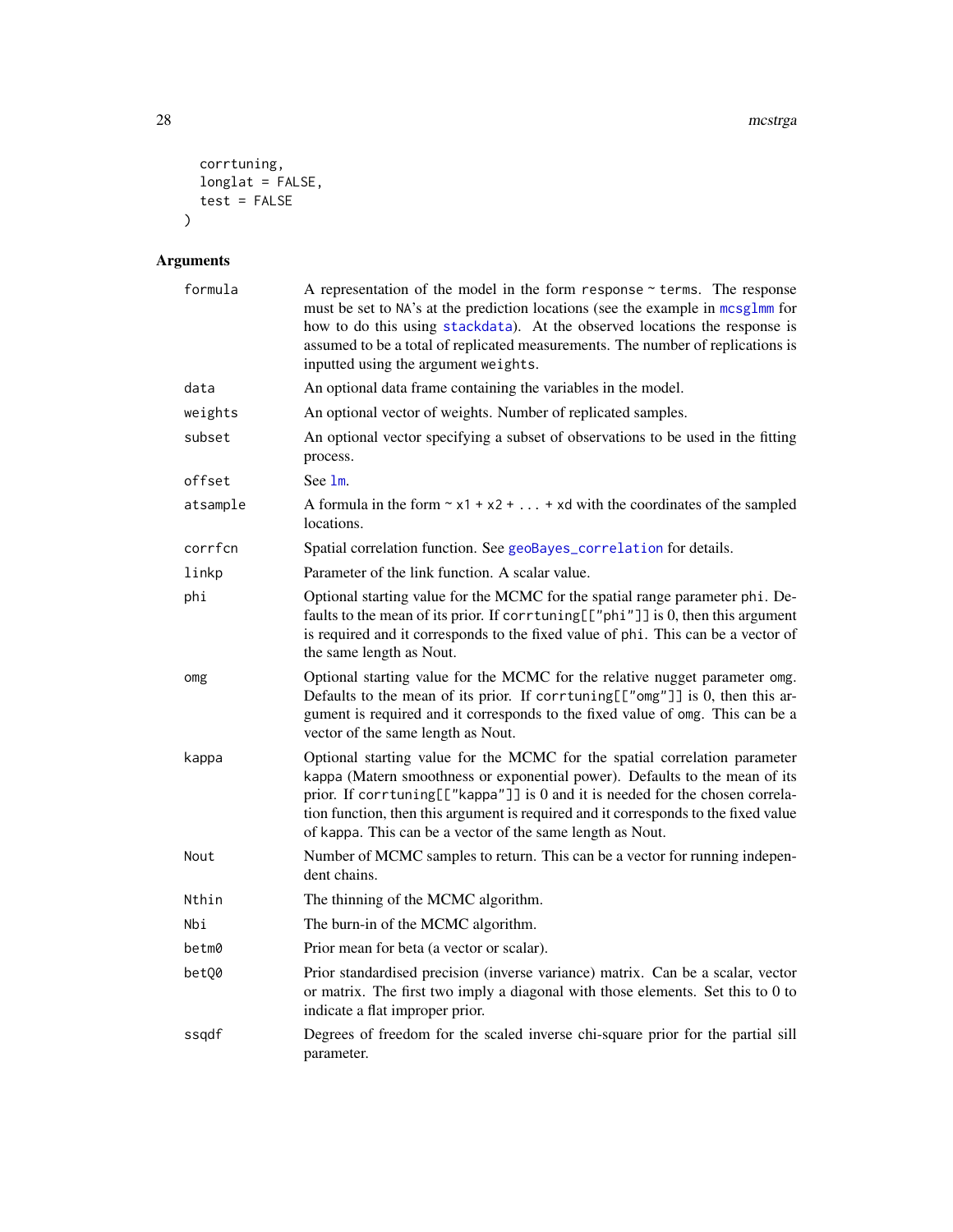### <span id="page-28-0"></span>mcstrga 29

| ssqsc      | Scale for the scaled inverse chi-square prior for the partial sill parameter.                                                                                                                                                                                                                                                                                                                                                                                                         |
|------------|---------------------------------------------------------------------------------------------------------------------------------------------------------------------------------------------------------------------------------------------------------------------------------------------------------------------------------------------------------------------------------------------------------------------------------------------------------------------------------------|
| tsqdf      | Degrees of freedom for the scaled inverse chi-square prior for the measurement<br>error parameter.                                                                                                                                                                                                                                                                                                                                                                                    |
| tsqsc      | Scale for the scaled inverse chi-square prior for the measurement error parame-<br>ter.                                                                                                                                                                                                                                                                                                                                                                                               |
| corrpriors | A list with the components phi, omg and kappa as needed. These correspond to<br>the prior distribution parameters. For phi and omg it must be a vector of length<br>4. The generalized inverse gamma prior is assumed and the input corresponds to<br>the parameters scale, shape, exponent, location in that order (see Details). For<br>kappa it must be a vector of length 2. A uniform prior is assumed and the input<br>corresponds to the lower and upper bounds in that order. |
| corrtuning | A vector or list with the components phi, omg and kappa as needed. These cor-<br>respond to the random walk parameter for the Metropolis-Hastings step. Smaller<br>values increase the acceptance ratio. Set this to 0 for fixed parameter value.                                                                                                                                                                                                                                     |
| longlat    | How to compute the distance between locations. If FALSE, Euclidean distance,<br>if TRUE Great Circle distance. See spDists.                                                                                                                                                                                                                                                                                                                                                           |
| test       | Whether this is a trial run to monitor the acceptance ratio of the random walk for<br>phi and omg. If set to TRUE, the acceptance ratio will be printed on the screen<br>every 100 iterations of the MCMC. Tune the phisc and omgsc parameters in<br>order to achive 20 to 30% acceptance. Set this to a positive number to change<br>the default 100. No thinning or burn-in are done when testing.                                                                                  |

#### Details

Simulates from the posterior distribution of this model.

#### Value

A list containing the objects MODEL, DATA, FIXED, MCMC and call. The MCMC samples are stored in the object MCMC as follows:

- z A matrix containing the MCMC samples for the spatial random field. Each column is one sample.
- mu A matrix containing the MCMC samples for the mean response (a transformation of z). Each column is one sample.
- beta A matrix containing the MCMC samples for the regressor coefficients. Each column is one sample.
- ssq A vector with the MCMC samples for the partial
- tsq A vector with the MCMC samples for the measurement error variance.
- phi A vector with the MCMC samples for the spatial range parameter, if sampled.
- omg A vector with the MCMC samples for the relative nugget parameter, if sampled.
- logLik A vector containing the value of the log-likelihood evaluated at each sample.
- acc\_ratio The acceptance ratio for the joint update of the parameters phi and omg, if sampled.
- sys\_time The total computing time for the MCMC sampling.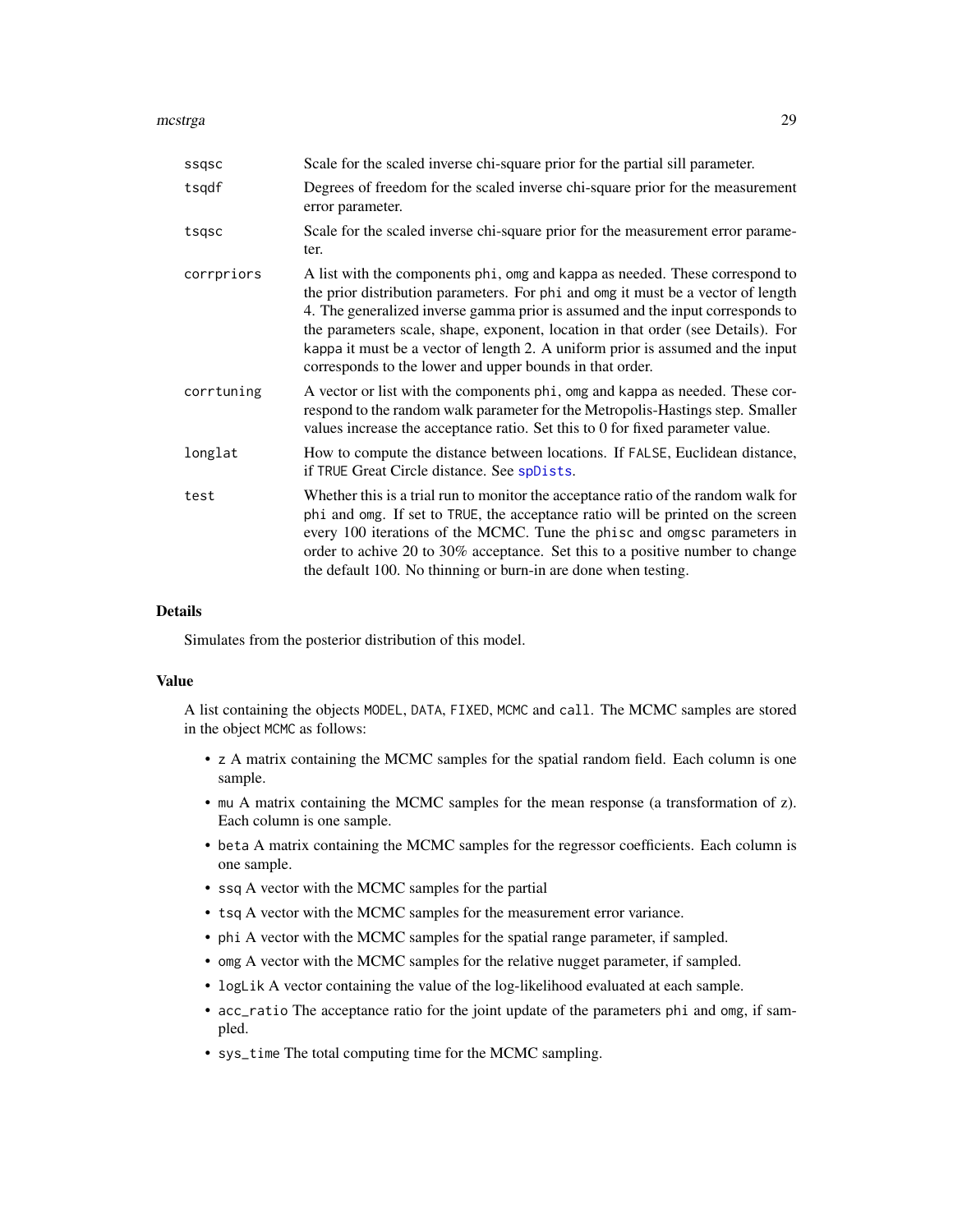<span id="page-29-0"></span>• Nout, Nbi, Nthin As in input. Used internally in other functions.

The other objects contain input variables. The object call contains the function call.

### Examples

```
## Not run:
### Load the data
data(rhizoctonia)
rhiz <- na.omit(rhizoctonia)
rhiz$IR <- rhiz$Infected/rhiz$Total # Incidence rate of the
                               # rhizoctonia disease
### Define the model
corrf <- "spherical"
ssqdf \leq -1ssqsc <-1tsqdf \leq -1tsqsc <-1betm0 <- 0
betQ0 <- diag(.01, 2, 2)
phiprior <- c(200, 1, 1000, 100) # U(100, 300)
phisc <-1omgprior <- c(3, 1, 1000, 0) # U(0, 3)
omgsc <- 1
linkp < -1## MCMC parameters
Nout <- 100
Nbi \leq -\emptysetNthin <- 1
samplt \leq mcstrga(Yield \sim IR, data = rhiz,
                   atsample = \sim Xcoord + Ycoord, corrf = corrf,
                  Nout = Nout, Nthin = Nthin,
                  Nbi = Nbi, betm0 = betm0, betQ0 = betQ0,
                   ssqdf = ssqdf, ssqsc = ssqsc,
                   tsqdf = tsqdf, tsqsc = tsqsc,
                   corrprior = list(\phi h i = phiprior, \phi g = omgprior),
                   linkp = linkp,
                   corrtuning = list(\phi h i = \phi h isc, \phi g = \phi g),
                   test=10)
sample <- update(samplt, test = FALSE)
## End(Not run)
```
mcstrga\_mala *MCMC samples from the transformed Gaussian model*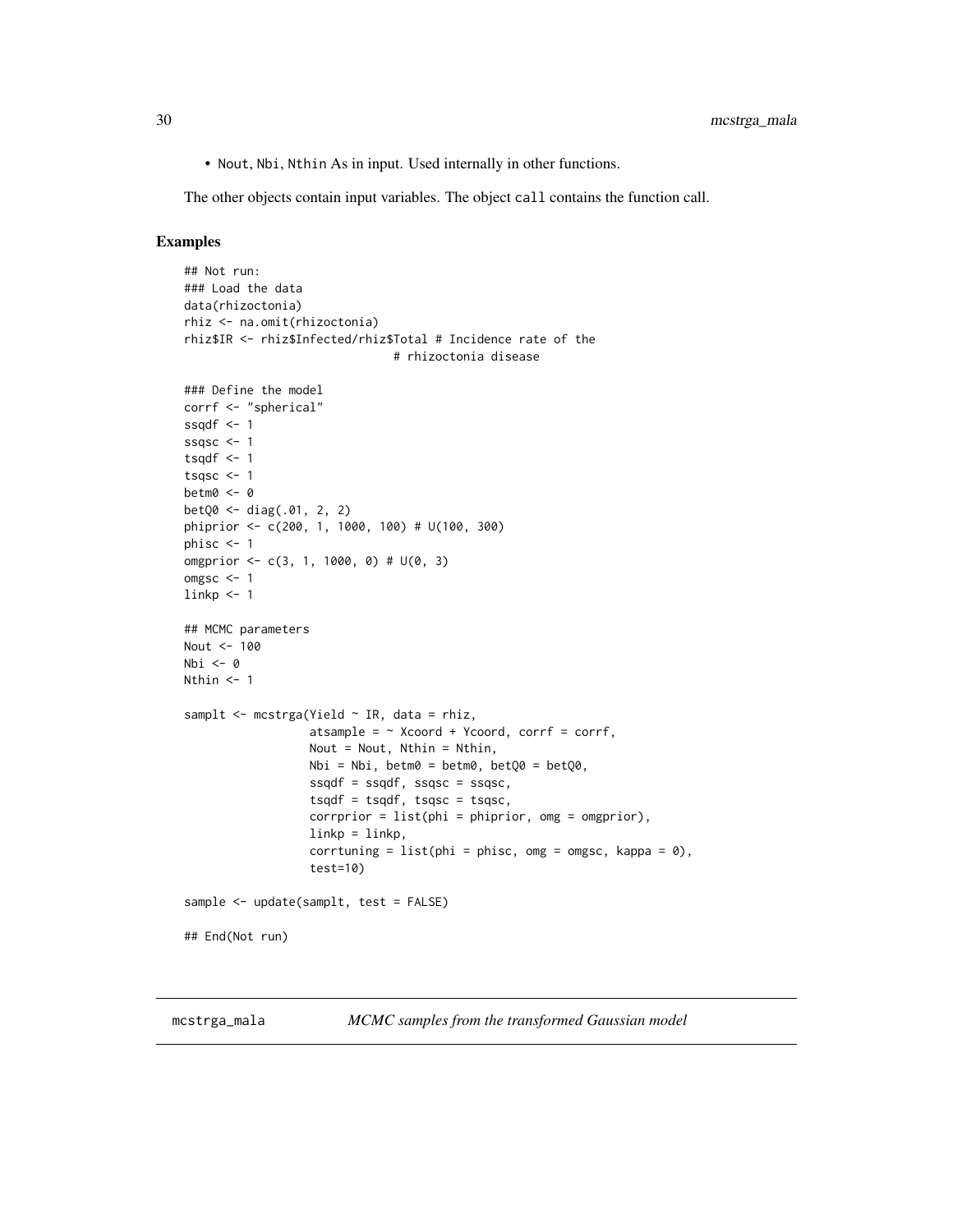<span id="page-30-0"></span>mcstrga\_mala 31

### Description

Draw MCMC samples from the transformed Gaussian model with known link function

### Usage

```
mcstrga_mala(
  formula,
  data,
 weights,
  subset,
  offset,
  atsample,
  corrfcn = "matern",
  linkp,
 phi,
  omg,
  kappa,
 Nout,
 Nthin = 1,
 Nbi = 0,betm0,
 betQ0,
  ssqdf,
  ssqsc,
  tsqdf,
  tsqsc,
  corrpriors,
  corrtuning,
 malatuning,
  longlat = FALSE,
  test = FALSE\mathcal{L}
```
### Arguments

| formula  | A representation of the model in the form response $\sim$ terms. The response<br>must be set to NA's at the prediction locations (see the example in mcsglmm for<br>how to do this using stackdata). At the observed locations the response is<br>assumed to be a total of replicated measurements. The number of replications is<br>inputted using the argument weights. |
|----------|---------------------------------------------------------------------------------------------------------------------------------------------------------------------------------------------------------------------------------------------------------------------------------------------------------------------------------------------------------------------------|
| data     | An optional data frame containing the variables in the model.                                                                                                                                                                                                                                                                                                             |
| weights  | An optional vector of weights. Number of replicated samples.                                                                                                                                                                                                                                                                                                              |
| subset   | An optional vector specifying a subset of observations to be used in the fitting<br>process.                                                                                                                                                                                                                                                                              |
| offset   | See 1m.                                                                                                                                                                                                                                                                                                                                                                   |
| atsample | A formula in the form $\sim x1 + x2 +  + xd$ with the coordinates of the sampled<br>locations.                                                                                                                                                                                                                                                                            |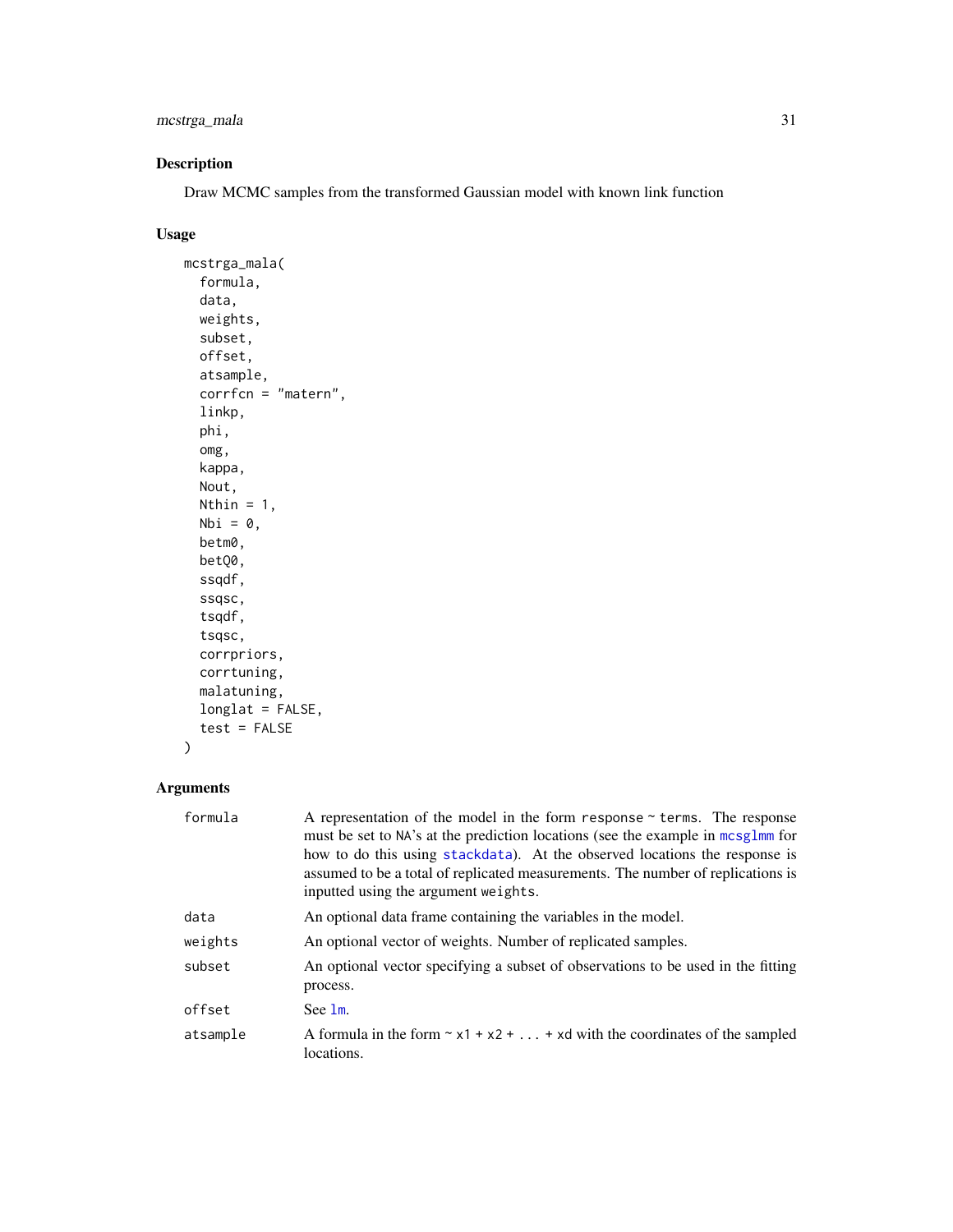<span id="page-31-0"></span>

| corrfcn    | Spatial correlation function. See geoBayes_correlation for details.                                                                                                                                                                                                                                                                                                                                                                                                                   |
|------------|---------------------------------------------------------------------------------------------------------------------------------------------------------------------------------------------------------------------------------------------------------------------------------------------------------------------------------------------------------------------------------------------------------------------------------------------------------------------------------------|
| linkp      | Parameter of the link function. A scalar value.                                                                                                                                                                                                                                                                                                                                                                                                                                       |
| phi        | Optional starting value for the MCMC for the spatial range parameter phi. De-<br>faults to the mean of its prior. If corrtuning [["phi"]] is 0, then this argument<br>is required and it corresponds to the fixed value of phi. This can be a vector of<br>the same length as Nout.                                                                                                                                                                                                   |
| omg        | Optional starting value for the MCMC for the relative nugget parameter omg.<br>Defaults to the mean of its prior. If corrtuning[["omg"]] is 0, then this ar-<br>gument is required and it corresponds to the fixed value of omg. This can be a<br>vector of the same length as Nout.                                                                                                                                                                                                  |
| kappa      | Optional starting value for the MCMC for the spatial correlation parameter<br>kappa (Matern smoothness or exponential power). Defaults to the mean of its<br>prior. If corrtuning[["kappa"]] is 0 and it is needed for the chosen correla-<br>tion function, then this argument is required and it corresponds to the fixed value<br>of kappa. This can be a vector of the same length as Nout.                                                                                       |
| Nout       | Number of MCMC samples to return. This can be a vector for running indepen-<br>dent chains.                                                                                                                                                                                                                                                                                                                                                                                           |
| Nthin      | The thinning of the MCMC algorithm.                                                                                                                                                                                                                                                                                                                                                                                                                                                   |
| Nbi        | The burn-in of the MCMC algorithm.                                                                                                                                                                                                                                                                                                                                                                                                                                                    |
| betm0      | Prior mean for beta (a vector or scalar).                                                                                                                                                                                                                                                                                                                                                                                                                                             |
| betQ0      | Prior standardised precision (inverse variance) matrix. Can be a scalar, vector<br>or matrix. The first two imply a diagonal with those elements. Set this to 0 to<br>indicate a flat improper prior.                                                                                                                                                                                                                                                                                 |
| ssqdf      | Degrees of freedom for the scaled inverse chi-square prior for the partial sill<br>parameter.                                                                                                                                                                                                                                                                                                                                                                                         |
| ssqsc      | Scale for the scaled inverse chi-square prior for the partial sill parameter.                                                                                                                                                                                                                                                                                                                                                                                                         |
| tsqdf      | Degrees of freedom for the scaled inverse chi-square prior for the measurement<br>error parameter.                                                                                                                                                                                                                                                                                                                                                                                    |
| tsqsc      | Scale for the scaled inverse chi-square prior for the measurement error parame-<br>ter.                                                                                                                                                                                                                                                                                                                                                                                               |
| corrpriors | A list with the components phi, omg and kappa as needed. These correspond to<br>the prior distribution parameters. For phi and omg it must be a vector of length<br>4. The generalized inverse gamma prior is assumed and the input corresponds to<br>the parameters scale, shape, exponent, location in that order (see Details). For<br>kappa it must be a vector of length 2. A uniform prior is assumed and the input<br>corresponds to the lower and upper bounds in that order. |
| corrtuning | A vector or list with the components phi, omg and kappa as needed. These cor-<br>respond to the random walk parameter for the Metropolis-Hastings step. Smaller<br>values increase the acceptance ratio. Set this to 0 for fixed parameter value.                                                                                                                                                                                                                                     |
| malatuning | Tuning parameter for the MALA updates.                                                                                                                                                                                                                                                                                                                                                                                                                                                |
| longlat    | How to compute the distance between locations. If FALSE, Euclidean distance,<br>if TRUE Great Circle distance. See spDists.                                                                                                                                                                                                                                                                                                                                                           |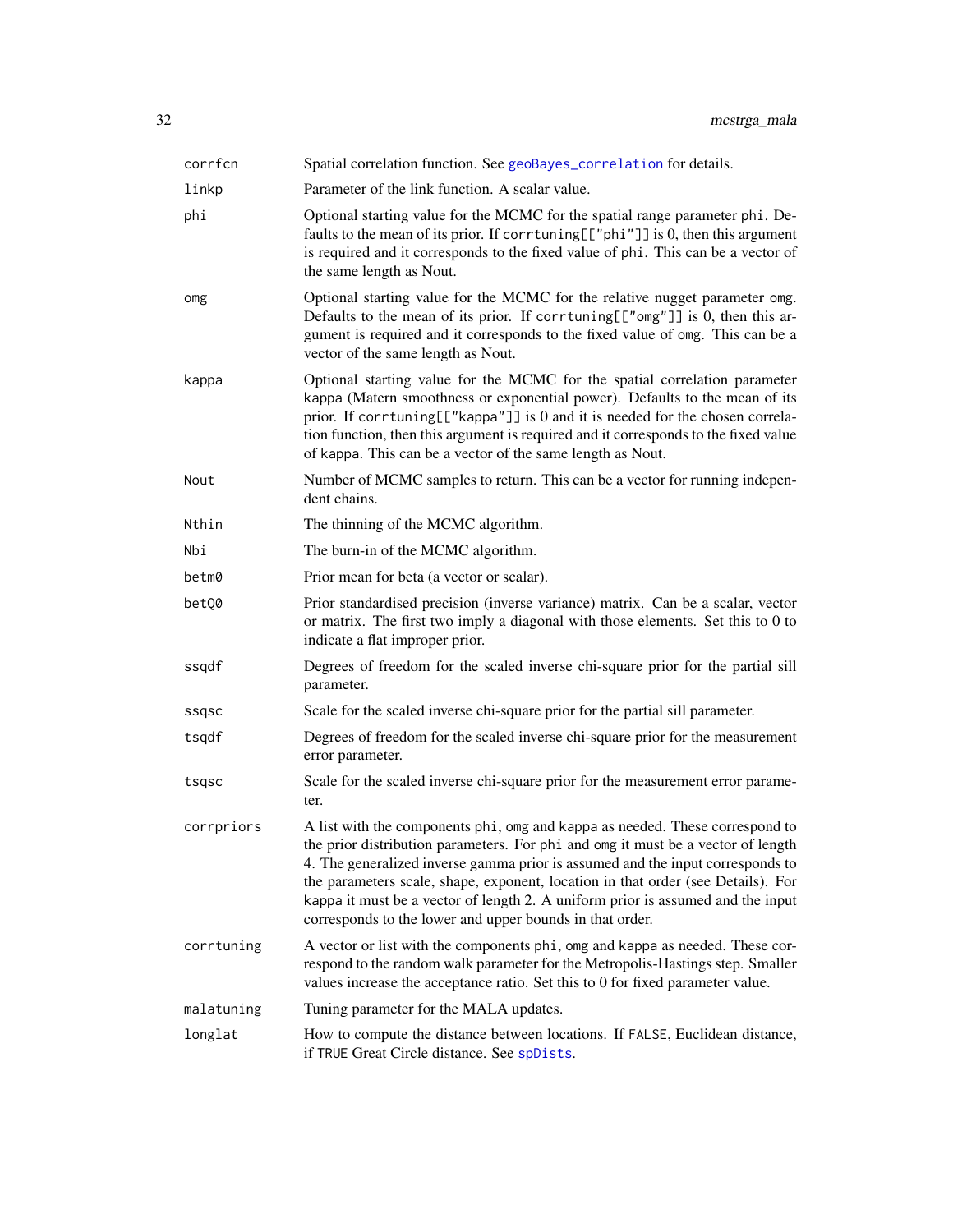test Whether this is a trial run to monitor the acceptance ratio of the random walk for phi and omg. If set to TRUE, the acceptance ratio will be printed on the screen every 100 iterations of the MCMC. Tune the phisc and omgsc parameters in order to achive 20 to 30% acceptance. Set this to a positive number to change the default 100. No thinning or burn-in are done when testing.

### Details

Simulates from the posterior distribution of this model.

### Value

A list containing the objects MODEL, DATA, FIXED, MCMC and call. The MCMC samples are stored in the object MCMC as follows:

- z A matrix containing the MCMC samples for the spatial random field. Each column is one sample.
- mu A matrix containing the MCMC samples for the mean response (a transformation of z). Each column is one sample.
- beta A matrix containing the MCMC samples for the regressor coefficients. Each column is one sample.
- ssq A vector with the MCMC samples for the partial
- tsq A vector with the MCMC samples for the measurement error variance.
- phi A vector with the MCMC samples for the spatial range parameter, if sampled.
- omg A vector with the MCMC samples for the relative nugget parameter, if sampled.
- logLik A vector containing the value of the log-likelihood evaluated at each sample.
- acc\_ratio The acceptance ratio for the joint update of the parameters phi and omg, if sampled.
- sys\_time The total computing time for the MCMC sampling.
- Nout, Nbi, Nthin As in input. Used internally in other functions.

The other objects contain input variables. The object call contains the function call.

```
## Not run:
### Load the data
data(rhizoctonia)
rhiz <- na.omit(rhizoctonia)
rhiz$IR <- rhiz$Infected/rhiz$Total # Incidence rate of the
                               # rhizoctonia disease
### Define the model
corrf <- "spherical"
ssqdf \leq -1ssqsc <-1tsqdf \leftarrow 1tsqsc <-1
```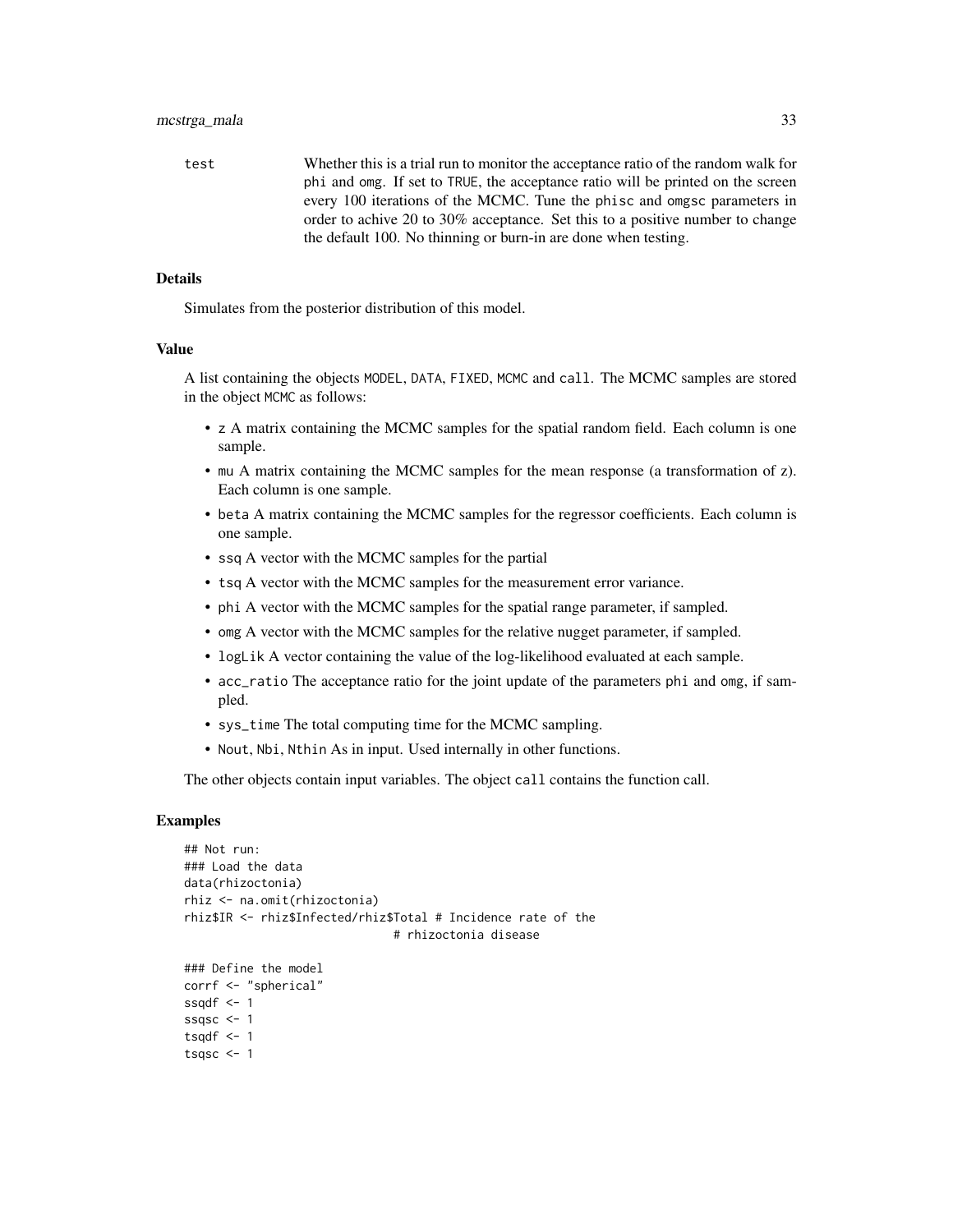```
betm0 <- 0
betQ0 <- diag(.01, 2, 2)
phiprior <- c(200, 1, 1000, 100) # U(100, 300)
phisc <- 1
omgprior <- c(3, 1, 1000, 0) # U(0, 3)
omgsc <- 1
linkp < -1## MCMC parameters
Nout <-100Nbi <- 0
Nthin <- 1
samplt <- mcstrga_mala(Yield ~ IR, data = rhiz,
                  atsample = \sim Xcoord + Ycoord, corrf = corrf,
                  Nout = Nout, Nthin = Nthin,
                  Nbi = Nbi, betm0 = betm0, betQ0 = betQ0,
                  ssqdf = ssqdf, ssqsc = ssqsc,
                  tsqdf = tsqdf, tsqsc = tsqsc,
                  corrprior = list(phi = phiprior, omg = omgprior),linkp = linkp,
                  corrtuning = list(phi = phisc, omg = omgsc, kappa = 0),
                  malatuning = .0002, test=10)
sample <- update(samplt, test = FALSE)
## End(Not run)
```
mkpredgrid2d *Make prediction grid*

### Description

This function creates a grid for prediction.

### Usage

```
mkpredgrid2d(
 pnts.x,
 pnts.y,
 par.x,
 par.y,
 isby = FALSE,chull = FALSE,exf = 1)
```
<span id="page-33-0"></span>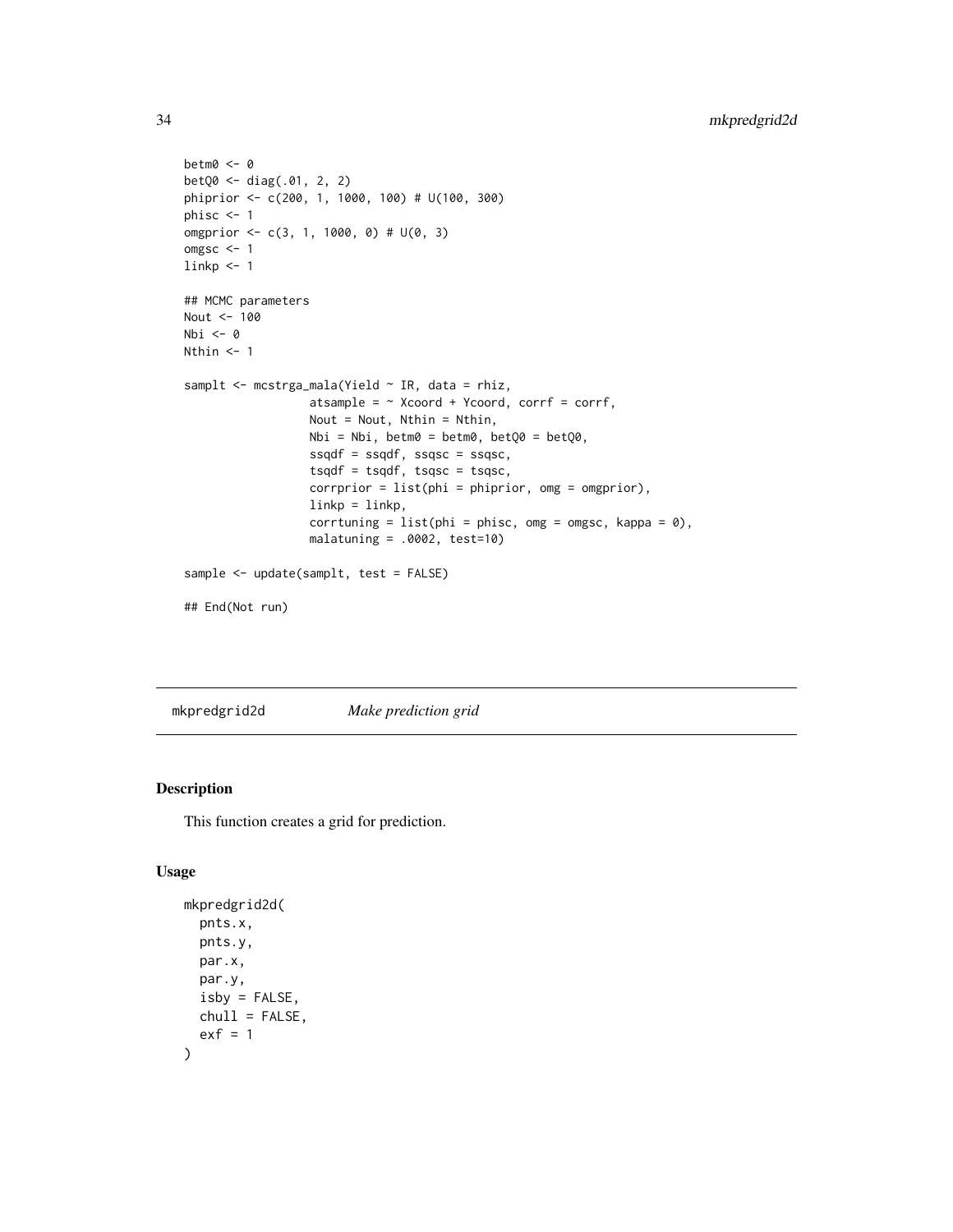### <span id="page-34-0"></span>mkpredgrid2d 35

### Arguments

| pnts.x | x coordinate of the domain. Could also be a two-column matrix containing the<br>x and y coordinates                                                                                                                                        |
|--------|--------------------------------------------------------------------------------------------------------------------------------------------------------------------------------------------------------------------------------------------|
| pnts.y | y coordinate of the domain. Should be omitted or set to NULL if the argument<br>pnts. x is a two-column matrix.                                                                                                                            |
| par.x  | A scalar parameter for the x component of the new grid. This parameter corre-<br>sponds to either the by or the length. out arguments of the function seq. Could<br>also be a vector of two elements containing the parameter for x and y. |
| par.y  | As in par . x for the y component of the new grid. Should be omitted or set to<br>NULL if the argument par. x is a two-dimensional vector.                                                                                                 |
| isby   | If TRUE, the arguments par. x and par. y correspond to the by argument of the<br>function seq, otherwise they correspond to length.out.                                                                                                    |
| chull  | Whether to calculate the convex hull of the points. Set this to TRUE if pnts. x<br>and pnts.y denote the sampled locations. If they correspond to the borders of<br>the domain, it is recommended to set this to FALSE.                    |
| exf    | An expansion factor of the convex hull of cbind( $pnts.x, pnts.y$ ). Must be<br>positive. If larger or smaller than 1, the convex hull is respectively expanded or<br>contracted.                                                          |

### Details

If chull this function first calculates the convex hull of the points. If exf is not 1 the borders are expanded. Then the function calls [point.in.polygon](#page-0-0) to select points that fall inside the borders.

### Value

A list with components

- grid A two-column matrix with the prediction grid.
- xycoord A list with components "x" and "y" containing the sequence of points used to create the grid.
- xygrid A matrix with the full square grid derived from xycoord.
- borders The (expanded) borders of the domain.
- inxygrid A logical vector indicating which rows of xycoord fall inside borders, and therefore correspond to the grid.

### See Also

### [pred\\_grid](#page-0-0)

```
## Not run:
data(rhizoctonia)
predgrid <- mkpredgrid2d(rhizoctonia[c("Xcoord", "Ycoord")],
                        par.x = 100, chull = TRUE, exf = 1.2)
```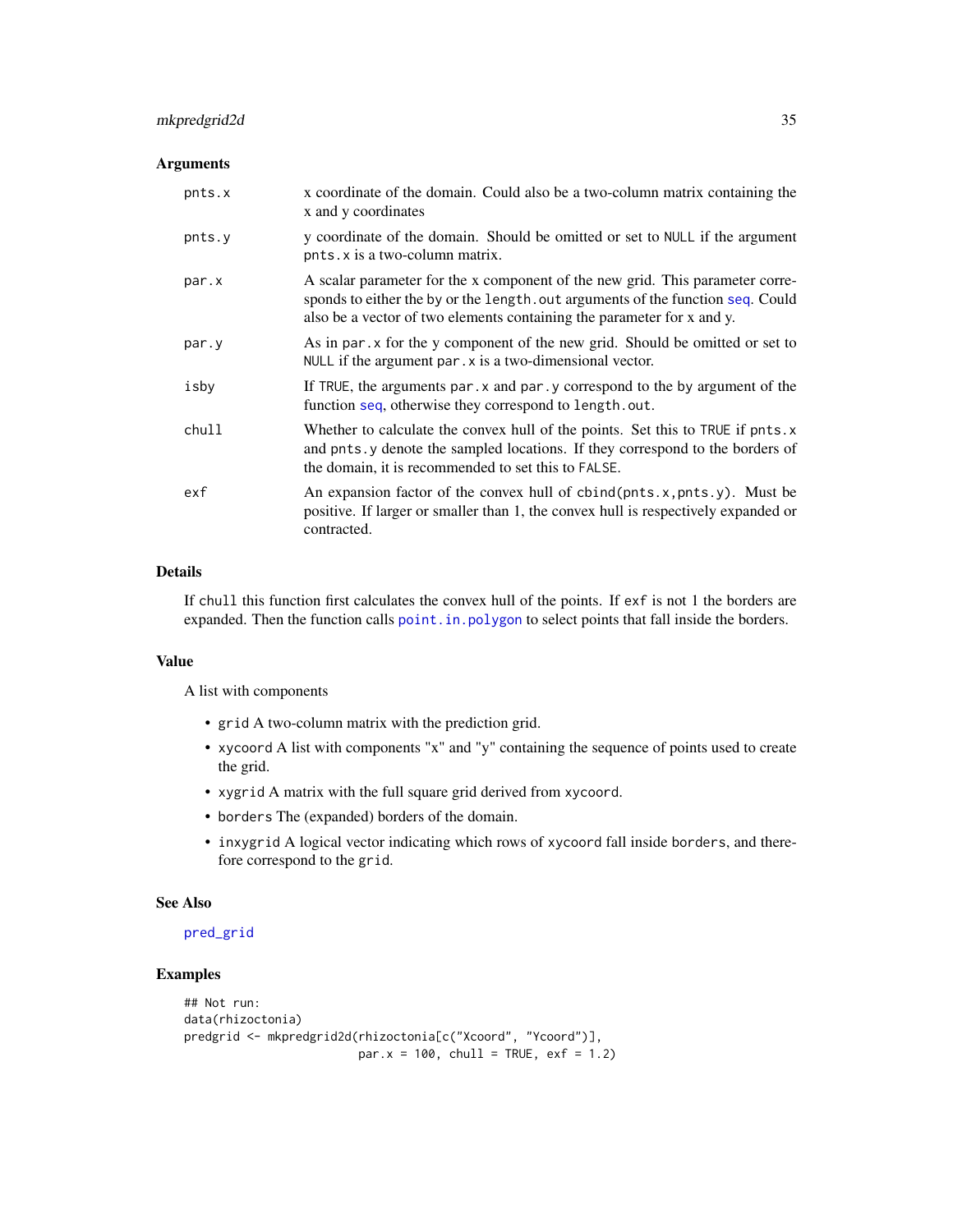```
plot(predgrid$borders, type = "l") # Domain for prediction
points(predgrid$grid, pch = 20, cex = .3) # Prediction locations
points(rhizoctonia[c("Xcoord", "Ycoord")]) # Observed locations
```
## End(Not run)

### plotbf2 *Plot the estimated Bayes factors*

### Description

This function plots the estimated logarithm Bayes factors from the function [bf2new](#page-8-1).

### Usage

```
plotbf2(
  bf2obj,
  pars = c("linkp", "phi", "omg", "kappa"),
  profile = length(pars) > 2,
  ...
\mathcal{L}
```
### Arguments

| bf2obi   | Output from the function bf2new.                                                    |
|----------|-------------------------------------------------------------------------------------|
| pars     | A vector with the names of the parameters to plot.                                  |
| profile  | Whether it should produce a profile plot or a contour plot if the length of pars is |
| $\cdots$ | Other input to be passed to either plot or contour.                                 |

### Details

Depending on whether pars has length 1 or 2, this function creates a line or a contour plot of the estimated Bayes factors. If its length is 3 or 4, then it produces multiple profile plots. In this case the variable is fixed at different values and the maximum Bayes factor corresponding to the fixed value is plotted against that value.

### Value

This function returns nothing.

<span id="page-35-0"></span>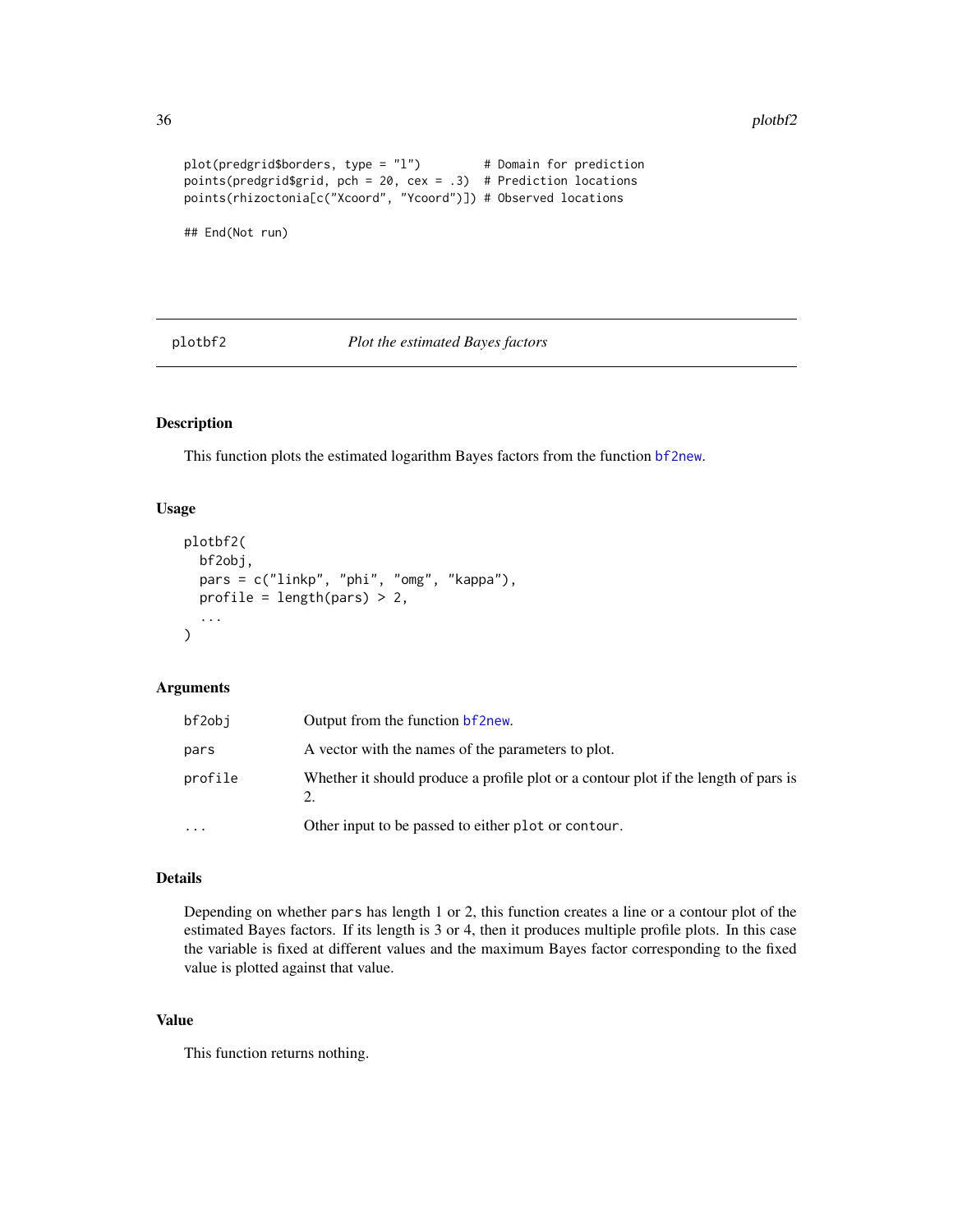### <span id="page-36-0"></span>revlogreg that the state of the state of the state of the state of the state of the state of the state of the state of the state of the state of the state of the state of the state of the state of the state of the state of

### Examples

```
## Not run:
data(rhizoctonia)
### Define the model
corrf <- "spherical"
kappa <- 0
ssqdf \leq -1ssqsc <-1betm0 <- 0
betQ0 <- .01
family <- "binomial.probit"
### Skeleton points
philist <- c(100, 140, 180)
omglist \leq c(.5, 1)parlist <- expand.grid(linkp=0, phi=philist, omg=omglist, kappa = kappa)
### MCMC sizes
Nout <- 100
Nthin <-1Nbi \leftarrow 0### Take MCMC samples
runs <- list()
for (i in 1:NROW(parlist)) {
  runs[[i]] \leq mcsglmm(Infected \sim 1, family, rhizoctonia, weights = Total,
                       atsample = \sim Xcoord + Ycoord,
                       Nout = Nout, Nthin = Nthin, Nbi = Nbi,
                       betm0 = betm0, betQ0 = betQ0,
                       ssqdf = ssqdf, ssqsc = ssqsc,
                       phi = parlist$phi[i], omg = parlist$omg[i],
                       linkp = parlist$linkp[i], kappa = parlist$kappa[i],
                       corrfcn = corrf,
                       corrtuning=list(phi = 0, omg = 0, kappa = 0))
}
bf <- bf1skel(runs)
bfal1 <- bf2new(bf, phi = seq(100, 200, 10), omg = seq(0, 2, .2))plotbf2(bfall, c("phi", "omg"))
plotbf2(bfall, c("phi", "omg"), profile = TRUE, type = "b", ylab="log(BF)")
## End(Not run)
```
revlogreg *Reverse logistic regression estimation*

### Description

Perform the reverse logistic regression estimation

### Usage

revlogreg(lglk, N)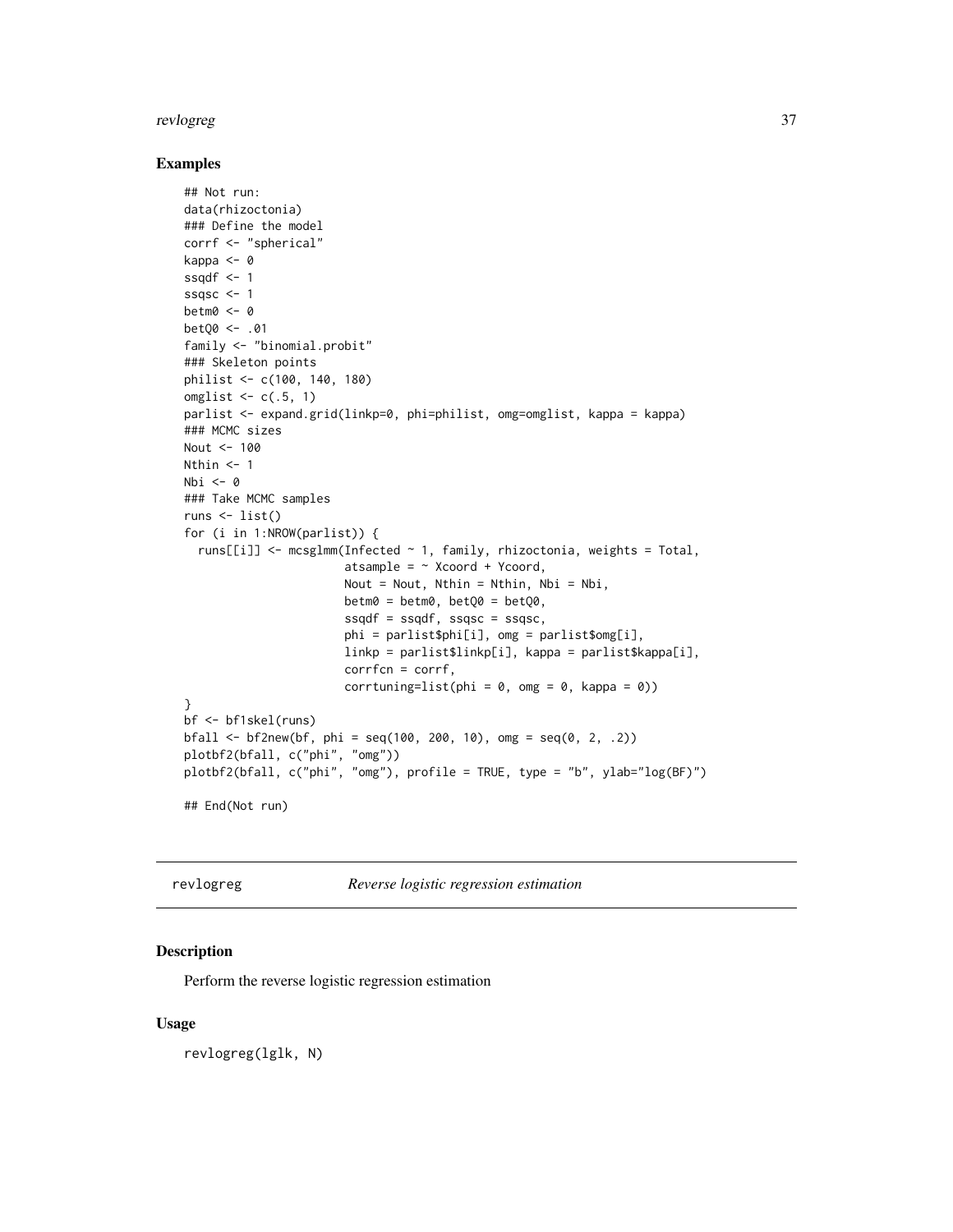### <span id="page-37-0"></span>**Arguments**

| lglk | The value of the loglikelihood at different samples and different parameters.<br>This should be entered as a matrix where the rows are the values of the samples<br>and the columns correspond to the parameters. The $[i, j]$ element of the matrix is<br>the value of the loglikelihood at the ith sample when all samples are put together<br>evaluated at the jth parameter value. |
|------|----------------------------------------------------------------------------------------------------------------------------------------------------------------------------------------------------------------------------------------------------------------------------------------------------------------------------------------------------------------------------------------|
| Ν    | A vector of length ncol(lglk) or a scalar corresponding to the sample sizes from<br>each model. Must sum(N) == $nrow(lglk)$ . The first N[1] samples come from<br>model corresponding to the first set of parameters, then $(N[1]+1):N[2]$ are from<br>the model corresponding to the second set of parameters, and so on.                                                             |

### Details

Estimation is done by maximising the reverse logistic log likelihood.

#### Value

A vector containing the reverse logistic regression estimates of the logarithm of the Bayes factors. The first set of parameters is taken as the reference model so its estimate is always 0.

### References

Geyer, C. J. (1994). Estimating normalizing constants and reweighting mixtures in Markov chain Monte Carlo. Technical Report 568, School of Statistics, University of Minnesota.

rhizoctonia *Rhizoctonia root rot infections*

### Description

Rhizoctonia root rot infections.

### Usage

data(rhizoctonia)

### Format

A data frame with 100 rows and 5 variables.

### Details

A dataset containing the number of infected roots and the sample coordinate. The data were collected by Dr Jim Cook at Washington State University.

- Xcoord Longitude of the sampling location.
- Ycoord Latitude of the sampling location.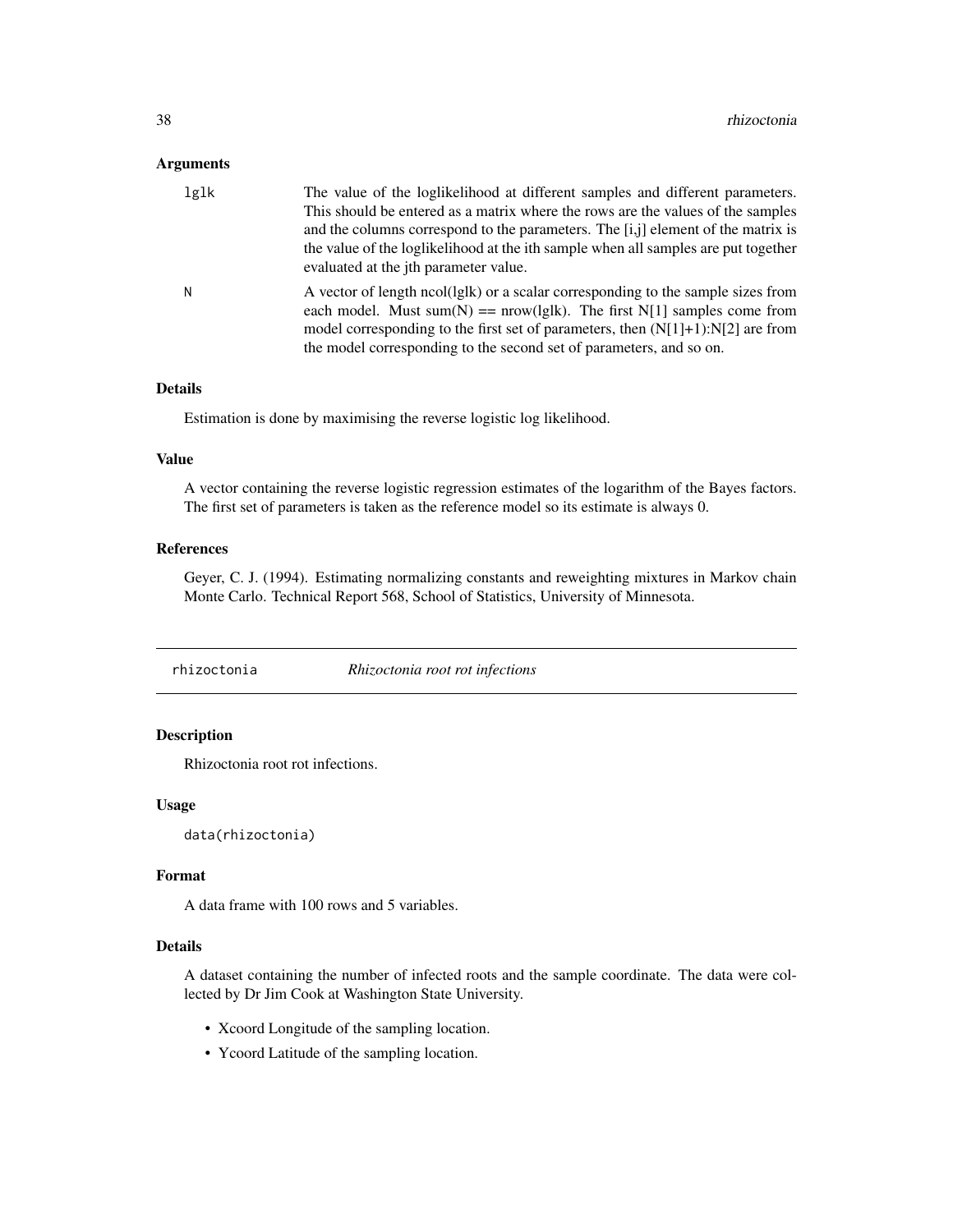### <span id="page-38-0"></span>rsglmm 39

- Total Total number of roots sampled at that location.
- Infected Number of infected roots found at that location.
- Yield Barley yield at that location. These data were obtained by hand-harvesting a 4-squaremeter area in the sampling location. One observation is missing.

### Note

We acknowledge Hao Zhang for providing these data.

### Source

<http://www.biometrics.tibs.org/datasets/010434.txt>

#### References

Zhang, H. (2002). On estimation and prediction for spatial generalized linear mixed models. *Biometrics*, 58(1), 129-136.

rsglmm *Simulation from a spatial model*

### Description

Simulate from a variety of spatial models.

### Usage

```
rsglmm(
 n,
  formula,
  family = "gaussian",
 data,
 weights,
  subset,
 offset,
  atsample,
 beta,
  linkp,
 phi,
  omg,
  kappa,
  ssq,
  corrfcn = "matern",
  longlat = FALSE,
  dispersion = 1,
  returnGRF = FALSE,
 warndisp = TRUE
```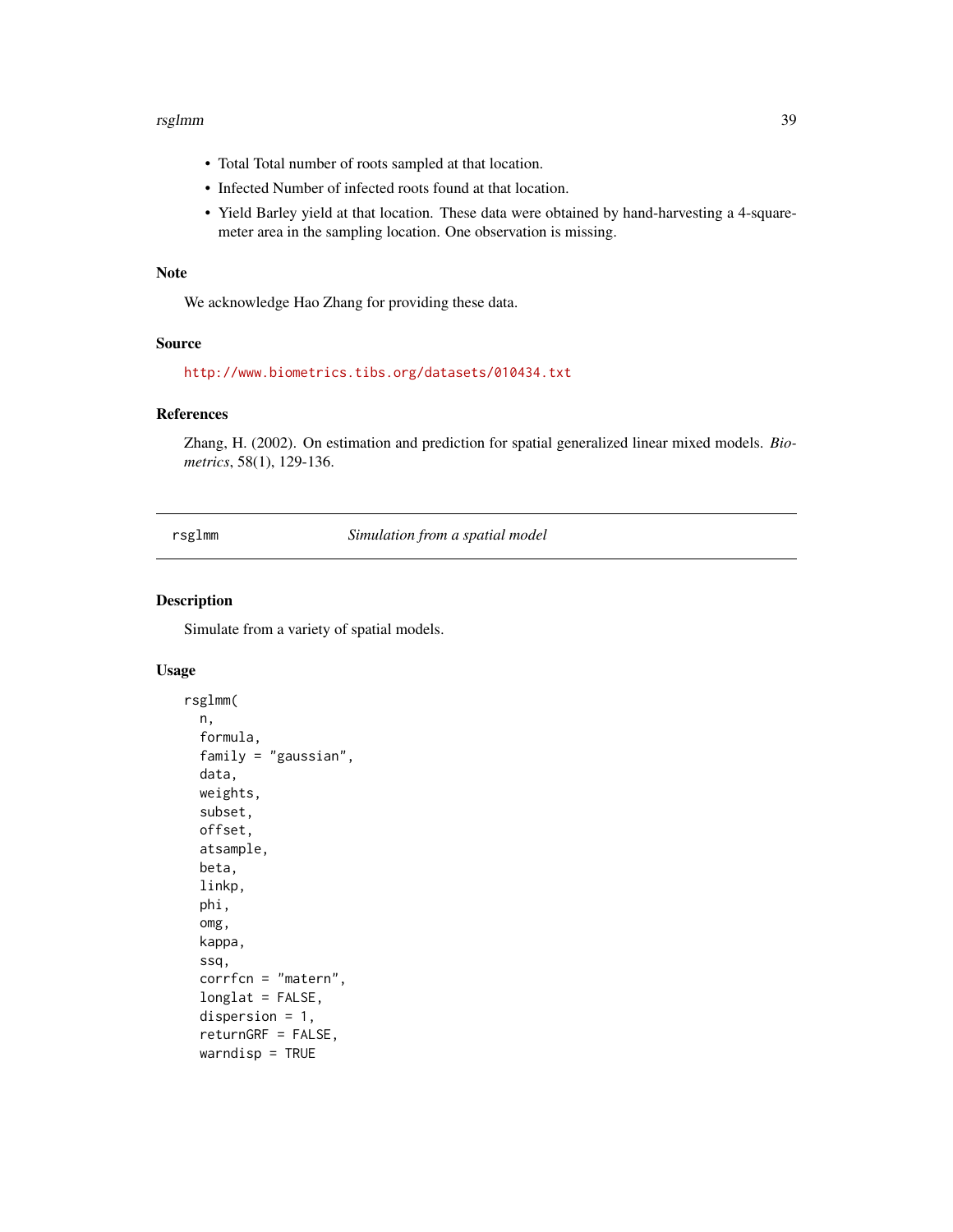40 rsglmm

```
\lambdarstrga(
  n,
  formula,
  data,
  weights,
  subset,
  offset,
  atsample,
  beta,
  linkp,
  phi,
  omg,
  kappa,
  ssq,
  corrfcn = "matern",
  longlat = FALSE,
  dispersion = 1,
  returnGRF = FALSE
)
rsgrf(
  n,
  formula,
  data,
  subset,
  offset,
  atsample,
  beta,
  phi,
  omg,
  kappa,
  ssq,
  corrfcn = "matern",
  longlat = FALSE
```
### $\mathcal{L}$

### Arguments

| n       | The number of instances to simulate                                                                                                                                                                                                                                     |
|---------|-------------------------------------------------------------------------------------------------------------------------------------------------------------------------------------------------------------------------------------------------------------------------|
| formula | A representation of the model in the form response $\sim$ terms. The LHS can be<br>omitted. If the LHS exists, it can be of the form y, $y \mid z$ , or sums of terms at<br>either side of the   to specify the names of the variables to include in the data<br>frame. |
| family  | The distribution of the data to simulate from.                                                                                                                                                                                                                          |
| data    | An optional data frame containing the variables in the model.                                                                                                                                                                                                           |
|         |                                                                                                                                                                                                                                                                         |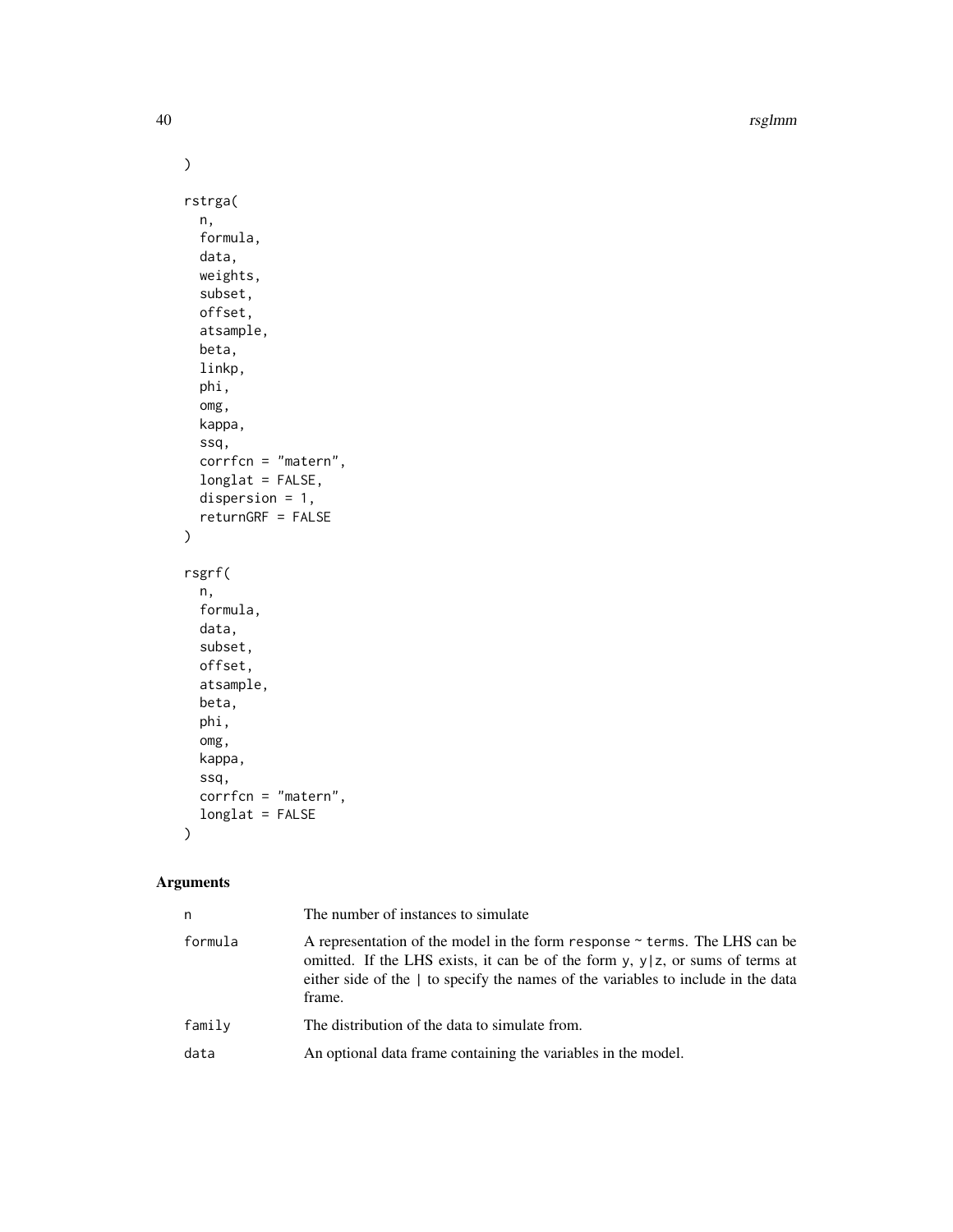### <span id="page-40-0"></span>rsglmm 41

| weights    | An optional vector of weights. Number of replicated samples for Gaussian and<br>gamma, number of trials for binomial, time length for Poisson.                                                            |
|------------|-----------------------------------------------------------------------------------------------------------------------------------------------------------------------------------------------------------|
| subset     | An optional set of indices. Simulations will be provided for those locations only.                                                                                                                        |
| offset     | See 1m.                                                                                                                                                                                                   |
| atsample   | A formula of the form $\sim$ Xcoord + Ycoord specifying the sampled locations.                                                                                                                            |
| beta       | A vector of the regressor coefficents to use.                                                                                                                                                             |
| linkp      | The link function parameter.                                                                                                                                                                              |
| phi        | The spatial range parameter.                                                                                                                                                                              |
| omg        | The relative nugget parameter.                                                                                                                                                                            |
| kappa      | The spatial smoothness parameter.                                                                                                                                                                         |
| ssq        | The partial sill parameter.                                                                                                                                                                               |
| corrfcn    | The correlation function to use.                                                                                                                                                                          |
| longlat    | How to compute the distance between locations. If FALSE, Euclidean distance,<br>if TRUE Great Circle distance. See spDists.                                                                               |
| dispersion | The fixed dispersion parameter. When this is not 1 and the sample is from a<br>binomial or a Poisson distribution, no such distribution exists so an approximate<br>sample is returned. Use with caution. |
| returnGRF  | Whether to return the simulate Gaussian random field as well.                                                                                                                                             |
| warndisp   | Whether to warn when sampling from a quasi distribution. This is the case for<br>binomial and Poisson when the dispersion is not one.                                                                     |

### Details

The spatial Gaussian random field is simulated using the Cholesky decomposition of the covariance matrix.

The sample from a quasi distribution uses a hack which matches the mean and the variance of the distribution. See the source code for details.

### Value

A data frame containing the predictors, sampling locations, optional weights, and samples.

```
## Not run:
n < - 100beta <-c(-2, 1)phi <- .2
\frac{1}{\text{omg}} <- .3
linkp \leftarrow 0ssq <-11 \le rep(10, n)
corrf <- "matern"
kappa \leq -0.5family <- "poisson"
```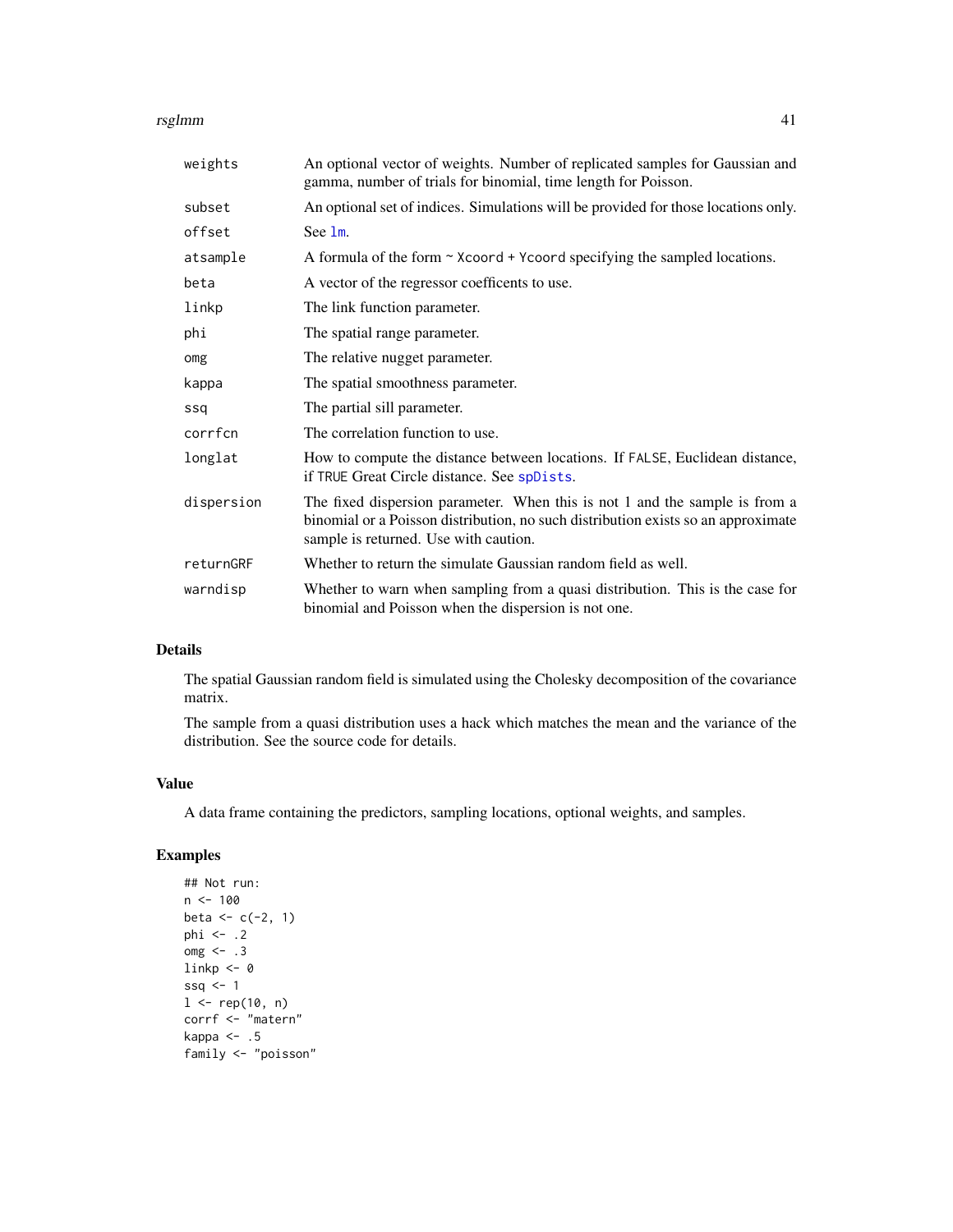```
Xcoord <- runif(n)
Ycoord <- runif(n)
f <- Xcoord + Ycoord
formula \leftarrow y|z \sim f
mydata \leq rsglmm(1, formula, family, weights = 1,
                  atsample = \sim Xcoord + Ycoord, beta = beta, linkp = linkp,
                  phi = phi, omg = omg, kappa = kappa, ssq = ssq,
                  corrfcn = corrf, returnGRF = TRUE)
## End(Not run)
```
select\_proposals *Selection of multiple importance sampling distributions*

### Description

Selection of multiple importance sampling distributions

### Usage

```
select_proposals_SEQ(
 pargrid,
 K,
 istart,
 relativeSE = FALSE,
 N1,
 N2,
 Nthin,
 Nbi,
  formula,
  family = "gaussian",
  data,
 weights,
  subset,
 offset,
  atsample,
 corrfcn = "matern",
 betm0,
 betQ0,
  ssqdf,
  ssqsc,
 dispersion = 1,
  longlat = FALSE,nbatch1 = 0.5,
 nbatch2 = 0.5,
  S1method = c("RL", "MW"),
 bvmethod = c("Standard", "TukeyHanning", "Bartlett"),
  transf = c("no", "mu", "wo")
```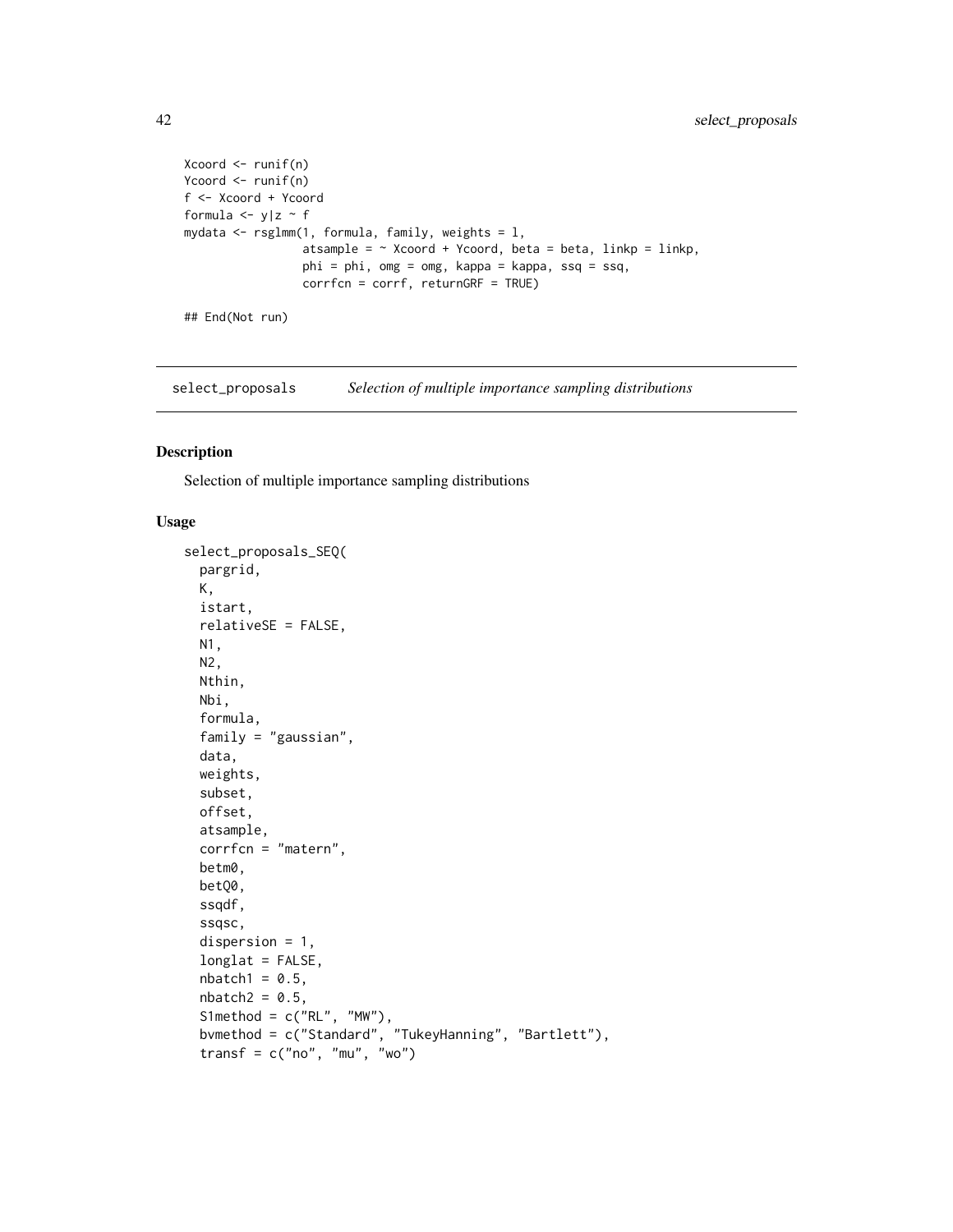select\_proposals 43

```
\mathcal{L}select_proposals_MNX(
 pargrid,
 istart,
 nfix,
  relativeSE = FALSE,
 N1,
 N2,
 Nthin,
 Nbi,
  cooling,
  formula,
  family = "gaussian",
  data,
  weights,
  subset,
 offset,
 atsample,
  corrfcn = "matern",
 betm0,
 betQ0,
  ssqdf,
  ssqsc,
  dispersion = 1,
  longlat = FALSE,
 nbatch1 = 0.5,
 nbatch2 = 0.5,
  S1method = c("RL", "MW"),
  bvmethod = c("Standard", "TukeyHanning", "Bartlett"),
  transf = c("no", "mu", "wo"),
  verbose = FALSE
\mathcal{L}select_proposals_ENT(
 pargrid,
 istart,
 nfix,
  relativeSE = FALSE,
 N1,
 Nthin,
 Nbi,
  cooling,
  formula,
  family = "gaussian",
  data,
  weights,
  subset,
```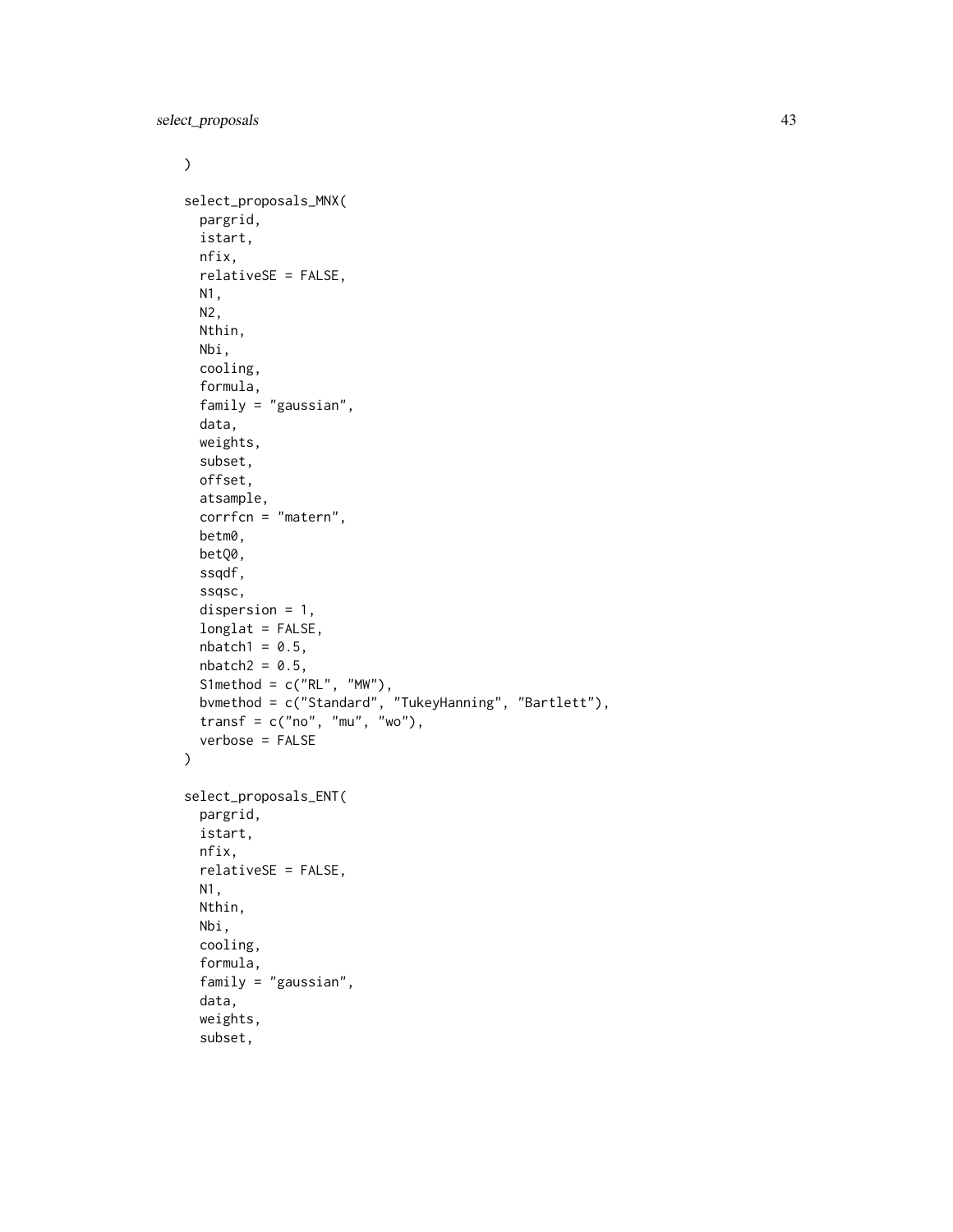```
offset,
 atsample,
 corrfcn = "matern",
 betm0,
 betQ0,
 ssqdf,
 ssqsc,
 dispersion = 1,
 longlat = FALSE,
 nbatch1 = 0.5,nbatch2 = 0.5,
  S1method = c("RL", "MW"),
  bvmethod = c("Standard", "TukeyHanning", "Bartlett"),
 transf = c("no", "mu", "wo"),verbose = FALSE
\mathcal{L}
```
### Arguments

| pargrid    | A data frame with components "linkp", "phi", "omg", "kappa". Each row gives<br>a combination of the parameters to compute the new standard errors.                                                                                                                                                                                                                          |
|------------|-----------------------------------------------------------------------------------------------------------------------------------------------------------------------------------------------------------------------------------------------------------------------------------------------------------------------------------------------------------------------------|
| K          | How many proposal densities in total to choose among the rows of pargrid.<br>Needed for SEQ only. For MNX and ENT this is determined by the length of<br>istart.                                                                                                                                                                                                            |
| istart     | Start with these rows of pargrid. A vector of indices.                                                                                                                                                                                                                                                                                                                      |
| relativeSE | Logical. Whether the choice is based on the standard error (FALSE), or relative<br>standard error (TRUE).                                                                                                                                                                                                                                                                   |
| Ν1         | The sample size for stage 1.                                                                                                                                                                                                                                                                                                                                                |
| Ν2         | The sample sie for stage 2.                                                                                                                                                                                                                                                                                                                                                 |
| Nthin      | Thinning                                                                                                                                                                                                                                                                                                                                                                    |
| Nbi        | Burn-in                                                                                                                                                                                                                                                                                                                                                                     |
| formula    | A representation of the model in the form response $\sim$ terms. The response<br>must be set to NA's at the prediction locations (see the examples on how to do<br>this using the function stackdata). At the observed locations the response is<br>assumed to be a total of replicated measurements. The number of replications is<br>inputted using the argument weights. |
| family     | The distribution of the data. The "GEV binomial" family is the binomial family<br>with link the GEV link (see Details).                                                                                                                                                                                                                                                     |
| data       | An optional data frame containing the variables in the model.                                                                                                                                                                                                                                                                                                               |
| weights    | An optional vector of weights. Number of replicated samples for Gaussian and<br>gamma, number of trials for binomial, time length for Poisson.                                                                                                                                                                                                                              |
| subset     | An optional vector specifying a subset of observations to be used in the fitting<br>process.                                                                                                                                                                                                                                                                                |
| offset     | See 1m.                                                                                                                                                                                                                                                                                                                                                                     |

<span id="page-43-0"></span>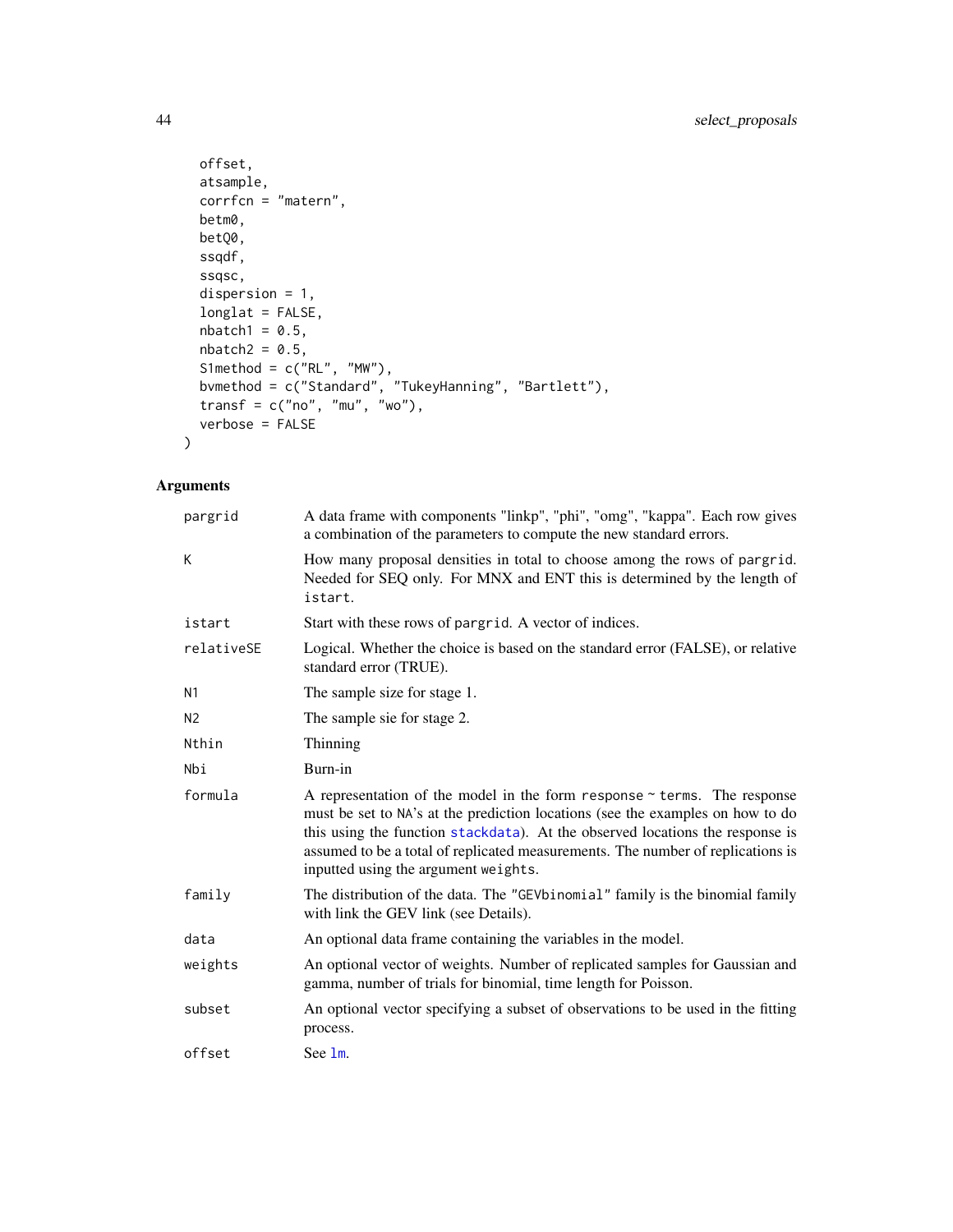<span id="page-44-0"></span>

| atsample   | A formula in the form $\sim x1 + x2 +  + xd$ with the coordinates of the sampled<br>locations.                                                                                                                                                                                                                         |
|------------|------------------------------------------------------------------------------------------------------------------------------------------------------------------------------------------------------------------------------------------------------------------------------------------------------------------------|
| corrfcn    | Spatial correlation function. See geoBayes_correlation for details.                                                                                                                                                                                                                                                    |
| betm0      | Prior mean for beta (a vector or scalar).                                                                                                                                                                                                                                                                              |
| betQ0      | Prior standardised precision (inverse variance) matrix. Can be a scalar, vector<br>or matrix. The first two imply a diagonal with those elements. Set this to 0 to<br>indicate a flat improper prior.                                                                                                                  |
| ssqdf      | Degrees of freedom for the scaled inverse chi-square prior for the partial sill<br>parameter.                                                                                                                                                                                                                          |
| ssqsc      | Scale for the scaled inverse chi-square prior for the partial sill parameter.                                                                                                                                                                                                                                          |
| dispersion | The fixed dispersion parameter.                                                                                                                                                                                                                                                                                        |
| longlat    | How to compute the distance between locations. If FALSE, Euclidean distance,<br>if TRUE Great Circle distance. See spDists.                                                                                                                                                                                            |
| nbatch1    | A scalar or vector of the same length as runs. All values must be integers or<br>less than 1. This is used for calculating how many batches to split each of the<br>sample in runs for the calculation of the Bayes factors standard errors for the<br>parameters corresponding to runs.                               |
| nbatch2    | A scalar or vector of the same length as runs. All values must be integers or<br>less than 1. This is used for calculating how many batches to split each of the<br>sample in runs for the calculation of the Bayes factors standard errors for the<br>parameters corresponding to pargrid.                            |
| S1method   | Which method to use to calculate the Bayes factors: Reverse logistic or Meng-<br>Wong.                                                                                                                                                                                                                                 |
| bvmethod   | Which method to use for the calculation of the batch variance. The standard<br>method splits to disjoint batches. The second and third method use the spectral<br>variance method with different lag windows.                                                                                                          |
| transf     | Whether to use a transformed sample for the computations. If "no" or FALSE,<br>it doesn't. If "mu" or TRUE, it uses the samples for the mean. If "wo" it uses an<br>alternative transformation. The latter can be used only for the families indicated<br>by .geoBayes_models\$haswo.                                  |
| nfix       | In the case of MNX and ENT, the first nfix elements of istart will always be<br>included.                                                                                                                                                                                                                              |
| cooling    | A decreasing sequence of temperature values for the simulated annealing. All el-<br>ements must be positive. A suggested value is Tinit / log(((0:N) %/% Tstp)*Tstp<br>+ exp(1)) for N+1 iterations, where Tinit is the initial temperature and Tstp is<br>the number of iterations before the temperature is reduced. |
| verbose    | Logical. Prints information about the simulated annealing.                                                                                                                                                                                                                                                             |

### Details

- SEQ is a sequential method starting with istart and additng to it until K proposals have been selected. At each iteration, the point with the highest (relative?) standard error is added
- MNX is the minimax method. The chosen proposal corresponds to the lowest maximum (relative?) standard error.
- ENT is the entropy method. The chosen proposal corresponds to the highest determinant of the (relative?) covariance matrix at the first stage.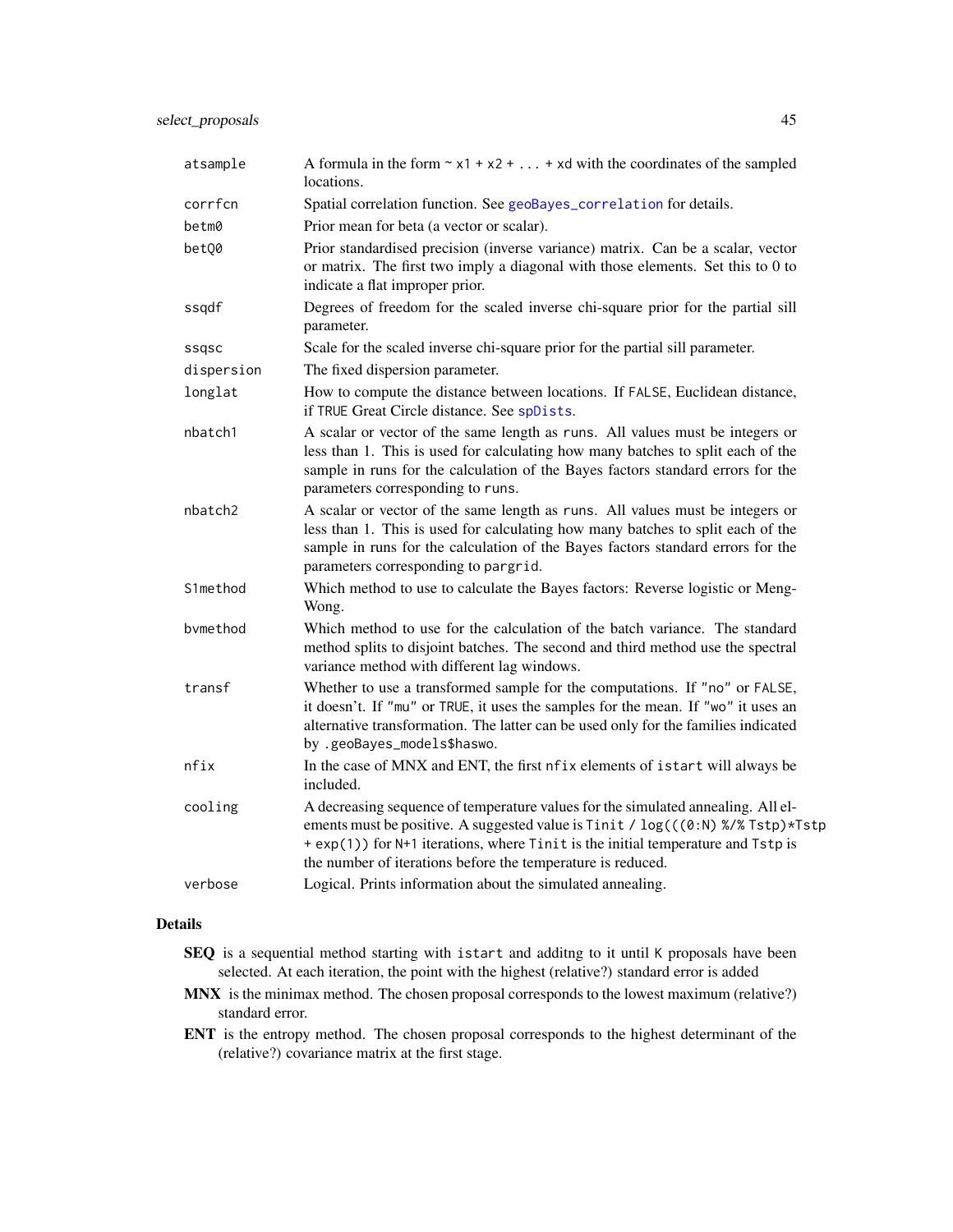### Value

A list with components

selected The rows of pargrid selected.

isel The indices of the rows of pargrid selected.

se The standard error corresponding to the selected parameters.

samples A list containing the samples from the selected parameters.

### References

Roy, V., & Evangelou, E. (2018). Selection of proposal distributions for generalized importance sampling estimators. arXiv preprint arXiv:1805.00829.

```
## Not run:
data(rhizoctonia)
### Define the model
corrf <- "spherical"
kappa <- 0
ssqdf \leq -1ssqsc <-1betm0 < -0betQ0 <- .01
family <- "binomial.probit"
formula <- Infected ~ 1
atsample <- ~ Xcoord + Ycoord
### Skeleton points
philist <- seq(100, 200, 10)
omglist <- 0
parlist <- expand.grid(linkp=0, phi=philist, omg=omglist, kappa = kappa)
### MCMC sizes
Nout <- 100
Nthin <- 1
Nbi <- 10
## Select proposals
K < -3 # Choose 3 proposals
istart_SEQ <- 6 # Start with middle
istart_MNX <- istart_ENT <- c(6, 2, 10)
cooling_MNX <- .05/log((0:24 \frac{\%}{5}) \times 5 + \exp(1))
cooling_ENT <- .3/\log((0:49 \frac{\pi}{8}) \frac{\pi}{10}) \neq 10 + \exp(1))prop_SEQ <- select_proposals_SEQ(pargrid = parlist, K = K,
                                 istart = istart_SEQ,
                                 relativeSE = TRUE,
                                 N1 = Nout, N2 = Nout,Nthin = Nthin, Nbi = Nbi,
                                 formula = formula, family = family,
                                 data = rhizoctonia, weights = Total,
                                 atsample = atsample, corrfcn = corrf,
                                 betm0 = betm0, betQ0 = betQ0,
                                 ssqdf = ssqdf, ssqsc = ssqsc,
```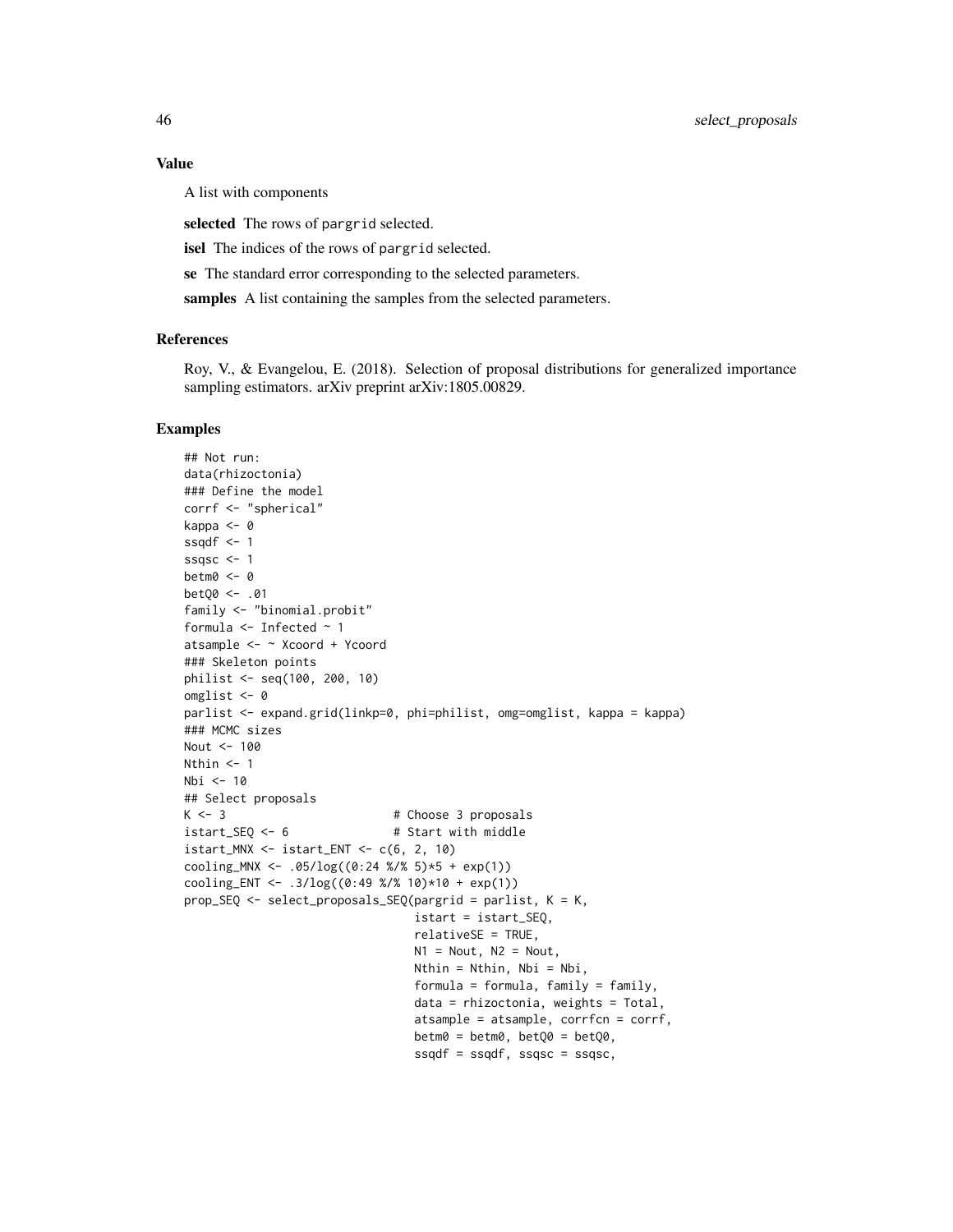```
dispersion = 1, longlat = FALSE,
                                 nbatch1 = 0.5, nbatch2 = 0.5,bvmethod = "TukeyHanning",
                                 transf = "mu")prop_MNX <- select_proposals_MNX(pargrid = parlist,
                                 istart = istart_MNX, nfix = 1L,
                                 cooling = cooling_MNX,
                                 relativeSE = TRUE,
                                 N1 = Nout, N2 = Nout,Nthin = Nthin, Nbi = Nbi,
                                 formula = formula, family = family,
                                 data = rhizoctonia, weights = Total,
                                 atsample = atsample, corrfcn = corrf,
                                 betm0 = betm0, betQ0 = betQ0,
                                 ssqdf = ssqdf, ssqsc = ssqsc,
                                 dispersion = 1, longlat = FALSE,
                                 nbatch1 = 0.5, nbatch2 = 0.5,bvmethod = "TukeyHanning",
                                 transf = "mu",
                                 verbose = TRUE)
prop_ENT <- select_proposals_ENT(pargrid = parlist,
                                 istart = istart_ENT, nfix = 1L,
                                 cooling = cooling_ENT,
                                 relativeSE = TRUE,
                                 N1 = Nout,Nthin = Nthin, Nbi = Nbi,
                                 formula = formula, family = family,
                                 data = rhizoctonia, weights = Total,
                                 atsample = atsample, corrfcn = corrf,
                                 betm0 = betm0, betQ0 = betQ0,
                                 ssqdf = ssqdf, ssqsc = ssqsc,
                                 dispersion = 1, longlat = FALSE,
                                 nbatch1 = 0.5, nbatch2 = 0.5,bvmethod = "TukeyHanning",
                                 transf = "mu",
                                 verbose = TRUE)
```
## End(Not run)

spcovariance *Spatial variance-covariance matrix*

### Description

Calculates the spatial variance-covariance matrix for a selection of correlation functions.

#### Usage

spcovariance(...)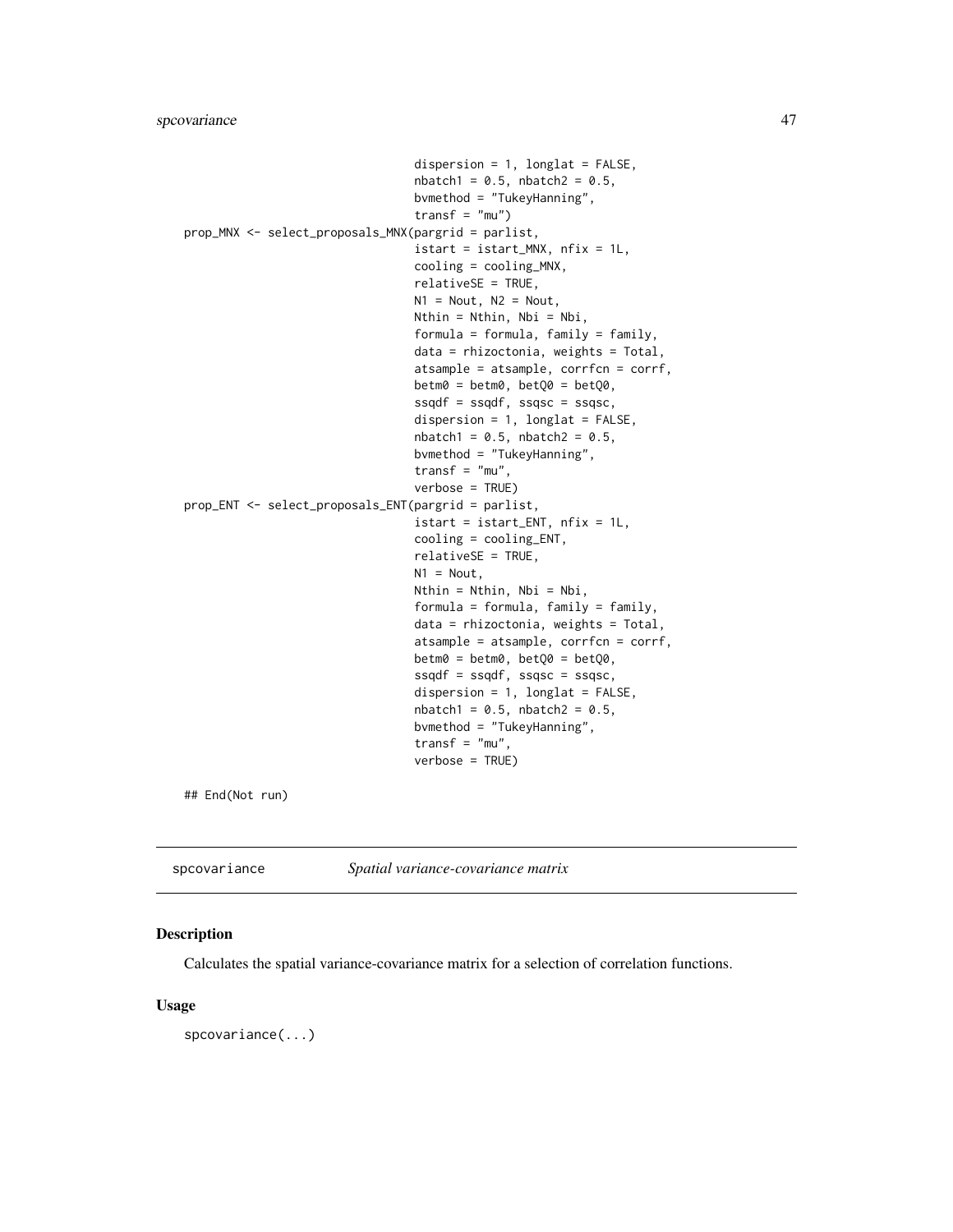```
## S3 method for class 'formula'
spcovariance(
  formula,
 data,
  subset,
  corrfcn,
 ssq,
 phi,
  omg,
 kappa,
 longlat = FALSE,
  ...
)
## S3 method for class 'numeric'
spcovariance(x, corrfcn, ssq, phi, omg, kappa, ...)
## S3 method for class 'dist'
spcovariance(x, corrfcn, ssq, phi, omg, kappa, ...)
```
### Arguments

| $\ddots$     | Further arguments. Not currently in use.                                                                                    |
|--------------|-----------------------------------------------------------------------------------------------------------------------------|
| formula      | A formula of the form $\sim$ Xcoord + Ycoord specifying the sampled locations.                                              |
| data         | An optional data frame containing the variables in the model.                                                               |
| subset       | An optional set of indices. The covariance will be calculated for those coordi-<br>nates only.                              |
| corrfcn      | The correlation function to use.                                                                                            |
| ssq          | The partial sill parameter.                                                                                                 |
| phi          | The spatial range parameter.                                                                                                |
| omg          | The relative nugget parameter.                                                                                              |
| kappa        | The spatial smoothness parameter.                                                                                           |
| longlat      | How to compute the distance between locations. If FALSE, Euclidean distance,<br>if TRUE Great Circle distance. See spDists. |
| $\mathsf{x}$ | A numerical object of distances.                                                                                            |

### Value

For a formula input, a variance-covariance matrix. For a numeric input, an object of the the same dimensions as its first input.

<span id="page-47-0"></span>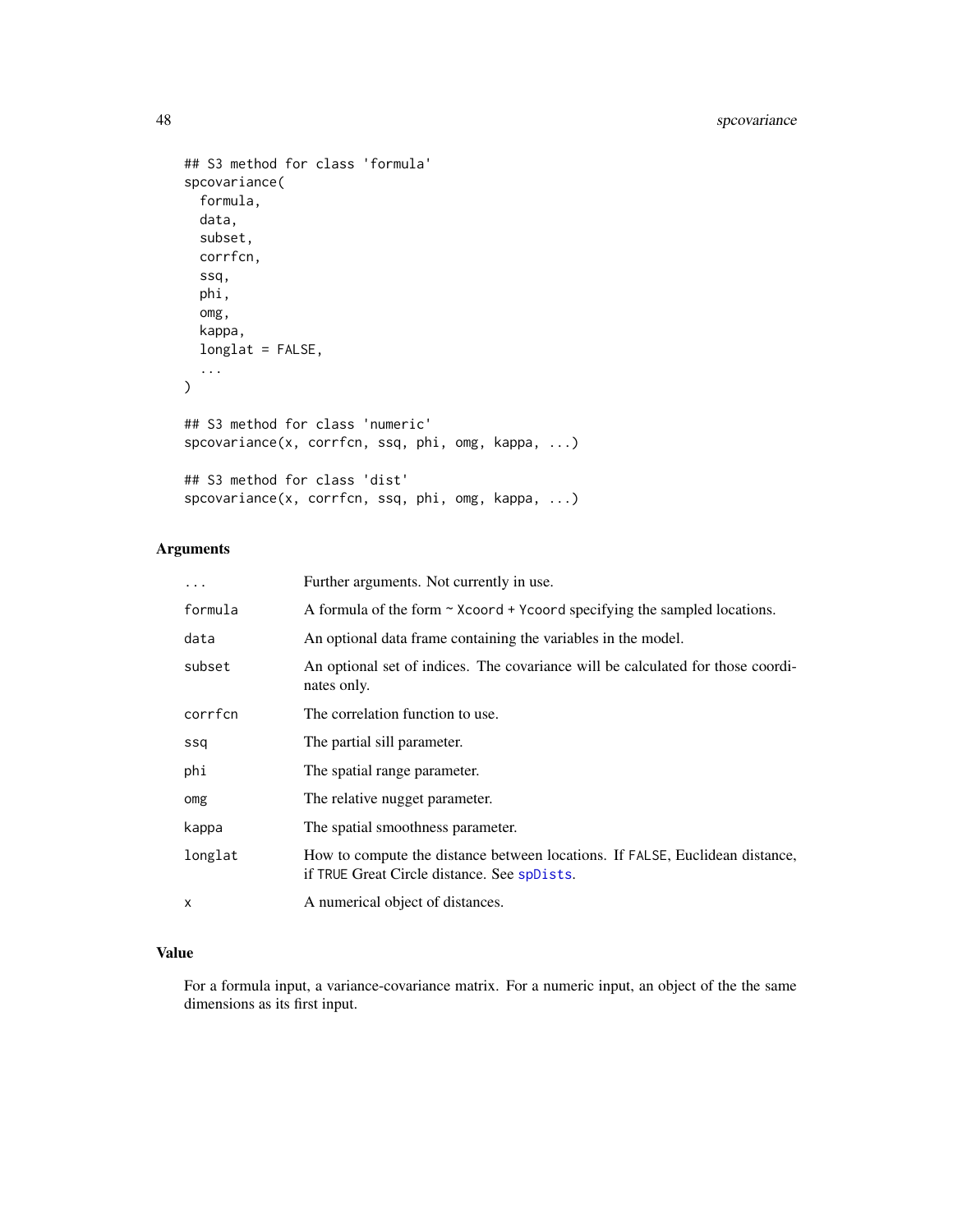<span id="page-48-0"></span>

### Description

Spatial joint log likelihood

### Usage

sploglik(pargrid, runs, transf = c("no", "mu", "wo"))

### Arguments

| pargrid | A data frame with components "linkp", "phi", "omg", "kappa". Each row gives<br>a combination of the parameters to compute the log-likelihood.                                                                                                                                         |
|---------|---------------------------------------------------------------------------------------------------------------------------------------------------------------------------------------------------------------------------------------------------------------------------------------|
| runs    | A list with outputs from the function mcsglmm or mcstrga.                                                                                                                                                                                                                             |
| transf  | Whether to use a transformed sample for the computations. If "no" or FALSE,<br>it doesn't. If "mu" or TRUE, it uses the samples for the mean. If "wo" it uses an<br>alternative transformation. The latter can be used only for the families indicated<br>by .geoBayes_models\$haswo. |

### Details

Computes the joint log likelihood log f(y,T(z)|parameters) where  $T(z)$  is the transformation, for each (y,z) in runs and for parameters in pargrid up to a constant which does not depend on the parameters. The parameters beta and sigma^2 are integrated out.

### Value

A matrix with number of rows the total number of samples in runs and number of columns the number of rows in pargrid. The [i,j] element of the matrix is the value of the loglikelihood at the ith sample when all samples in runs are put together evaluated at the jth parameter value.

sploglik\_cross *Spatial log likelihood*

### Description

Spatial joint log likelihood

### Usage

```
sploglik_cross(runs, transf = c("no", "mu", "wo"))
```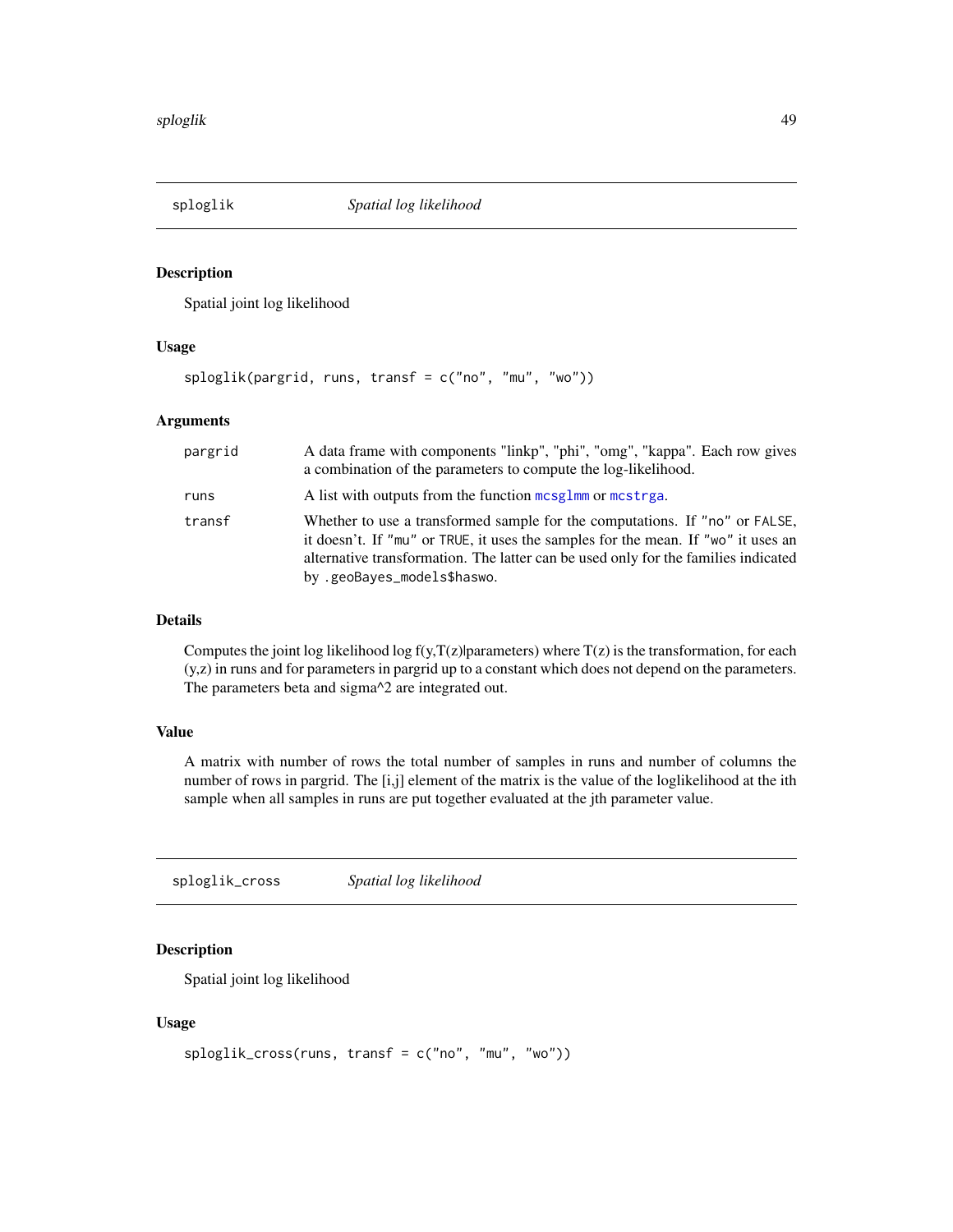### <span id="page-49-0"></span>Arguments

| runs   | A list with outputs from the function messelmm or mestrga.                                                                                                       |
|--------|------------------------------------------------------------------------------------------------------------------------------------------------------------------|
| transf | Whether to use a transformed sample for the computations. If "no" or FALSE,<br>it doesn't. If "mu" or TRUE, it uses the samples for the mean. If "wo" it uses an |
|        | alternative transformation. The latter can be used only for the families indicated<br>by .geoBayes_models\$haswo. The input can also be a vector (of the same    |
|        | length as runs to allow for different transformation to be used when evaluating<br>each likelihood.                                                              |

### Details

Computes the joint log likelihood log f(y,T(z)|parameters) where  $T(z)$  is the transformation, for each (y,z) in runs and for parameters in runs up to a constant which does not depend on the parameters. The parameters beta and sigma<sup> $\land$ 2</sup> are integrated out.

### Value

A matrix with number of rows the total number of samples in runs and number of columns the length of runs. The [i,j] element of the matrix is the value of the loglikelihood at the ith sample when all samples in runs are put together evaluated at the jth parameter value.

<span id="page-49-1"></span>

stackdata *Combine* data.frame*s*

### Description

Combine data.frames

### Usage

 $stackdata(..., fillwith = NA, keepclass = FALSE)$ 

#### Arguments

| $\cdot$ $\cdot$ $\cdot$ | data. frames or objects that can be coerced to data. frames                                                                                         |
|-------------------------|-----------------------------------------------------------------------------------------------------------------------------------------------------|
| fillwith                | Which value to use for missing variables. This could be a scalar, a named vector,<br>or a named list with one value in each component; see Details. |
| keepclass               | Whether to preserve the class of each variable. The elements in fillwith are<br>coerced to the corresponding variable's class.                      |

### Details

This function combines data.frames by filling in missing variables. This is useful for combining data from sampled locations with prediction locations.

If fillwith is a named object, its names must correspond to the names of variables in the data frames. If a variable is missing, then it is filled with the corresponding value in fillwith. fillwith can contain only one unnamed component which corresponds to the default filling.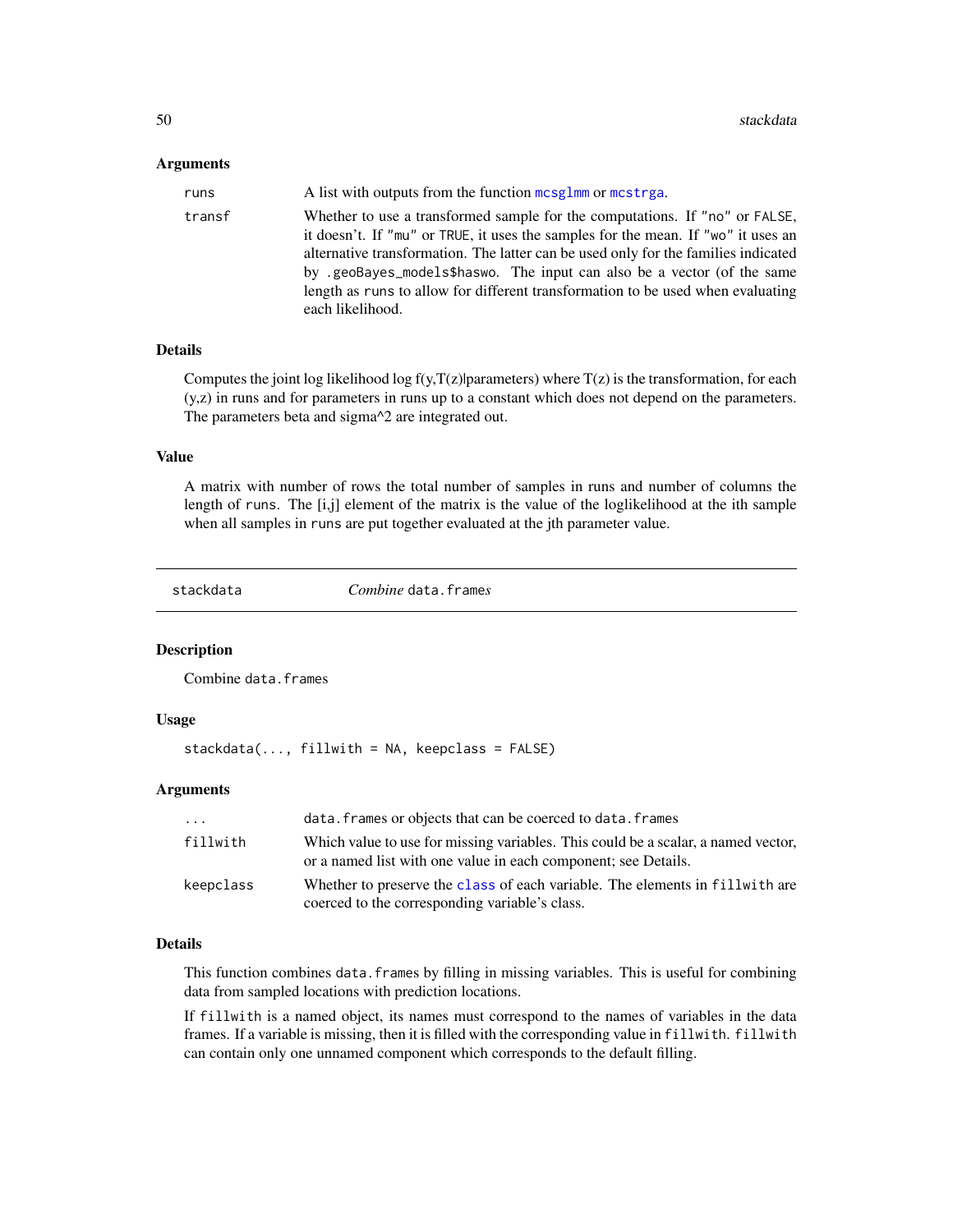<span id="page-50-0"></span>subset.geomcmc 51

### Value

A stacked data.frame.

### Examples

```
## Not run:
d1 <- data.frame(w = 1:3, z = 4:6 + 0.1)
d2 <- data.frame(w = 3:7, x = 1:5, y = 6:10)
(d12a <- stackdata(d1, d2))
lapply(d12a, class)
(d12b \leq -stackdata(d1, d2, fillwith = c(x = NA, y = 0, z = -99)))lapply(d12b, class)
(d12c <- stackdata(d1, d2, fillwith = c(x = NA, y = 0, z = -99),
                   keepclass = TRUE))
lapply(d12c, class)
(d12d \leq -\text{stackdata}(d1, d2, \text{fillwith} = c(x = NA, 0)))data(rhizoctonia)
predgrid <- mkpredgrid2d(rhizoctonia[c("Xcoord", "Ycoord")],
                          par.x = 100, chull = TRUE, exf = 1.2)
rhizdata <- stackdata(rhizoctonia, predgrid$grid)
## End(Not run)
```
subset.geomcmc *Subset MCMC chain*

### Description

Return subset of MCMC chain.

### Usage

```
## S3 method for class 'geomcmc'
subset(x, subset, ...)
```
### Arguments

|          | Output from the functions mesglmm or mestrga.            |
|----------|----------------------------------------------------------|
| subset   | Logical or integer vector.                               |
| $\cdots$ | Further arguments to be passed to or from other methods. |

### Value

A similar object as x with the subsetted chain.